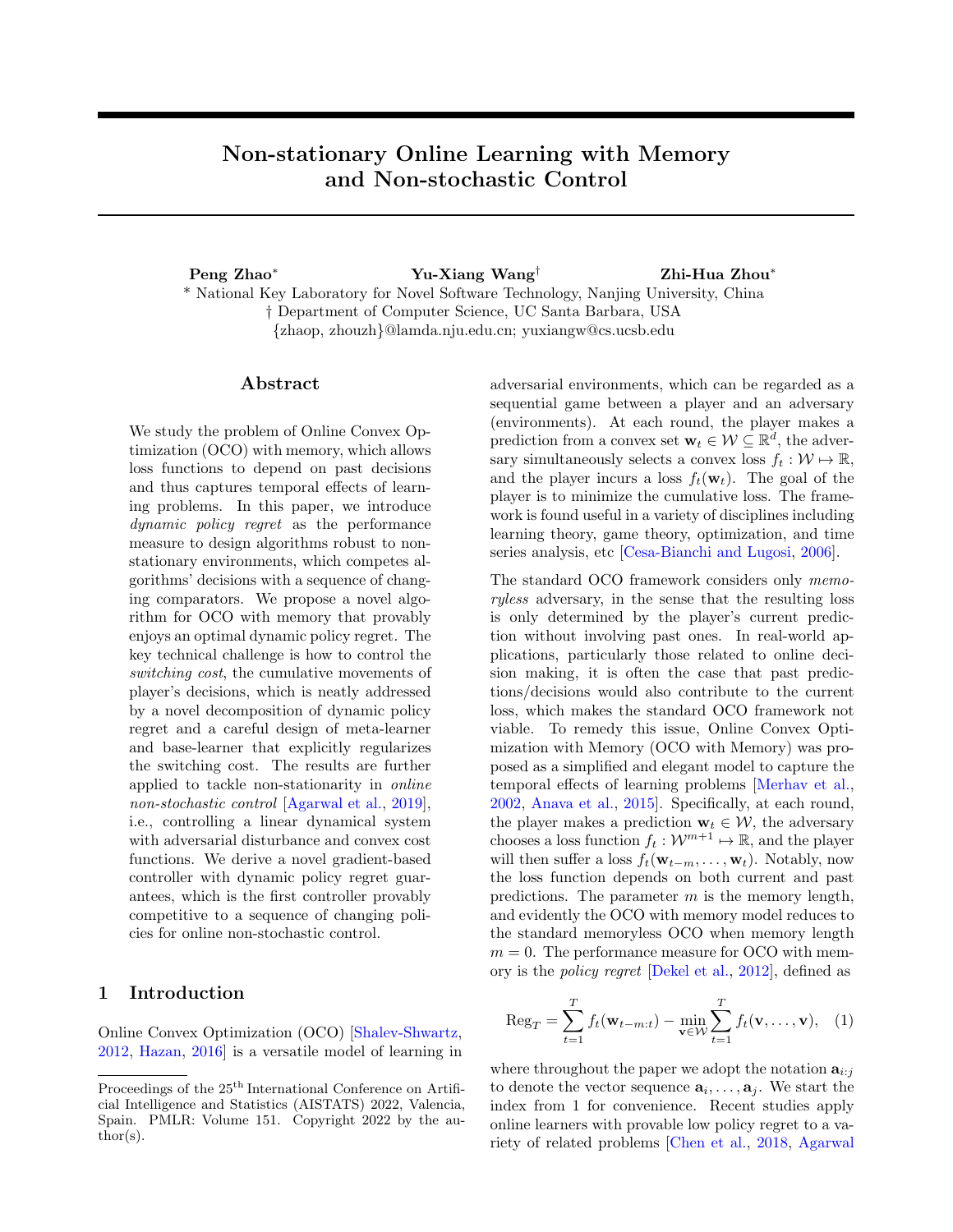[et al.,](#page-9-0) [2019,](#page-9-0) [Daniely and Mansour,](#page-9-5) [2019,](#page-9-5) [Chen et al.,](#page-9-6) [2020\]](#page-9-6). However, the policy regret [\(1\)](#page-0-0) only measures the performance versus a fixed comparator and is thus not suitable for learning in non-stationary environments [\[Sugiyama and Kawanabe,](#page-10-3) [2012,](#page-10-3) [Gama et al.,](#page-9-7) [2014,](#page-9-7) [Zhao et al.,](#page-11-0) [2020a,](#page-11-0) [2021b\]](#page-11-1). For instance, in the recommendation system, the users' interest may change when looking through the product pages; in the traffic flow scheduling, the traffic network pattern changes throughout the day. Therefore, it is necessary to design online decision-making algorithms with robustness to non-stationary environments. To this purpose, we introduce the dynamic policy regret to guide the algorithmic design, measuring the competitive performance against an arbitrary sequence of *time-varying* comparators  $\mathbf{v}_1, \ldots, \mathbf{v}_T \in \mathcal{W}$ , defined as

<span id="page-1-0"></span>D-Reg<sub>T</sub>(**v**<sub>1:T</sub>) = 
$$
\sum_{t=1}^{T} f_t(\mathbf{w}_{t-m:t}) - \sum_{t=1}^{T} f_t(\mathbf{v}_{t-m:t}).
$$
 (2)

The upper bound of  $D\text{-}Reg_T(\mathbf{v}_{1:T})$  should be a function of the comparator sequence  $v_{1:T}$ , while the algorithm is agnostic to the choice of comparators. The proposed measure is very general—it subsumes static policy regret [\(1\)](#page-0-0) as a special case when comparators become the best predictor in hindsight, i.e.,  $\mathbf{v}_{1:T}$  =  $\mathbf{v}^* \in \arg\min_{\mathbf{v}\in\mathcal{W}} \sum_{t=1}^T f_t(\mathbf{v},\dots,\mathbf{v})$ . Therefore, dynamic policy regret is a more stringent measure than standard policy regret and algorithms that optimize it are more robust to non-stationary environments.

The fundamental challenge of dynamic policy regret optimization is how to simultaneously compete with all comparator sequences with vastly different level of non-stationarity. Our approach builds upon recent advance of non-stationary online learning [\[Daniely et al.,](#page-9-8) [2015,](#page-9-8) [Zhang et al.,](#page-10-4) [2018a,](#page-10-4) [Zhao et al.,](#page-11-2) [2020b\]](#page-11-2) to hedge the uncertainty via meta-base aggregation, along with several new ingredients specifically designed for the OCO with memory setting. In particular, it is essential to control the switching cost for OCO with memory, the cumulative movement of player's predictions. The amount is relatively easy to control in static policy regret [\[Anava et al.,](#page-9-2) [2015\]](#page-9-2), yet becomes much harder in dynamic policy regret and could even scale linearly due to the meta-base structure. Intuitively, for dynamic online algorithms, it is necessary to keep some probability of aggressive movement to catch up with potential changes of the non-stationary environments, which results in tensions between dynamic regret and switching cost. We elegantly address the difficulty by proposing a novel meta-base decomposition of dynamic policy regret and a switching-cost-regularized surrogate loss, which avoids directly handling switching cost altogether but regularizes the switching cost to meta-learner and base-learner instead. Our proposed algorithm provably enjoys an *optimal*  $\mathcal{O}(\sqrt{T(1 + P_T)})$ dynamic policy regret, where  $P_T = \sum_{t=2}^{T} ||\mathbf{v}_{t-1} - \mathbf{v}_t||_2$ denotes the unknown path-length of comparators.

The results of OCO with memory yield an important application in online decision-making problems. Specifically, we investigate the problem of online nonstochastic control [\[Agarwal et al.,](#page-9-0) [2019\]](#page-9-0), i.e., controlling a linear dynamical system with adversarial (nonstochastic) disturbance and adversarial convex cost functions. Online non-stochastic control has attracted much recent research attention due to its relaxed assumptions on disturbances and flexibility of cost functions. Existing studies mainly focus on optimizing static policy regret, whereas the optimal controller of each round would naturally change over iterations since the disturbances and cost functions both change adversarially. Therefore, it is necessary to investigate dynamic policy regret, which competes controller's performance with time-varying benchmark controllers. By adopting the "disturbance-action" policy parameterization [\[Agarwal et al.,](#page-9-0) [2019\]](#page-9-0), online non-stochastic control is reduced to OCO with memory, and thus its dynamic policy regret can be optimized by a similar meta-base structure as developed before. Our designed controller attains an  $\mathcal{O}(\sqrt{T(1+P_T)})$  dynamic policy regret, where  $P_T$  measures the fluctuation of compared controllers. To the best of our knowledge, this is the first controller competitive to a sequence of changing "disturbance-action" policies. We anticipate that our techniques for OCO with memory will have broader applications in online decision-making problems.

We summarize the main contributions as follows.

- We introduce *dynamic policy regret* as the performance measure to guide the algorithmic design of OCO with memory and online non-stochastic control to enhance the robustness of online algorithms to non-stationary environments.
- We propose a novel algorithm for OCO with memory, which enjoys an *optimal*  $\mathcal{O}(\sqrt{T(1+P_T)})$  dynamic policy regret. To achieve this, several key algorithmic ingredients are designed to handle unknown environments and control switching cost.
- The results are further applied to the problem of online non-stochastic control, yielding an online controller with  $\mathcal{O}(\sqrt{T(1+P_T)})$  dynamic policy regret, which is the first online controller competitive with a sequence of time-varying policies.

In the following, we first review related works in Section [2](#page-2-0) and then introduce some preliminaries in Section [3.](#page-3-0) Next, we present the main results for OCO with memory and online non-stochastic control in Section [4](#page-3-1) and Section [5.](#page-6-0) We finally conclude the paper in Section **6**. All the proofs are included in appendices.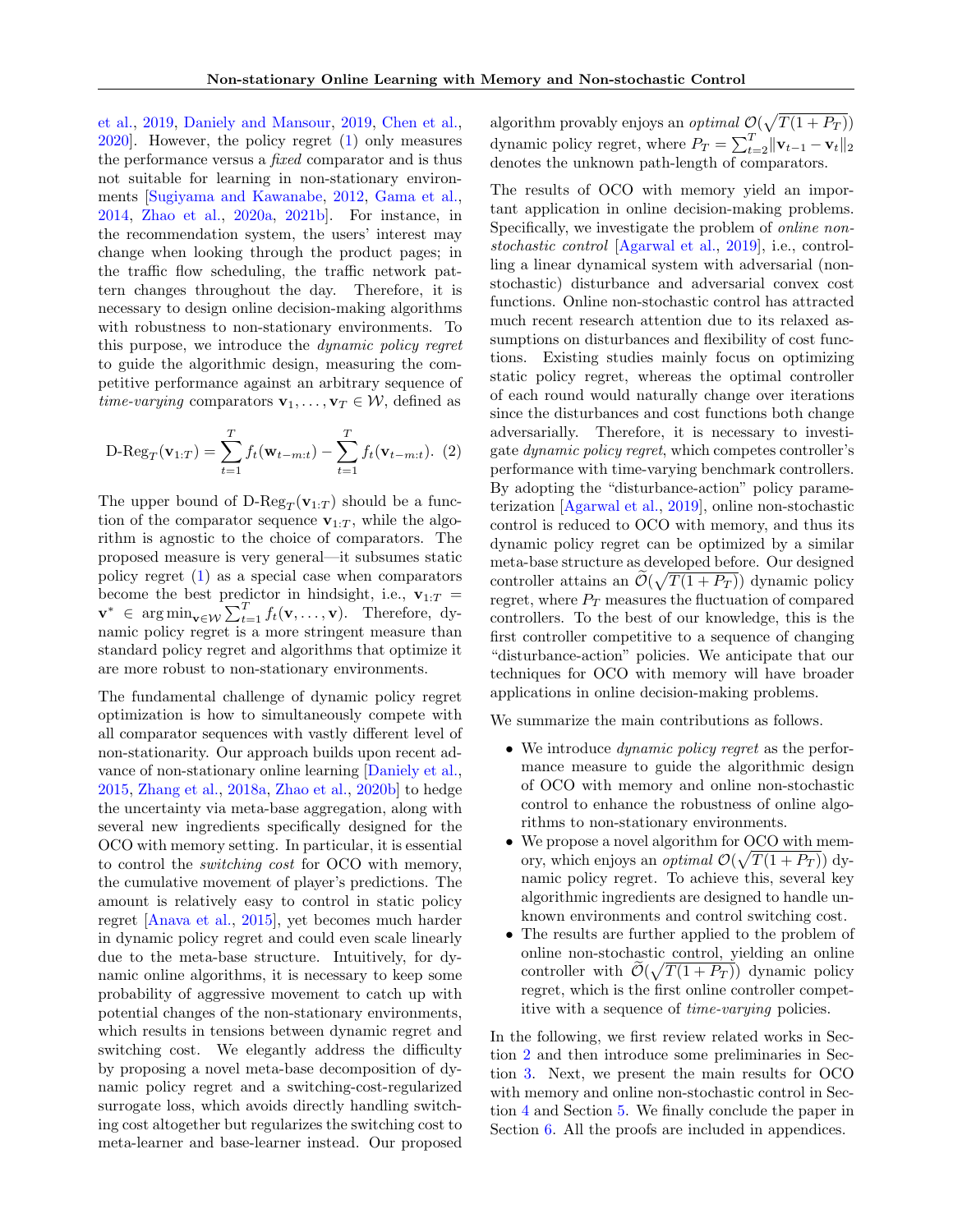# <span id="page-2-0"></span>2 Related Work

In this section, we briefly discuss related works on OCO with memory, online non-stochastic control, and dynamic regret minimization for online learning.

OCO with Memory. OCO with memory is initiated by [Merhav et al.](#page-10-2) [\[2002\]](#page-10-2), who prove an  $\mathcal{O}(T^{2/3})$  policy regret by a blocking technique. Later, [Anava et al.](#page-9-2) [\[2015\]](#page-9-2) propose a simple gradient-based algorithm that provably achieves  $\mathcal{O}(\sqrt{T})$  and  $\mathcal{O}(\log T)$  policy regret for convex and strongly convex functions, respectively. Recent study discloses that the policy regret of OCO with memory over exp-concave functions is at least  $\Omega(T^{1/3})$  [\[Simchowit,](#page-10-5) [2020,](#page-10-5) Theorem 2.3]. One of the key concepts of OCO with memory is switching cost, the cumulative movement of decisions, which is also concerned in smoothed online learning [\[Chen et al.,](#page-9-4) [2018,](#page-9-4) [Goel et al.,](#page-10-6) [2019,](#page-10-6) [Goel and Wierman,](#page-10-7) [2019\]](#page-10-7).

Online Non-stochastic Control. Online nonstochastic control is proposed by [Agarwal et al.](#page-9-0) [\[2019\]](#page-9-0), where the regret is chosen as the performance measure and the disturbance is allowed to be adversarially chosen. When online cost functions are convex and Lipschitz, [Agarwal et al.](#page-9-0) [\[2019\]](#page-9-0) obtain an  $\mathcal{O}(\sqrt{T})$ policy regret for known linear dynamical system by introducing the DAC parameterization and reducing the problem to OCO with memory. [Hazan et al.](#page-10-8) [\[2020\]](#page-10-8) show an  $\mathcal{O}(T^{2/3})$  policy regret for unknown system via system identification. In addition, [Foster and Sim](#page-9-9)[chowitz](#page-9-9) [\[2020\]](#page-9-9) propose the online learning with advantages technique and obtain logarithmic regret for known system with quadratic cost and adversarial disturbance, whose results are strengthened by [Simchowit](#page-10-5) [\[2020\]](#page-10-5) to accommodate arbitrary changing costs. All mentioned results are developed for fully observed system, and [Simchowitz et al.](#page-10-9) [\[2020\]](#page-10-9) present a clear picture for non-stochastic control with partially observed systems. We are still witnessing a variety of recent advances, for example, non-stochastic control with bandit feedback [\[Gradu et al.,](#page-10-10) [2020a,](#page-10-10) [Cassel and Ko](#page-9-10)[ren,](#page-9-10) [2020\]](#page-9-10), adaptive regret minimization [\[Gradu et al.,](#page-10-11) [2020b,](#page-10-11) [Zhang et al.,](#page-11-3) [2021\]](#page-11-3), etc. We will present more discussions on the relationship between these works for adaptive regret minimization and our work (for dynamic regret minimization) at the end of this section. There are other related works studying non-stationary online control from the lens of competitive ratio [\[Shi](#page-10-12) [et al.,](#page-10-12) [2020,](#page-10-12) [Goel and Hassibi,](#page-10-13) [2021\]](#page-10-13) and robust control [\[Goel and Hassibi,](#page-10-14) [2020\]](#page-10-14).

Dynamic Regret. [Zinkevich](#page-11-4) [\[2003\]](#page-11-4) pioneers the dynamic regret of OCO problems and shows that OGD can attain an  $\mathcal{O}(\sqrt{T}(1+P_T))$  dynamic regret. [Zhang](#page-10-15) [et al.](#page-10-15) [\[2018b\]](#page-10-15) show that the minimax lower bound is  $\Omega(\sqrt{T(1 + P_T)})$  and close the gap by proposing an al-

gorithm with  $\mathcal{O}(\sqrt{T(1+P_T)})$  bound. Recent works achieve problem-dependent guarantee by exploiting smoothness [\[Zhao et al.,](#page-11-2) [2020b\]](#page-11-2) and improved rate by exploiting exp-concavity [\[Baby and Wang,](#page-9-11) [2021\]](#page-9-11). Dynamic regret of bandit convex optimization is studies in [\[Zhao et al.,](#page-11-5) [2021a\]](#page-11-5). We note that the dynamic regret measure studied in this paper is also called the universal dynamic regret, in the sense that the regret guarantee holds universally against any comparator sequence in the domain. Another special variant called the worst-case dynamic regret is frequently studied in the literature [\[Besbes et al.,](#page-9-12) [2015,](#page-9-12) [Jadbabaie et al.,](#page-10-16) [2015,](#page-10-16) [Mokhtari et al.,](#page-10-17) [2016,](#page-10-17) [Zhang et al.,](#page-10-18) [2017,](#page-10-18) [Baby](#page-9-13) [and Wang,](#page-9-13) [2019,](#page-9-13) [Zhang et al.,](#page-10-19) [2020,](#page-10-19) [Zhao and Zhang,](#page-11-6) [2021\]](#page-11-6), which specifies comparators as the optimizers of online functions. The worst-case dynamic regret is less general than the universal one, and we refer the reader to [\[Zhang et al.,](#page-10-4) [2018a\]](#page-10-4) for more discussions.

More Discussions. Online non-stochastic control in non-stationary environments is also recently studied via the measure of adaptive regret [\[Hazan and](#page-10-20) [Seshadhri,](#page-10-20) [2009\]](#page-10-20) — the regret compared to the best policy on any interval in time horizon. [Gradu et al.](#page-10-11) [\[2020b\]](#page-10-11) propose the first controller with an  $\mathcal{O}(\sqrt{T})$ expected adaptive regret on any interval in the total horizon. The result is strengthened in a recent work (concurrent to our paper) [\[Zhang et al.,](#page-11-3) [2021\]](#page-11-3), which presents a strongly adaptive controller with an  $\widetilde{\mathcal{O}}(\sqrt{|\mathcal{I}|})$  deterministic adaptive regret on any interval  $\mathcal{I} \subseteq [T]$ . The two papers and our work all study non-stationary online control, however, the concerned measures and used techniques are completely different. (1) Measures: dynamic regret studies the global behavior to ensure a competitive performance with time-varying compared polices, whereas adaptive regret focuses on the local behavior with respect to a fixed strategy. To the best of our knowledge, dynamic regret and adaptive regret reflect different perspectives of environments and their relationship is still unclear even for the standard OCO setting [\[Zhang,](#page-10-21) [2020,](#page-10-21) Section 5. Open Problems]. (2) Techniques: optimizing either dynamic regret or adaptive regret requires the meta-base structure to deal with uncertainty of the non-stationary environments. However, the specific techniques, especially the way to control switching cost, exhibit significant difference. [Gradu et al.](#page-10-11) [\[2020b\]](#page-10-11) follow the Follow-the-Leading History framework [\[Hazan and Seshadhri,](#page-10-20) [2009\]](#page-10-20) with a shrinking technique [\[Geulen et al.,](#page-9-14) [2010\]](#page-9-14) to keep previous experts unchanged with a certain probability to reduce the switching cost, so their result holds in expectation only. The improved result of  $\mathcal{O}(\sqrt{|\mathcal{I}|})$  deterministic bound [\[Zhang et al.,](#page-11-3) [2021\]](#page-11-3) is achieved by a very different framework drawn inspirations from parameter-free online learning [\[Cutkosky,](#page-9-15) [2020\]](#page-9-15). By contrast, the key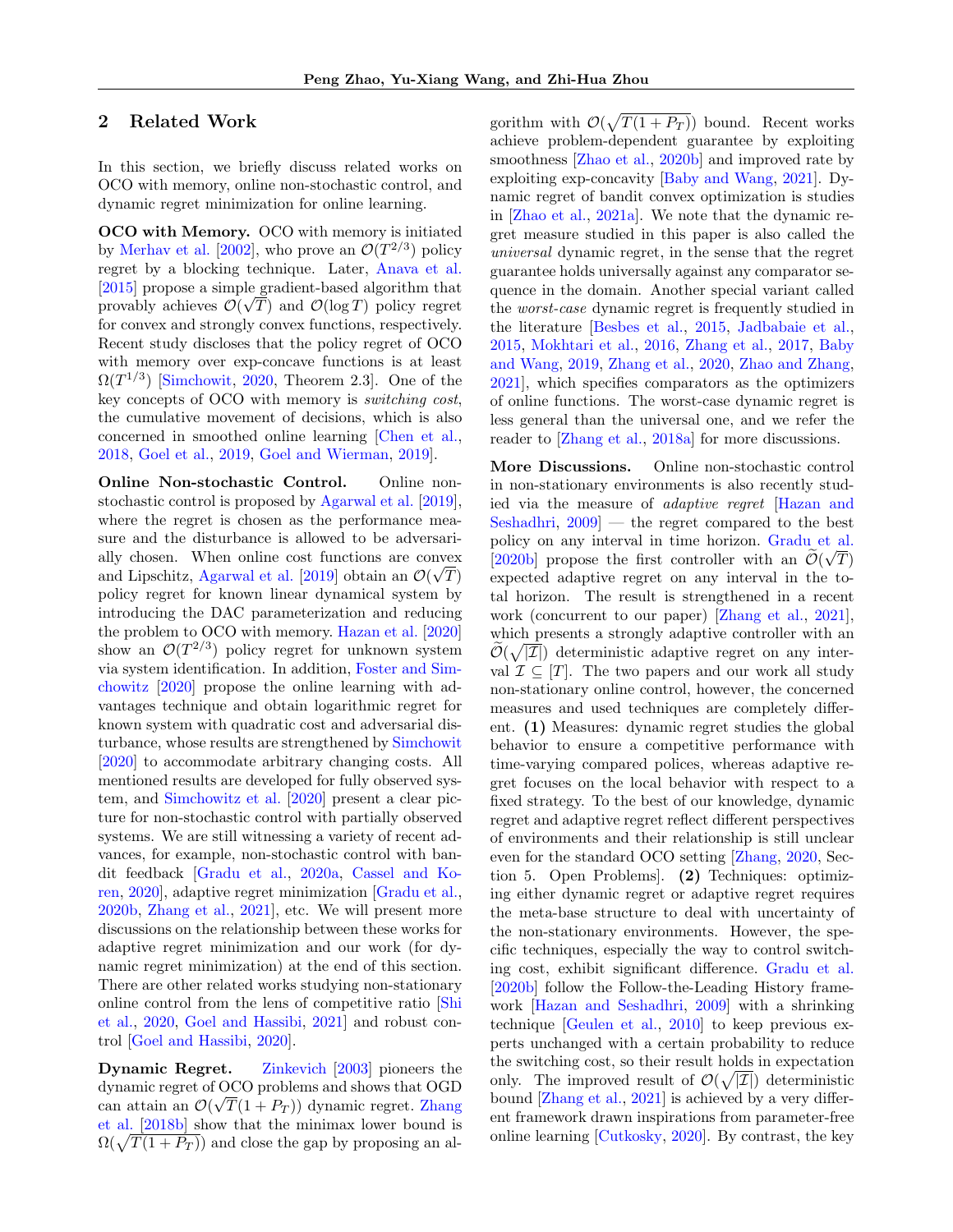ingredients of our approach are the novel meta-base decomposition and the switching-cost-regularized loss, which avoid explicitly handling the switching cost of final decisions but directly control the switching cost of meta-algorithm and individual base-algorithm. These mechanisms finally lead to a deterministic dynamic policy regret guarantee for our proposed controller.

## <span id="page-3-0"></span>3 Preliminaries

This section introduces preliminaries for online convex optimization (OCO) with memory.

Problem Setup. OCO with memory is a variant of standard OCO framework to capture the long-term effects of past decisions, whose protocol is shown below.

1: for  $t = m + 1, ..., T$  do

- 2: the player chooses a decision  $\mathbf{w}_t \in \mathcal{W}$ ;
- 3: the adversary reveals the loss  $f_t : \mathcal{W}^{m+1} \mapsto \mathbb{R}$ that applies to last  $m + 1$  decisions;
- 4: the player suffers a loss of  $f_t(\mathbf{w}_{t-m}, \ldots, \mathbf{w}_t);$

```
5: end for
```
In above, m is the memory length, and  $f_t: \mathcal{W}^{m+1} \mapsto \mathbb{R}$ is convex in memory, which means its unary function  $f_t(\mathbf{w}) = f_t(\mathbf{w}, \dots, \mathbf{w})$  is convex in **w**. Clearly, OCO with memory recovers the standard memoryless OCO when  $m = 0$ . The standard measure is policy regret [\[Dekel et al.,](#page-9-3) [2012\]](#page-9-3) as defined in [\(1\)](#page-0-0). We introduce a strengthened measure called dynamic policy regret to compete with changing comparators as defined in [\(2\)](#page-1-0). The dynamic policy regret upper bound usually involves path-length  $P_T = \sum_{t=2}^T ||\mathbf{v}_{t-1} - \mathbf{v}_t||_2$ , which measures the variation of comparators and thus captures the environmental non-stationarity. Throughout the paper,  $\mathcal{O}(\cdot)$ -notation is used to express regret upper bound as a function of T and  $P_T$ , and  $\mathcal{O}(\cdot)$ notation omits logarithmic factors in T.

Assumptions. Next, we introduce several standard assumptions used in the analysis [\[Anava et al.,](#page-9-2) [2015\]](#page-9-2). For simplicity we focus on the  $\ell_2$ -norm and the extension to general primal-dual norms is straightforward.

<span id="page-3-2"></span>Assumption 1 (coordinate-wise Lipschitzness). The online function  $f_t : \mathcal{W}^{m+1} \rightarrow \mathbb{R}$  is L-coordinatewise Lipschitz, i.e.,  $|f_t(\mathbf{x}_0, ..., \mathbf{x}_m) - f_t(\mathbf{y}_0, ..., \mathbf{y}_m)| \le$  $L \sum_{i=0}^{m} ||\mathbf{x}_i - \mathbf{y}_i||_2.$ 

<span id="page-3-5"></span>Assumption 2 (bounded gradient). The gradient norm of the unary loss is at most G, i.e., for all  $\mathbf{w} \in \mathcal{W}$ and  $t \in [T], ||\nabla f_t(\mathbf{w})||_2 \leq G.$ 

<span id="page-3-3"></span>**Assumption 3** (bounded domain). The domain  $W$ is convex, closed, and satisfies  $\|\mathbf{w} - \mathbf{w}'\|_2 \leq D$  for  $\forall \mathbf{w}, \mathbf{w}' \in \mathcal{W}$ . For convenience, we also assume  $\mathbf{0} \in \mathcal{W}$ .

Static Regret of OCO with Memory. This part briefly reviews the result of static policy regret. [Anava](#page-9-2) [et al.](#page-9-2) [\[2015\]](#page-9-2) propose a simple approach based on the gradient descent based on the observation that when online functions are coordinate-wise Lipschitz, the policy regret can be upper bounded by the switching cost and the vanilla regret over the unary loss, formally,

$$
\sum_{t=1}^{T} f_t(\mathbf{w}_{t-m:t}) - \min_{\mathbf{v} \in \mathcal{W}} \sum_{t=1}^{T} \widetilde{f}_t(\mathbf{v})
$$
\n
$$
\leq \lambda \sum_{t=2}^{T} \|\mathbf{w}_t - \mathbf{w}_{t-1}\|_2 + \sum_{t=1}^{T} \widetilde{f}_t(\mathbf{w}_t) - \min_{\mathbf{v} \in \mathcal{W}} \sum_{t=1}^{T} \widetilde{f}_t(\mathbf{v}),
$$

where  $\lambda = m^2 L$ . The first term is the *switching cost* measuring the cumulative movement of decisions  $\mathbf{w}_{1:T}$ and the remaining term is the standard regret of memoryless OCO. Consequently, it is natural to perform Online Gradient Descent (OGD) [\[Zinkevich,](#page-11-4) [2003\]](#page-11-4) over the unary loss  $f_t$ , i.e.,  $\mathbf{w}_{t+1} = \Pi_{\mathcal{W}}[\mathbf{w}_t - \eta \nabla f_t(\mathbf{w}_t)],$ where  $\eta > 0$  is the step size and  $\Pi_{\mathcal{W}}[\cdot]$  denotes the projection onto the nearest point in  $W$ . It is wellknown that with an appropriate step size OGD enjoys an  $\mathcal{O}(\sqrt{T})$  regret in memoryless OCO. Further, [Anava](#page-9-2) [et al.](#page-9-2) [\[2015\]](#page-9-2) show that the produced decisions move sufficiently slowly. Indeed, switching cost satisfies  $\sum_{t=2}^{T} ||\mathbf{w}_t - \mathbf{w}_{t-1}||_2 \leq \mathcal{O}(\eta)$ , which will not affect the final regret order by choosing  $\eta = \mathcal{O}(1/\sqrt{T})$ . Combining both facts yields an  $\mathcal{O}(\sqrt{T})$  static policy regret [\[Anava et al.,](#page-9-2) [2015,](#page-9-2) Theorem 3.1].

# <span id="page-3-1"></span>4 OCO with Memory

This section presents dynamic policy regret of OCO with memory. We begin with the gentle case when the path-length is known, and then handle the general case when it is unknown and present the overall result.

#### 4.1 A Gentle Start: known path-length

Similar to the static regret analysis mentioned in the last section, we first upper-bound the dynamic policy regret  $(2)$  in the following way:

<span id="page-3-4"></span>
$$
\begin{aligned} \n\text{D-Reg}_T(\mathbf{v}_{1:T}) &\leq \sum_{t=1}^T \widetilde{f}_t(\mathbf{w}_t) - \sum_{t=1}^T \widetilde{f}_t(\mathbf{v}_t) \\ \n&+ \lambda \sum_{t=2}^T \|\mathbf{w}_t - \mathbf{w}_{t-1}\|_2 + \lambda \sum_{t=2}^T \|\mathbf{v}_t - \mathbf{v}_{t-1}\|_2. \n\end{aligned} \tag{3}
$$

There are three terms in the upper bound: dynamic regret of unary functions, switching cost of final decisions, and switching cost of comparators. Therefore, it is natural to deploy OGD over unary functions, and we can prove the following dynamic policy regret guarantee. The proof can be found in Appendix [B.1.](#page-14-0)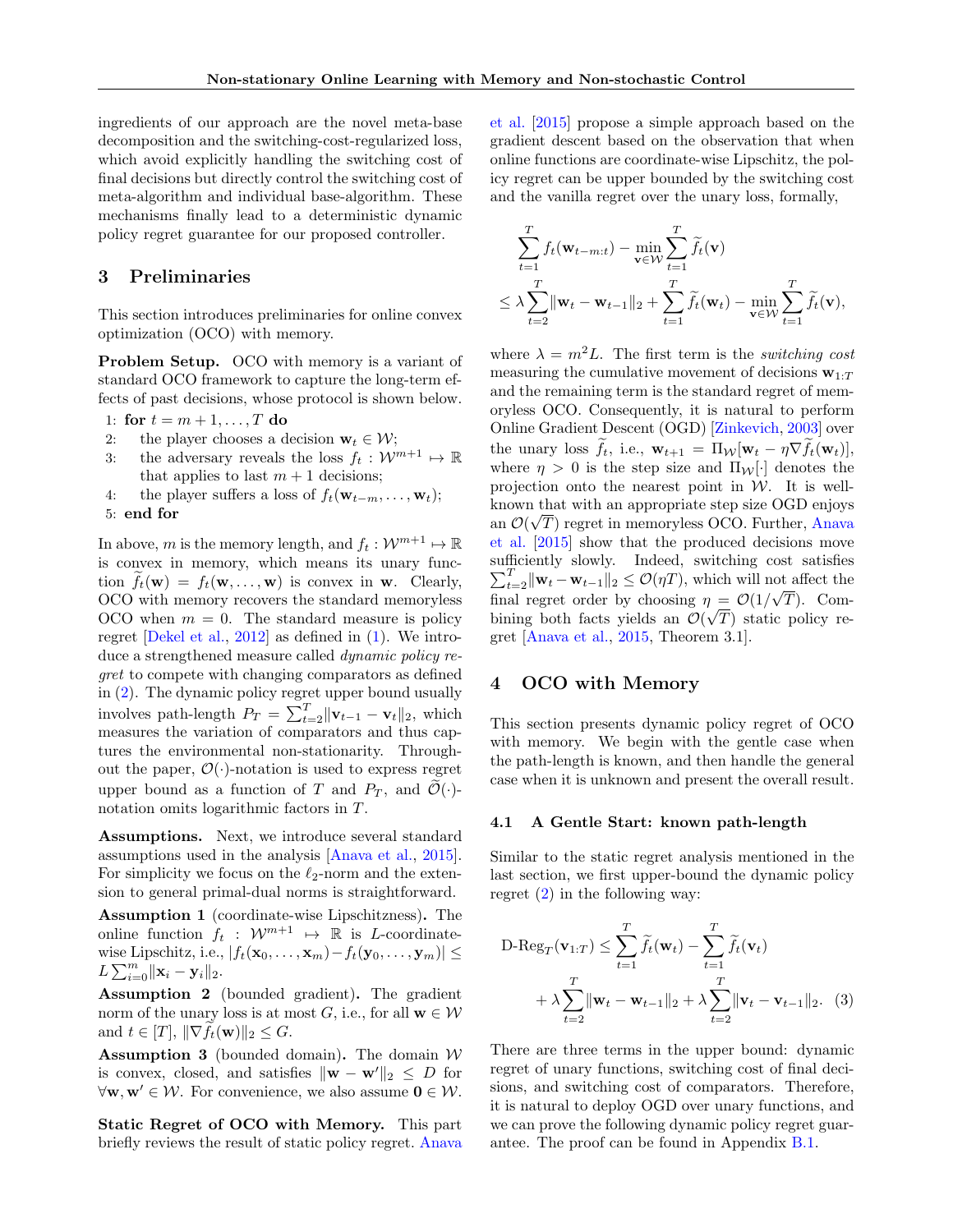<span id="page-4-0"></span>**Theorem 1.** Under Assumptions  $1-\hat{3}$ , running OGD over unary functions  $f_1, \ldots, f_T$  ensures

$$
\mathrm{D}\text{-} \mathrm{Reg}_T(\mathbf{v}_{1:T}) \le \mathcal{O}\left(\eta T + \frac{1+P_T}{\eta} + P_T\right) \tag{4}
$$

for any comparator sequence  $\mathbf{v}_1, \ldots, \mathbf{v}_T \in \mathcal{W}$ , where  $P_T = \sum_{t=2}^{T} \|\mathbf{v}_t - \mathbf{v}_{t-1}\|_2$  is the path-length measuring fluctuation of the comparator sequence.

Suppose the value of path-length  $P_T$  were known a pri-ori, Theorem [1](#page-4-0) indicates an optimal  $\mathcal{O}(\sqrt{T(1+P_T)})$ dynamic policy regret by setting step size as  $\eta =$  $\mathcal{O}(\sqrt{(1+P_T)/T})$ , matching the  $\Omega(\sqrt{T(1+P_T)})$  lower bound of memoryless OCO [\[Zhang et al.,](#page-10-4) [2018a\]](#page-10-4). However, this step size tuning is not realistic because we cannot attain the prior information of path-length  $P_T = \sum_{t=2}^T \|\mathbf{v}_{t-1} - \mathbf{v}_t\|_2$ . Indeed, since the dynamic policy regret measure holds for any comparator sequence  $\mathbf{v}_1, \ldots, \mathbf{v}_T$  that can be arbitrarily selected in the feasible domain W, the path-length  $P_T$  essentially captures the environmental non-stationarity and is unknown to the player. In Section [4.2,](#page-4-1) we will further elucidate the challenge of designing parameter-free online algorithms to achieve optimal bound, especially due to the switching cost arising in the OCO with memory setting. In Section [4.3,](#page-5-0) we will present our solution by introducing several novel algorithmic ingredients.

# <span id="page-4-1"></span>4.2 Challenge: unknown path-length and switching cost of OCO with memory

As mentioned in the last paragraph, the fundamental difficulty of attaining optimal dynamic policy regret lies in the infeasible step size tuning that depends on the unknown comparator sequence  $\mathbf{v}_1, \ldots, \mathbf{v}_T$ . We emphasize that such an unpleasant dependence cannot be removed by the well-known doubling trick [\[Cesa-](#page-9-16)[Bianchi et al.,](#page-9-16) [1997\]](#page-9-16), because we cannot monitor the empirical value of path-length,  $P_t = \sum_{s=2}^t ||\mathbf{v}_s \mathbf{v}_{s-1}||_2$ , as comparators  $\mathbf{v}_1, \ldots, \mathbf{v}_T$  can be arbitrarily chosen in the feasible domain  $W$  and are entirely unknown to the learner. Similar challenge also emerges in recent studies of memoryless non-stationary online learning [\[Zhang et al.,](#page-10-4) [2018a,](#page-10-4) [Zhao et al.,](#page-11-2) [2020b\]](#page-11-2), inspired by which we employ the meta-base framework to design a two-layer approach for optimizing the dynamic policy regret. Below, we will first briefly review the framework and then elucidate the challenge of its application in OCO with memory, mainly due to the tension between dynamic regret and switching cost, which necessitates additional new ideas.

Meta-base framework. The framework admits a two-layer structure and is essentially an online ensemble method. We first need to design an appropriate pool of candidate step sizes  $\mathcal{H} = \{\eta_1, \ldots, \eta_N\}$ 

to ensure the existence of a step size  $\eta_{i*}$  that approximates optimal step size  $\eta_*$  well. Then, multiple base-learners  $\mathcal{B}_1, \ldots, \mathcal{B}_N$  are maintained, and each performs base-algorithm (for example, OGD) with a step size  $\eta_i \in \mathcal{H}$  and generates the decision sequence  $\mathbf{w}_{1,i}, \mathbf{w}_{2,i}, \ldots, \mathbf{w}_{T,i}$ . Finally, a meta-learner, supposed to be able to track the best base-learner, is used to combine all intermediate results of base learners to produce final output  $\mathbf{w}_1, \mathbf{w}_2, \ldots, \mathbf{w}_T$ , where  $\mathbf{w}_t = \sum_{i=1}^{N} p_{t,i} \mathbf{w}_{t,i}$ . The final output of meta-base algorithm can well approximate the decision sequence of the best base-learner (the one with near-optimal step size  $\eta_{i*}$ ) and thus ensure a good dynamic regret bound.

Indeed, by employing OGD over unary functions  $f_1, \ldots, f_T$  and designing a proper step size pool H, it is not hard to prove a dynamic regret bound over unary functions, that is,  $\sum_{t=1}^{T} \widetilde{f}_t(\mathbf{w}_t) - \sum_{t=1}^{T} \widetilde{f}_t(\mathbf{v}_t) \le$  $\mathcal{O}(\sqrt{T(1+P_T)})$ . Then, by [\(3\)](#page-3-4) we have

D-Reg $_T(\mathbf{v}_{1:T})$ 

$$
\leq \mathcal{O}(\sqrt{T(1+P_T)})+\mathcal{O}(P_T)+\sum_{t=2}^T \|\mathbf{w}_t-\mathbf{w}_{t-1}\|_2.
$$

So we are in the position to control switching cost. Below, we demonstrate that a vanilla deployment of the meta-base method may move too fast to achieve a sublinear switching cost and will ruin the overall policy regret bound, which necessitates additional novel algorithmic ingredients to better balance the dynamic regret and switching cost.

Switching cost. The switching cost is the pivot of the analysis for OCO with memory. [Anava et al.](#page-9-2) [\[2015\]](#page-9-2) demonstrate that many popular OCO algorithms for static regret minimization naturally produce slow-moving decisions, however, it becomes more difficult in dynamic regret. Intuitively, for dynamic online algorithms, it is necessary to keep some probability of aggressive movement in order to catch up with the potential changes of non-stationary environments, which results in tensions between dynamic regret and switching cost. Formally, denote by  $\mathbf{w}_t = \sum_{i=1}^N p_{t,i} \mathbf{w}_{t,i}$ the final decision returned by the two-layer approach, then the switching cost can be bounded by

<span id="page-4-2"></span>
$$
\sum_{t=2}^{T} \|\mathbf{w}_t - \mathbf{w}_{t-1}\|_2 \le D \sum_{t=2}^{T} \|\mathbf{p}_t - \mathbf{p}_{t-1}\|_1
$$
  
+ 
$$
\sum_{t=2}^{T} \sum_{i=1}^{N} p_{t,i} \|\mathbf{w}_{t,i} - \mathbf{w}_{t-1,i}\|_2.
$$
 (5)

A formal proof is presented in Appendix [B.2.](#page-15-0) In the upper bound, the first term  $\sum_{t=2}^{T} ||\boldsymbol{p}_t$  –  $p_{t-1}$ ||1 is the switching cost of meta-learner, which is at most  $\mathcal{O}(\sqrt{T})$ . However, the second term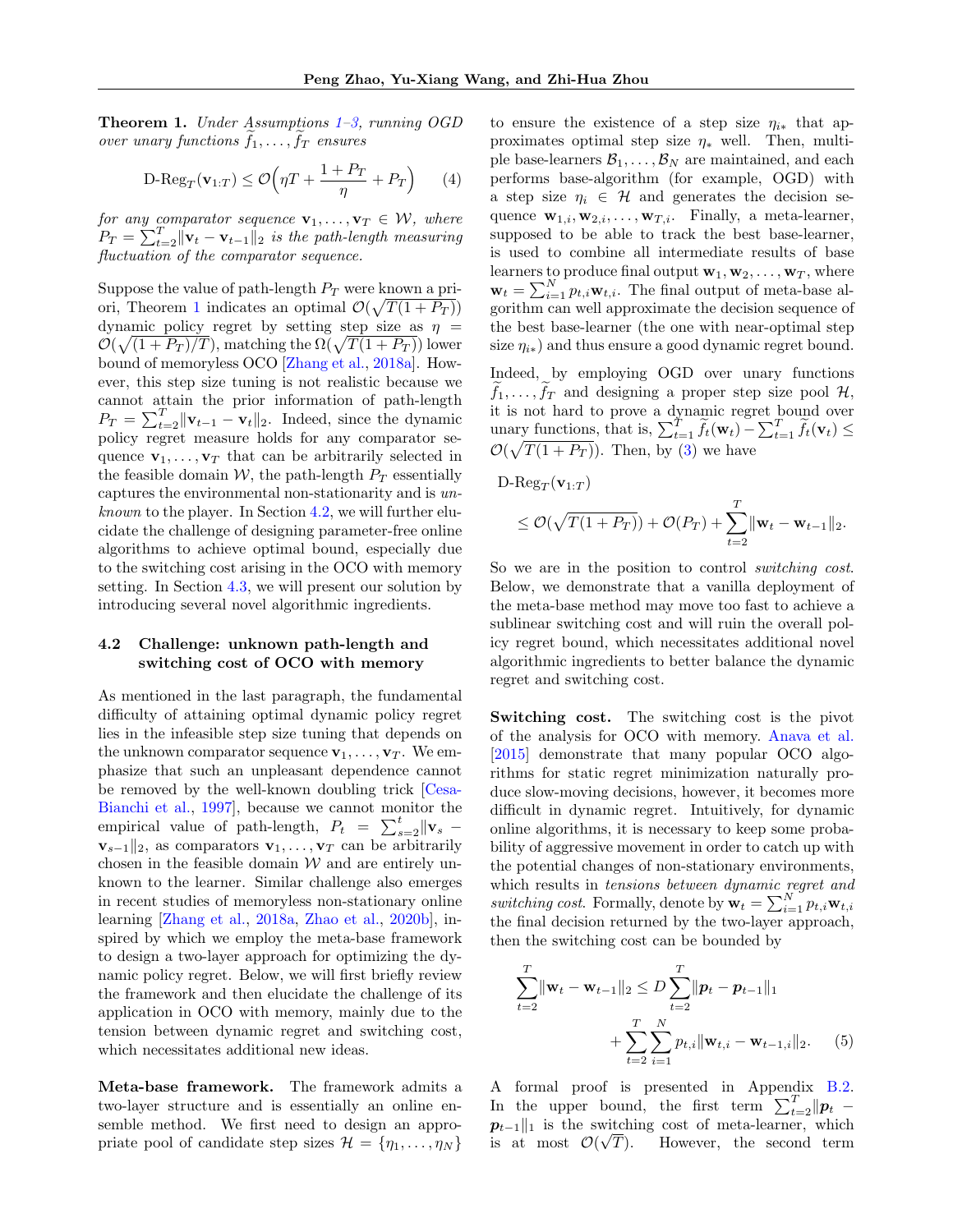$\sum_{t=2}^{T} \sum_{i=1}^{N} p_{t,i} ||\mathbf{w}_{t,i} - \mathbf{w}_{t-1,i}||_2$ , the weighted sum of switching cost of all base-learners, becomes the major barrier, which could be very large and even grow linearly over iterations. Specifically, for each baselearner  $\mathcal{B}_i$  (OGD with step size  $\eta_i$ ), its switching cost is at most  $\mathcal{O}(\eta_i T)$ ; additionally, to ensure a coverage of the optimal step size, the pool of candidate step sizes is usually set as  $\mathcal{H} = \{ \eta_i = \mathcal{O}(2^i \cdot T^{-\frac{1}{2}}), i \in [N] \}$ such that  $\eta_1 = \mathcal{O}(T^{-\frac{1}{2}})$  and  $\eta_N = \mathcal{O}(1)$ . Therefore, the base-learner with larger step sizes would incur unacceptable switching cost, for instance, the switching cost of base-learner  $\mathcal{B}_N$  could grow linearly, of order  $\mathcal{O}(T)$ . As a result, the term  $\sum_{t=2}^{T} \sum_{i=1}^{N} p_{t,i} || \mathbf{w}_{t,i} \mathbf{w}_{t-1,i}$ <sub>2</sub> could be enlarged by base-learners whose step sizes are too large and therefore is difficult to control.

# <span id="page-5-0"></span>4.3 Algorithmically Enforcing Low Switching Cost: a new meta-base decomposition

To resolve the challenge of switching cost in dynamic online methods, we propose the following new metabase regret decomposition to avoid directly controlling switching cost of final predictions or controlling switching cost of every base-learner:

$$
\sum_{t=1}^{T} \widetilde{f}_{t}(\mathbf{w}_{t}) - \sum_{t=1}^{T} \widetilde{f}_{t}(\mathbf{v}_{t}) + \lambda \sum_{t=2}^{T} \|\mathbf{w}_{t} - \mathbf{w}_{t-1}\|_{2}
$$
\n
$$
\leq \sum_{t=1}^{T} \langle \nabla \widetilde{f}_{t}(\mathbf{w}_{t}), \mathbf{w}_{t} - \mathbf{v}_{t} \rangle + \lambda D \sum_{t=2}^{T} \|\mathbf{p}_{t} - \mathbf{p}_{t-1}\|_{1}
$$
\n
$$
+ \lambda \sum_{t=2}^{T} \sum_{i=1}^{N} p_{t,i} \|\mathbf{w}_{t,i} - \mathbf{w}_{t-1,i}\|_{2}
$$
\n
$$
= \sum_{t=1}^{T} (\langle \mathbf{p}_{t}, \ell_{t} \rangle - \ell_{t,i}) + \lambda D \sum_{t=2}^{T} \|\mathbf{p}_{t} - \mathbf{p}_{t-1}\|_{1}
$$
\n
$$
= \sum_{\text{meta-regret}}^{T} (g_{t}(\mathbf{w}_{t,i}) - g_{t}(\mathbf{v}_{t})) + \lambda \sum_{t=2}^{T} \|\mathbf{w}_{t,i} - \mathbf{w}_{t-1,i}\|_{2}.
$$
\n
$$
\sum_{\text{base-regret}} \mathbf{w}_{t,i} - \mathbf{w}_{t-1,i}\|_{2}.
$$

The first inequality follows from the convexity of unary functions and switching cost decomposition [\(5\)](#page-4-2), and for convenience we introduce the notation of linearized loss  $g_t(\mathbf{w}) = \langle \nabla f_t(\mathbf{w}_t), \mathbf{w} \rangle$ . The second equation is crucial, in which the key ingredient is the introduced switching-cost-regularized surrogate loss  $\ell_t \in \mathbb{R}^N$  for the meta-algorithm, defined as

<span id="page-5-2"></span>
$$
\ell_{t,i} = g_t(\mathbf{w}_{t,i}) + \lambda \|\mathbf{w}_{t,i} - \mathbf{w}_{t-1,i}\|_2.
$$
 (7)

Intuitively, the base-learner's switching cost is now taken into account when evaluating the base performance — the meta-learner will impose more penalty on base-learners with larger switching cost. Technically, the key improvement upon previous analysis in [\(5\)](#page-4-2) lies in the switching cost term of the baselearner: we now only need to bound switching cost of a single base-learner  $\sum_{t=2}^{T} ||\mathbf{w}_{t,i} - \mathbf{w}_{t-1,i}||_2$ , which is to be contrasted to the switching cost of all the baselearners  $\sum_{t=2}^{T} \sum_{i=1}^{N} p_{t,i} ||\mathbf{w}_{t,i} - \mathbf{w}_{t-1,i}||_2$ .

Furthermore, noting that the new meta-base decompo-sition [\(6\)](#page-5-1) holds simultaneously for *any* index  $i \in [N]$ , we can therefore choose the compared index as  $i^*$  (the one with near-optimal step size) and the switching cost of this base-learner  $\mathcal{B}_{i^*}$  is at most  $\mathcal{O}(\eta_{i^*}T) =$  $\mathcal{O}(\sqrt{T(1+P_T)})$ . In other words, we successfully escape from those base-learners with unacceptably large step sizes, whose switching cost is too large to tolerate.

Consequently, we can tackle switching cost in the meta-base methods with the help of the switchingcost-regularized technique. The rest is more or less standard. Specifically, the meta-base regret decomposition indicates the following requirements on the base-algorithm and meta-algorithm:

- base-algorithm needs to achieve low dynamic regret over unary functions and tolerate its own switching cost  $\sum_{t=2}^{T} ||\mathbf{w}_{t,i} - \mathbf{w}_{t-1,i}||_2;$
- meta-algorithm needs to optimize the switchingcost-regularized loss to impose more penalty on base-learners with larger switching cost, and tolerate the switching cost  $\sum_{t=2}^{T} ||\boldsymbol{p}_t - \boldsymbol{p}_{t-1}||_1$ .

We present settings of step size pool, base-algorithm, and meta-algorithm to realize above requirements.

**Step size pool.** We initiate  $N = \left[\frac{1}{2}\log_2(1+T)\right] +$  $1 = \mathcal{O}(\log T)$  base-learners, with step size pool set as

<span id="page-5-3"></span><span id="page-5-1"></span>
$$
\mathcal{H} = \left\{ \eta_i \mid \eta_i = 2^{i-1} \cdot \sqrt{\frac{D^2}{(\lambda G + G^2)T}}, i \in [N] \right\}. \tag{8}
$$

Base-algorithm. The base-algorithm is chosen as OGD running over the linearized loss  ${g_t}_{t=1:T}$ . The switching cost of each base-learner can be safely controlled, as indicated by Theorem [1.](#page-4-0) More specifically, there are N base-learners denoted by  $\mathcal{B}_1, \ldots, \mathcal{B}_N$  and the base-learner  $\mathcal{B}_i$  (with step size  $\eta_i \in \mathcal{H}$ ) performs

$$
\mathbf{w}_{t+1,i} = \Pi_{\mathcal{W}}[\mathbf{w}_{t,i} - \eta_i \nabla g_t(\mathbf{w}_{t,i})] = \Pi_{\mathcal{W}}[\mathbf{w}_{t,i} - \eta_i \nabla f_t(\mathbf{w}_t)].
$$

The second equation is from  $q_t(\mathbf{w}) = \langle \nabla \tilde{f}_t(\mathbf{w}_t), \mathbf{w} \rangle$ and the update exhibits the computational advantage due to linearization: although multiple base-learners are performed, they share the same gradient and thus the algorithm only calculates one gradient per iteration, rather than N gradients as was anticipated.

Meta-algorithm. The meta-algorithm is set as the well-known Hedge algorithm Freund and Schapire,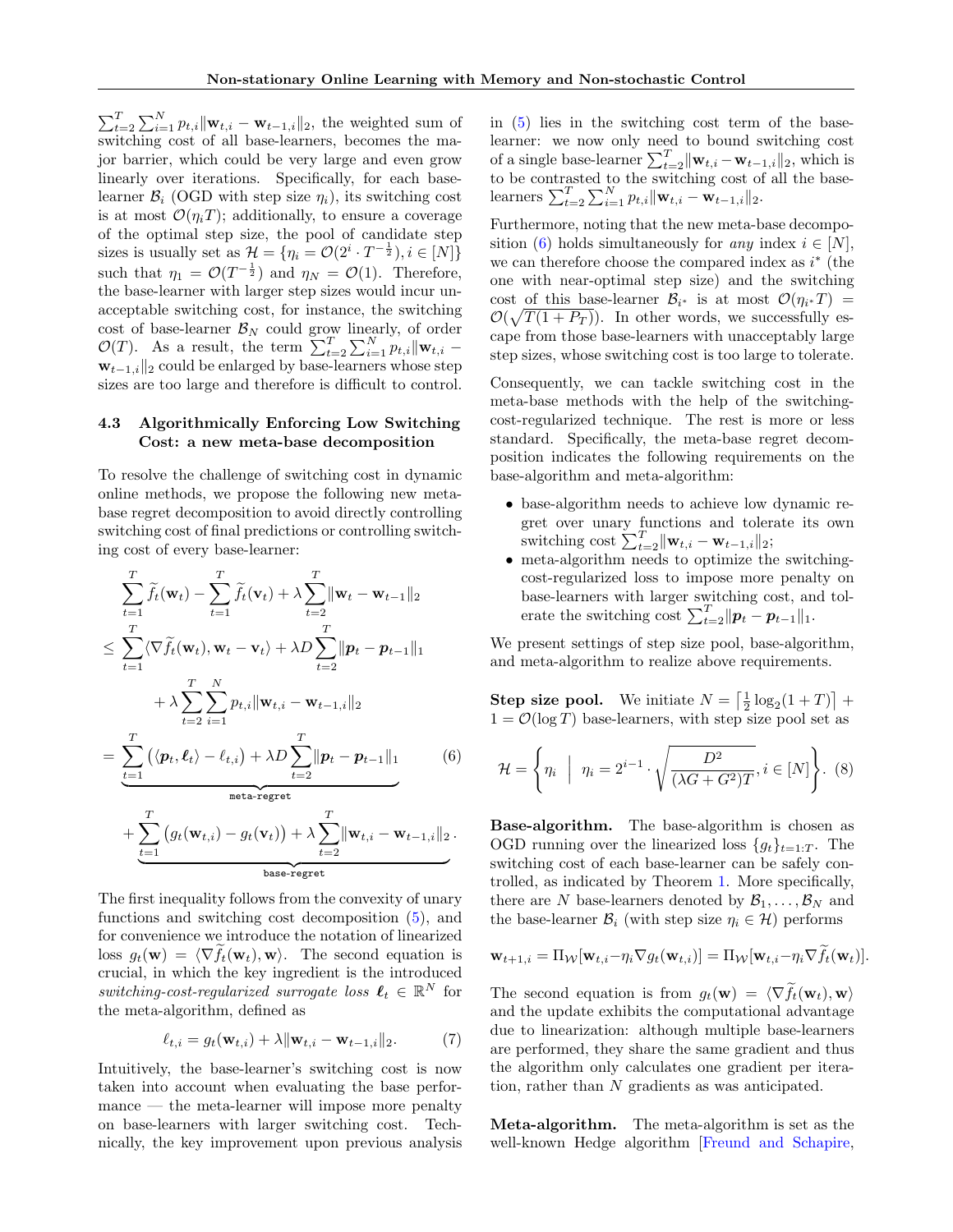#### Algorithm 1 Scream

- <span id="page-6-1"></span>**Input:** step size pool  $\mathcal{H} = {\eta_1, \ldots, \eta_N}$ , learning rate of meta-algorithm  $\varepsilon$
- 1: Initialization:  $\mathbf{w}_{1:m} \in \mathcal{W}, \mathbf{w}_{m,i} \in \mathcal{W}, \forall i \in [N];$  $\boldsymbol{p}_m \in \Delta_N$  with  $p_{m,i} \propto 1/(i^2 + i), \forall i \in [N]$
- 2: for  $t = m + 1$  to T do
- 3: Receive  $\mathbf{w}_{t,i}$  from base-learner  $\mathcal{B}_i$  for  $i \in [N]$
- 4: Submit the decision  $\mathbf{w}_t = \sum_{i=1}^N p_{t,i} \mathbf{w}_{t,i}$
- 5: Suffer a loss of  $f_t(\mathbf{w}_{t-m}, \dots, \mathbf{w}_t)$
- 6: Observe the online function  $f_t : \mathcal{W}^{m+1} \mapsto \mathbb{R}$ that applies to last  $m + 1$  decisions
- 7: Construct linearized loss  $g_t(\mathbf{w}) = \langle \nabla f_t(\mathbf{w}_t), \mathbf{w} \rangle$ <br>8: Construct switching-cost-regularized loss  $\ell_t$
- Construct switching-cost-regularized loss  $\ell_t \in$  $\mathbb{R}^N$  with  $\ell_{t,i} = g_t(\mathbf{w}_{t,i}) + \lambda \|\mathbf{w}_{t,i} - \mathbf{w}_{t-1,i}\|_2$
- 9: Update the weight  $p_{t+1} \in \Delta_N$  according to  $p_{t+1,i} \propto p_{t,i} \exp(-\varepsilon \ell_{t,i})$
- 10: Base-learner  $B_i$  updates the local decision by  $\mathbf{w}_{t+1,i} = \Pi_{\mathcal{W}}[\mathbf{w}_{t,i} - \eta_i \nabla f_t(\mathbf{w}_t)], \forall i \in [N]$

11: end for

[1997\]](#page-9-17) running over the switching-cost-regularized loss. The weight  $p_{t+1} \in \Delta_N$  is updated by  $p_{t+1,i} \propto$  $p_{t,i} \exp(-\varepsilon \ell_{t,i}),$  where  $\ell_t \in \mathbb{R}^N$  is the switchingcost-regularized surrogate loss defined in [\(7\)](#page-5-2) and ε > P > 0 is the learning rate. Then, the meta-regret  $T_{t=1}^{T} (\langle p_t, \ell_t \rangle - \ell_{t,i}) + \lambda D \sum_{t=2}^{T} ||p_t - p_{t-1}||_1$ , essentially the static regret with switching cost, can be well controlled with  $\varepsilon = \mathcal{O}(\sqrt{1/T})$ . For technical reasons, we adopt a non-uniform initialization by setting  $p_1 \in \Delta_N$  with  $p_{1,i} \propto 1/(i^2 + i)$ . The dependence of learning rate on  $T$  can be removed by either a timevarying tuning or doubling trick.

We finally remark that base-algorithm (OGD) and meta-algorithm (Hedge) can be understood in a unified view from the aspect of Online Mirror Descent (OMD) [\[Shalev-Shwartz,](#page-10-0) [2012,](#page-10-0) [Srebro et al.,](#page-10-22) [2011\]](#page-10-22). OMD is a powerful online method accommodating general geometries and both OGD and Hedge are its special instances. We can generalize the dynamic policy regret of Theorem [1](#page-4-0) from OGD to OMD, and this can be used to extend all the results in this paper from  $\ell_2$ -norm to general primal-dual norms. More descriptions are supplied in Appendix [B.3.](#page-15-1)

Overall Algorithm. Combining all above ingredients, we propose the Switching-Cost-Regularized Ensemble Algorithm for OCO with Memory (Scream) algorithm, which is based on online mirror descent and admits a two-layer meta-base structure. Algorithm [1](#page-6-1) presents overall procedures: each base-learner performs OGD with its step size as shown in Line 10; the meta-learner combines local decisions and updates the weight according to the switching-cost-regularized loss as described in Lines 4–9. Our algorithm enjoys an optimal dynamic policy regret, striking a good balance between regret and switching cost.

<span id="page-6-2"></span>**Theorem 2.** Under Assumptions  $1-\theta$  $1-\theta$ , by setting the  $\sqrt{2/((2\lambda+G)(\lambda+G)D^2T)}$  and the step size pool H learning rate optimally of meta-algorithm as  $\varepsilon =$ as [\(8\)](#page-5-3), our proposed Scream algorithm ensures that for any comparator sequence  $\mathbf{v}_1, \ldots, \mathbf{v}_T \in \mathcal{W}$ , we have

D-
$$
\text{Reg}_T(\mathbf{v}_{1:T}) \leq \mathcal{O}(\sqrt{\lambda T(1+P_T)} + \lambda \sqrt{T} + \lambda P_T).
$$

So dynamic policy regret is  $\mathcal{O}(\lambda\sqrt{T(1+P_T)})$ , where  $\lambda = m^2 L$  and  $P_T = \sum_{t=2}^T ||\mathbf{v}_{t-1} - \mathbf{v}_t||_2$ .

Remark 1. Since the dynamic policy regret holds for any comparator sequence, by simply setting comparators as the fixed best decision in hindsight (now  $P_T = 0$ , our dynamic policy regret implies the  $\mathcal{O}(\sqrt{T})$ static policy regret [\[Anava et al.,](#page-9-2) [2015\]](#page-9-2). Second, the attained dynamic policy regret is minimax optimal in terms of T and  $P_T$ , as an  $\Omega(\sqrt{T(1 + P_T)})$  lower bound has been established for the dynamic regret of memoryless OCO [\[Zhang et al.,](#page-10-4) [2018a\]](#page-10-4), which is a special case of OCO with memory when setting  $m = 0$ .

Remark 2. The dynamic policy regret in Theorem [2](#page-6-2) exhibits a quadratic dependence on the memory length m, while the best static policy regret for OCO with memory only exhibits a linear dependence [\[Anava](#page-9-2) [et al.,](#page-9-2) [2015\]](#page-9-2) (see discussions in Appendix [B.5](#page-19-0) for details). Recall the upper bound decomposition of dynamic policy regret in [\(3\)](#page-3-4), though we cannot reduce the memory dependence in front of switching of comparators, it remains unclear whether it is possible to achieve a linear memory dependence for dynamic regret of unary functions and switching cost of final decisions. We leave this as future work.

### <span id="page-6-0"></span>5 Online Non-stochastic Control

In this section, we apply the results of OCO with memory to an important online decision-making problem, online non-stochastic control [\[Agarwal et al.,](#page-9-0) [2019\]](#page-9-0), which draws much attention from researchers in online learning and control theory communities [\[Agar](#page-9-0)[wal et al.,](#page-9-0) [2019,](#page-9-0) [Simchowitz et al.,](#page-10-9) [2020,](#page-10-9) [Hazan et al.,](#page-10-8) [2020,](#page-10-8) [Simchowit,](#page-10-5) [2020,](#page-10-5) [Gradu et al.,](#page-10-10) [2020a,](#page-10-10) [Cassel and](#page-9-10) [Koren,](#page-9-10) [2020,](#page-9-10) [Gradu et al.,](#page-10-11) [2020b,](#page-10-11) [Zhang et al.,](#page-11-3) [2021\]](#page-11-3).

### 5.1 Problem Statement

Problem Setting. We study the online control of the linear dynamical system (LDS) governed by

<span id="page-6-3"></span>
$$
x_{t+1} = Ax_t + Bu_t + w_t, \t\t(9)
$$

where at iteration  $t$ , the controller provides the control  $u_t$  upon the observed dynamical state  $x_t$  and suffers a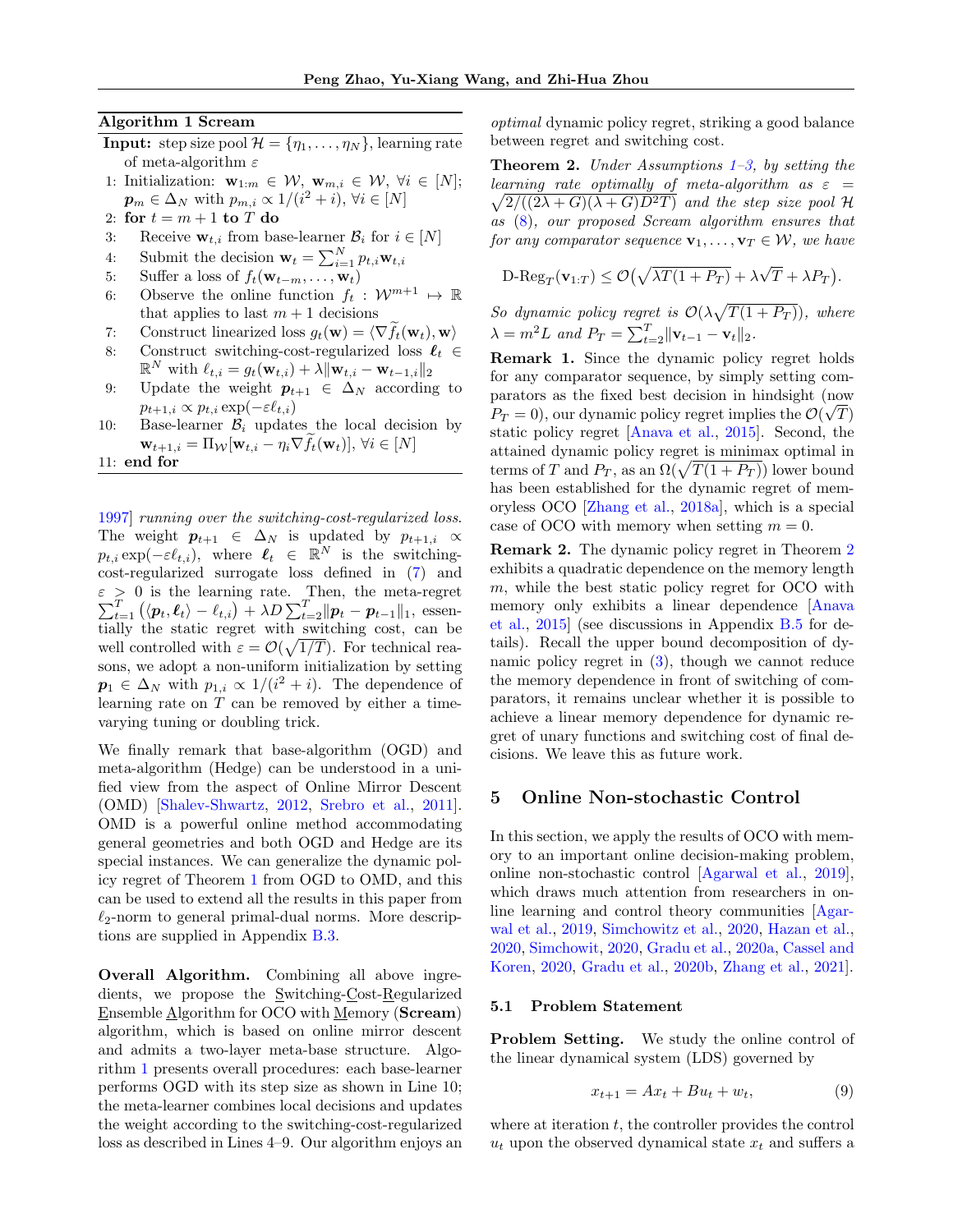cost  $c_t(x_t, u_t)$  with convex function  $c_t : \mathbb{R}^{d_x} \times \mathbb{R}^{d_u} \mapsto \mathbb{R}$ . Following the notational convention of previous works, throughout the section we will use unbold fonts to denote vectors (including control signal, state, disturbance, etc.). We focus on online non-stochastic control [\[Agarwal et al.,](#page-9-0) [2019\]](#page-9-0), that is, the disturbance can be generated arbitrarily and no statistical assumption is imposed on its distribution; additionally, cost functions can be chosen adversarially. The adversarial nature of the disturbance and online cost functions hinders an a priori computation of the optimal policy as in settings of classical control theory [\[Kalman,](#page-10-23) [1960\]](#page-10-23) and therefore requires techniques from modern online learning to tackle adversarial environments.

Policy Regret. The standard measure for online nonstochastic control is the *policy regret* [\[Agarwal et al.,](#page-9-0) [2019\]](#page-9-0), defined as the difference between cumulative loss of the designed controller  $A$  and that of the compared controller  $\pi \in \Pi$ , namely,

<span id="page-7-0"></span>
$$
\text{Reg}_T = \sum_{t=1}^T c_t(x_t, u_t) - \min_{\pi \in \Pi} \sum_{t=1}^T c_t(x_t, u_t, u_t)
$$
 (10)

The comparator could be chosen with complete foreknowledge of the disturbance and loss functions. A variety of control algorithms have been proposed to optimize the measure under different settings. However, we argue that competing with a fixed controller may be not appropriate, especially because the unknown disturbance and cost functions can change arbitrarily in the non-stochastic control setting so that the optimal controller of each round would also change accordingly. Therefore, it is necessary to facilitate the online controller with capability of competing with time-varying controllers to adapt to those changes. To this end, we generalize the standard measure  $(10)$  to the *dynamic* policy regret to benchmark the algorithm with a sequence of time-varying controllers  $\pi_1, \ldots, \pi_T \in \Pi$ ,

D-Reg<sub>T</sub>(
$$
\pi_{1:T}
$$
) =  $\sum_{t=1}^{T} c_t(x_t, u_t) - \sum_{t=1}^{T} c_t(x_t^{\pi_t}, u_t^{\pi_t}),$  (11)

The measure clearly subsumes standard policy regret  $(10)$  when choosing compared controllers as a fixed one, i.e.,  $\pi_* \in \arg\min_{\pi \in \Pi} \sum_{t=1}^T c_t(x_t^{\pi}, u_t^{\pi})$ . In this work, the benchmark set  $\Pi$  is chosen as the class of disturbance-action controllers (cf. Definition [1\)](#page-7-1), which encompasses many controllers of interest.

#### <span id="page-7-4"></span>5.2 Reduction to OCO with Memory

Following the pioneering work [\[Agarwal et al.,](#page-9-0) [2019\]](#page-9-0), we will work on the policy class called *Disturbance*-Action Controller (DAC) class, which parametrizes the executed action as a linear function of past disturbances. By doing so, we can reduce online nonstochastic control to OCO with memory so that the results of Section [4](#page-3-1) can be leveraged to design robust controllers with provable dynamic policy regret.

<span id="page-7-1"></span>Definition 1 (Disturbance-Action Controller, DAC). A disturbance-action controller  $\pi(K, M)$  with a memory length  $H$  is specified by a fixed matrix  $K$  and parameters  $M = (M^{[1]}, \ldots, M^{[H]})$ . At each iteration t, the controller  $\pi(K, M)$  chooses the action as a linear map of past disturbances with an offset linear controller, formally,  $u_t = -Kx_t + \sum_{i=1}^H M^{[i]}w_{t-i}$ .

For convenience, we define  $w_i = 0$  for  $i < 0$ . The DAC policy can be implemented because the disturbance can be perfectly recovered by  $w_t = x_{t+1} - Ax_t - Bu_t$  as system dynamics A and B are supposed to be known.

The following proposition due to [Agarwal et al.](#page-9-0) [\[2019\]](#page-9-0) presents an important property of DAC policies.

<span id="page-7-3"></span>**Proposition 3.** Suppose the initial state is  $x_0 = 0$  and one chooses the DAC controller  $\pi(K, M_t)$  at iteration t, the reaching state and the corresponding DAC control are  $x_t^K(M_{0:t-1}) = \sum_{i=0}^{H+t-1} \Psi_{t-1,i}^{K,\tilde{t}-1}(M_{0:t-1})w_{t-1-i}$ and  $u_{t}^{K}(M_{0:t}) = -Kx_{t}^{K}(M_{0:t-1}) + \sum_{i=1}^{H} M_{t}^{[i]}w_{t-i},$ where  $\widetilde{A}_K = A - BK$  and  $\Psi_{t,i}^{K,h}(M_{t-h:t}) = \widetilde{A}_K^i \mathbf{1}_{i \leq h} +$  $\sum_{j=0}^{h} \widetilde{A}_{K}^{j} B M_{t-j}^{[i-j]} 1_{1 \leq i-j \leq H}.$ 

Evidently, both state  $x_t$  and control signal  $u_t$  are linear functions of DAC parameters  $M_0, \ldots, M_t$ , so the cost  $c_t(x_t^K(M_{0:t-1}), u_t^K(M_{0:t}))$  is a function of historical parameters  $M_{0:t}$ . Thereby, the remaining challenge is to handle this memory issue due to the state transition of online control, which can be addressed by OCO with memory studied in Section [4.](#page-3-1) Note that there is one big caveat in applying the technique — the current memory length is not fixed but growing with time, which is not feasible in the OCO with memory setting. To this end, [Agarwal et al.](#page-9-0) [\[2019\]](#page-9-0) further propose a truncated method that truncates the state with a fixed memory length  $H$  and defines the truncated loss.

<span id="page-7-2"></span>Definition 2 (Truncated Loss). For the cost function  $c_t$  :  $\mathbb{R}^{d_x} \times \mathbb{R}^{d_u} \mapsto \mathbb{R}$  and DAC policies  $\{\pi(K, M_t)\}_{t=1,\dots,T}$ , given memory length H, the induced truncated loss  $f_t : \mathcal{M}^{H+2} \to \mathbb{R}$  is defined as

$$
f_t(M_{t-1-H:t}) = c_t(y_t^K(M_{t-1-H:t-1}), v_t^K(M_{t-1-H:t})),
$$

where the truncated state and truncated DAC control are  $y_{t+1}^K = \sum_{i=0}^{2H} \Psi_{t,i}^{K,H}(M_{t-H:t})w_{t-i}$  and  $v_{t+1}^K =$  $-Ky_{t+1}^{K}(M_{t-H:t})+\sum_{i=1}^{H}M_{t+1}^{[i]}w_{t+1-i}.$ 

It can be proved that the error introduced by the truncation (the gap between  $f_t$  and  $c_t$ ) can be precisely controlled. Therefore, it remains to feed the truncated loss  $f_t$  to the OCO with memory framework with a memory length of  $H + 2$ . We finish the reduction from online non-stochastic control to OCO with memory.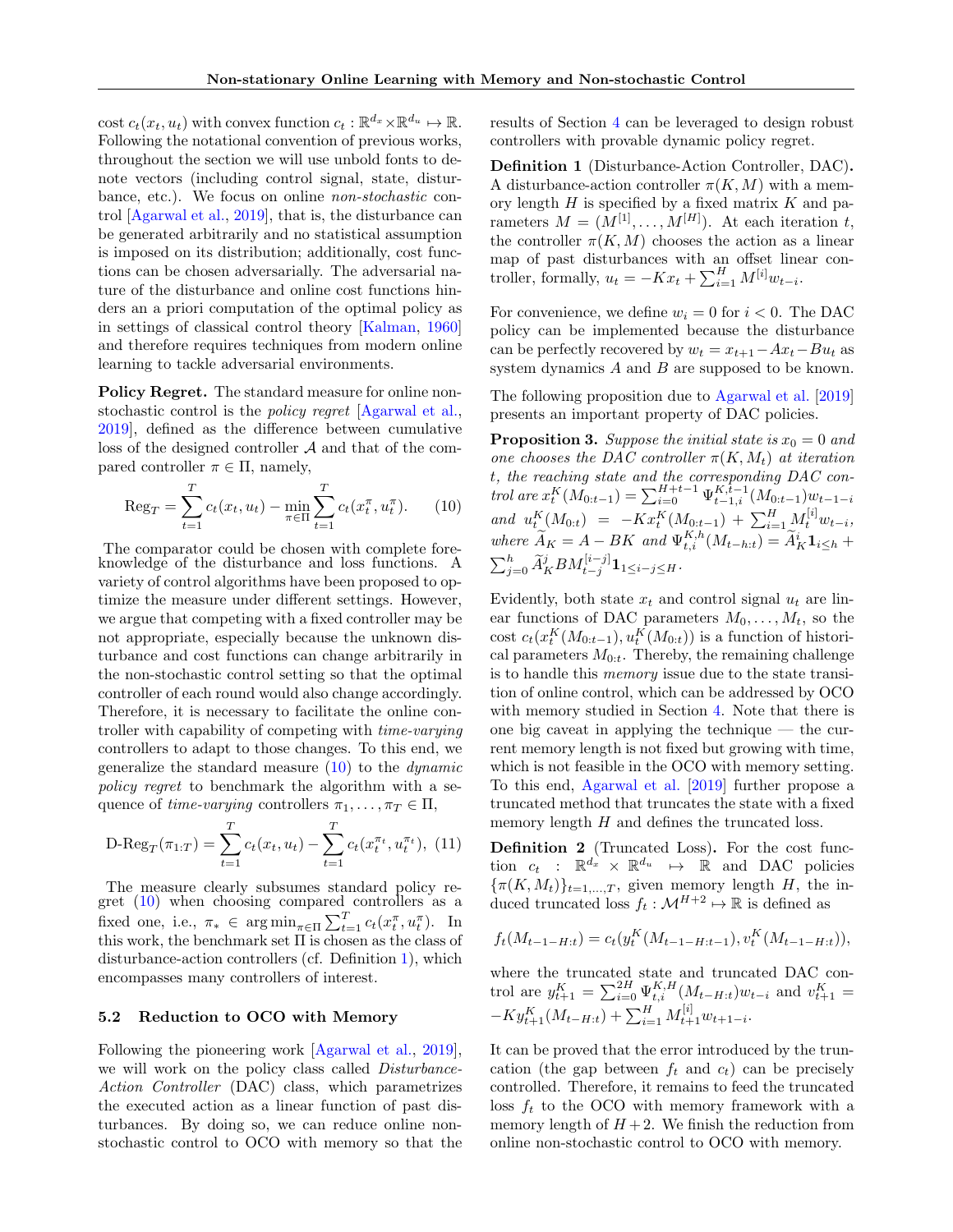#### Algorithm 2 Scream.Control

- <span id="page-8-1"></span>**Input:** step size pool  $\mathcal{H} = {\eta_1, \ldots, \eta_N}$ ; learning rate of meta-algorithm  $\varepsilon$ ; memory length H; linear controller  $K$ ; feasible set  $\mathcal M$
- 1: Initialization:  $u_1, \ldots, u_H$ , any feasible output control signals for the first  $H$  rounds;
- 2: Initialization: base decisions of the H-th round  $M_{H,1}, M_{H,2}, \ldots M_{H,N} \in \mathcal{M}$ ; non-uniform weight  $\mathbf{p}_{H+1} \in \Delta_N$  with  $p_{H+1,i} \propto 1/(i^2 + i), \forall i \in [N]$
- 3: for  $t = H + 1$  to T do
- 4: Receive  $M_{t,i}$  from base-learner  $\mathcal{B}_i$  for  $i \in [N]$

5: Obtain the parameter 
$$
M_t = \sum_{i=1}^{N} p_{t,i} M_{t,i}
$$

- 6: Output  $u_t = -Kx_t + \sum_{i=1}^H M_t^{[i]} w_{t-i}$
- 7: Suffer a loss of  $c_t(x_t, u_t)$  and Observe the cost function  $c_t : \mathbb{R}^{d_x} \times \mathbb{R}^{d_u} \mapsto \mathbb{R}$
- 8: Construct truncated loss  $f_t : \mathcal{M}^{H+2} \rightarrow \mathbb{R}$  by Definition [2](#page-7-2) and  $g_t(M) = \langle \nabla f_t(M_t), M \rangle$
- 9: Compute the switching-cost-regularized loss  $\ell_t \in \mathbb{R}^N$  with  $\ell_{t,i} = \lambda \| M_{t,i} - M_{t-1,i} \|_{\mathrm{F}} + g_t(M_{t,i})$
- 10: Update the weight  $p_{t+1} \in \Delta_N$  according to  $p_{t+1,i} \propto p_{t,i} \exp(-\varepsilon \ell_{t,i})$
- 11: Base-learner  $B_i$  updates the local parameter by  $M_{t+1,i} = \Pi_{\mathcal{M}}[M_{t,i} - \eta_i \nabla f_t(M_t)]$
- 12: Observe the new state  $x_{t+1}$  and calculate the disturbance  $w_t = x_{t+1} - Ax_t - Bu_t$

13: end for

### 5.3 Dynamic Policy Regret of Online Non-stochastic Control

The above reduction enables us to leverage results of OCO with memory (Section [4\)](#page-3-1) to design online controllers competitive with time-varying compared policies. We propose the Scream.Control algorithm, consisting of the following two components:

- (1) DAC parameterization for reduction: using DAC control  $u_t = \pi(K, M_t)$  to parametrize the space and define the unary loss of the truncated loss, i.e.,  $f_t: \mathcal{M} \mapsto \mathbb{R}$  with  $f_t(M) = f_t(M, \ldots, M),$ defined in Definition [2.](#page-7-2)
- (2) meta-base structure for OCO with memory: performing Scream algorithm of Section [4](#page-3-1) over unary loss  $f_t$ , and using meta-algorithm to combine intermediate parameters  $M_{t,1}, \ldots, M_{t,N}$  from all base-learners to produce the final parameter  $M_t$ .

Algorithm [2](#page-8-1) describes our proposed algorithm for optimizing dynamic policy regret of online non-stochastic control. We further provide its theoretical guarantee. We begin with several standard assumptions used in the literature [\[Agarwal et al.,](#page-9-0) [2019,](#page-9-0) [Hazan et al.,](#page-10-8) [2020,](#page-10-8) [Gradu et al.,](#page-10-10) [2020a\]](#page-10-10) and next present the main result.

<span id="page-8-2"></span>Assumption 4. The system matrices are bounded, i.e.,  $||A||_{op} \leq \kappa_A$  and  $||B||_{op} \leq \kappa_B$ . Besides, the disturbance  $||w_t|| \leq W$  holds for any  $t \in [T]$ .

<span id="page-8-5"></span>**Assumption 5.** The cost function  $c_t(x, u)$  is convex. Further, when  $||x||, ||u|| \leq D$ , it holds that  $|c_t(x, u)| \leq$  $\beta D^2$  and  $\|\nabla_x c_t(x, u)\|, \|\nabla_u c_t(x, u)\| \leq G_c D.$ 

<span id="page-8-3"></span>**Assumption 6.** DAC controller  $\pi(K, M)$  satisfies:

- (1) K is  $(\kappa, \gamma)$ -strongly stable, whose precise definition is in Definition [3](#page-13-0) of Appendix [A.2;](#page-13-1)
- (2)  $M \in \mathcal{M}$  such that  $\mathcal{M} = \{M = (M^{[1]}, \ldots, M^{[H]})\}\$  $||M^{[i]}||_{\text{op}} \leq \kappa_B \kappa^3 (1-\gamma)^i$ .

<span id="page-8-4"></span>**Theorem [4](#page-8-2).** Under Assumptions  $4-6$ , we set learning rate optimally and the step size pool H as

$$
\mathcal{H} = \left\{ \eta_i \mid \eta_i = 2^{i-1} \cdot \sqrt{\frac{D_f^2}{(\lambda G_f + G_f^2)T}}, i \in [N] \right\}, (12)
$$

where  $N = \left\lceil \frac{1}{2} \log_2(1+T) \right\rceil + 1 = \mathcal{O}(\log T)$  is the number of base-learners, and  $\lambda = (H+2)^2 L_f$ . The parameters  $L_f$ ,  $G_f$ ,  $D_f$  are defined in Lemma [20](#page-28-0) and only depend on natural parameters of the linear dynamical system and truncated memory length H. By choosing  $H = \Theta(\log T)$ , our Scream. Control algorithm enjoys

$$
\sum_{t=1}^T c_t(x_t, u_t) - \sum_{t=1}^T c_t(x_t^{\pi_t}, u_t^{\pi_t}) \le \widetilde{\mathcal{O}}\big(\sqrt{T(1+P_T)}\big),
$$

where the comparators can be any feasible policies in  $\Pi = \{\pi(K, M) \mid M \in \mathcal{M}\}\$  with  $\pi_t = \pi(K, M_t^*)$  for  $t \in [T]$ . The path-length  $P_T = \sum_{t=2}^{T} ||M_{t-1}^* - M_t^*||_F$ measures the cumulative variation of comparators.

# <span id="page-8-0"></span>6 Conclusion

This paper investigates the dynamic policy regret of online convex optimization with memory and online non-stochastic control. For OCO with memory, we propose the Scream algorithm and prove an optimal  $\mathcal{O}(\sqrt{T(1+P_T)})$  dynamic policy regret, where  $P_T$  is the path-length of comparators that reflects the environmental non-stationarity. Our approach admits the meta-base aggregation to handle uncertain environments and introduces a novel meta-base decomposition via switching-cost regularized loss to algorithmically address the tension between dynamic regret and switching cost. The approach is further used to design robust controllers for online non-stochastic control, where the underlying disturbance and cost functions could be chosen adversarially. We adopt the DAC parameterization and design the Scream.Control algorithm that provably achieves an  $\widetilde{\mathcal{O}}(\sqrt{T(1+P_T)})$ dynamic policy regret, where  $P_T$  is the path-length of compared controllers. Minimizing dynamic policy regret facilitates our controller with more robustness, since it can compete with any sequence of time-varying controllers instead of a fixed one.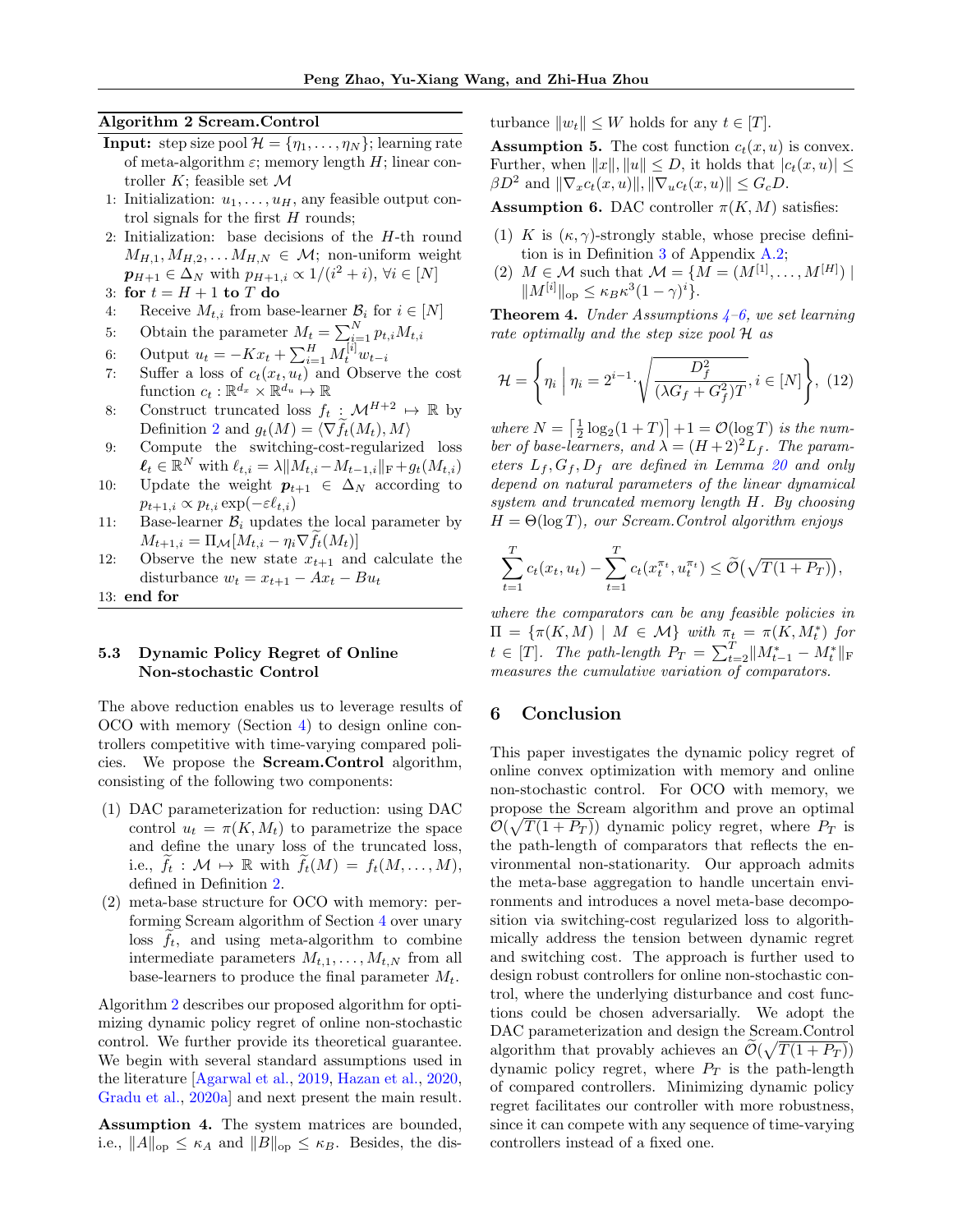# Acknowledgment

Peng Zhao and Zhi-Hua Zhou were supported by the National Science Foundation of China (61921006) and the Collaborative Innovation Center of Novel Software Technology and Industrialization. Yu-Xiang Wang was supported by a startup grant from UCSB CS Department. Part of this work was conducted while Peng Zhao remotely visited UC Santa Barbara. We thank Yu-Hu Yan, Ming Yin, and Dheeraj Baby for helpful discussions. We are also grateful for the anonymous reviewers for their helpful comments.

# References

<span id="page-9-0"></span>N. Agarwal, B. Bullins, E. Hazan, S. M. Kakade, and K. Singh. Online control with adversarial disturbances. In Proceedings of the 36th International Conference on Machine Learning (ICML), pages 111–119, 2019.

<span id="page-9-2"></span>O. Anava, E. Hazan, and S. Mannor. Online learning for adversaries with memory: Price of past mistakes. In Advances in Neural Information Processing Systems 28 (NIPS), pages 784–792, 2015.

<span id="page-9-13"></span>D. Baby and Y.-X. Wang. Online forecasting of totalvariation-bounded sequences. In Advances in Neural Information Processing Systems 32 (NeurIPS), pages 11071–11081, 2019.

<span id="page-9-11"></span>D. Baby and Y.-X. Wang. Optimal dynamic regret in exp-concave online learning. In Proceedings of the  $34th$  Conference on Learning Theory (COLT), pages 359–409, 2021.

<span id="page-9-12"></span>O. Besbes, Y. Gur, and A. J. Zeevi. Non-stationary stochastic optimization. Operations Research, 63(5): 1227–1244, 2015.

<span id="page-9-10"></span>A. Cassel and T. Koren. Bandit linear control. In Advances in Neural Information Processing Systems 33 (NeurIPS), pages 8872–8882, 2020.

<span id="page-9-1"></span>N. Cesa-Bianchi and G. Lugosi. Prediction, Learning, and Games. Cambridge University Press, 2006.

<span id="page-9-16"></span>N. Cesa-Bianchi, Y. Freund, D. Haussler, D. P. Helmbold, R. E. Schapire, and M. K. Warmuth. How to use expert advice. Journal of the ACM, 44(3):427– 485, 1997.

<span id="page-9-19"></span>G. Chen and M. Teboulle. Convergence analysis of a proximal-like minimization algorithm using bregman functions. SIAM Journal on Optimization, 3(3):538– 543, 1993.

<span id="page-9-6"></span>L. Chen, Q. Yu, H. Lawrence, and A. Karbasi. Minimax regret of switching-constrained online convex optimization: No phase transition. In Advances in Neural Information Processing Systems 33 (NeurIPS), pages 3477–3486, 2020.

<span id="page-9-4"></span>N. Chen, G. Goel, and A. Wierman. Smoothed online convex optimization in high dimensions via online balanced descent. In Proceedings of the 31st Conference on Learning Theory (COLT), pages 1574–1594, 2018.

<span id="page-9-18"></span>A. Cohen, A. Hasidim, T. Koren, N. Lazic, Y. Mansour, and K. Talwar. Online linear quadratic control. In Proceedings of the 35th International Conference on Machine Learning (ICML), pages 1029–1038, 2018.

<span id="page-9-15"></span>A. Cutkosky. Parameter-free, dynamic, and stronglyadaptive online learning. In Proceedings of the 37th International Conference on Machine Learning (ICML), pages 2250–2259, 2020.

<span id="page-9-5"></span>A. Daniely and Y. Mansour. Competitive ratio vs regret minimization: achieving the best of both worlds. In Proceedings of the 30th International Conference on Algorithmic Learning Theory (ALT), pages 333– 368, 2019.

<span id="page-9-8"></span>A. Daniely, A. Gonen, and S. Shalev-Shwartz. Strongly adaptive online learning. In Proceedings of the 32nd International Conference on Machine Learning (ICML), pages 1405–1411, 2015.

<span id="page-9-3"></span>O. Dekel, A. Tewari, and R. Arora. Online bandit learning against an adaptive adversary: from regret to policy regret. In Proceedings of the 29th International Conference on Machine Learning (ICML), 2012.

<span id="page-9-9"></span>D. J. Foster and M. Simchowitz. Logarithmic regret for adversarial online control. In Proceedings of the 37th International Conference on Machine Learning (ICML), pages 3211–3221, 2020.

<span id="page-9-17"></span>Y. Freund and R. E. Schapire. A decision-theoretic generalization of on-line learning and an application to boosting. Journal of Computer and System Sciences, 55(1):119–139, 1997.

<span id="page-9-7"></span>J. Gama, I. Zliobaite, A. Bifet, M. Pechenizkiy, and A. Bouchachia. A survey on concept drift adaptation. ACM Computing Surveys, 46(4):44:1–44:37, 2014.

<span id="page-9-14"></span>S. Geulen, B. Vöcking, and M. Winkler. Regret minimization for online buffering problems using the weighted majority algorithm. In Proceedings of the 23rd Conference on Learning Theory (COLT), pages 132–143, 2010.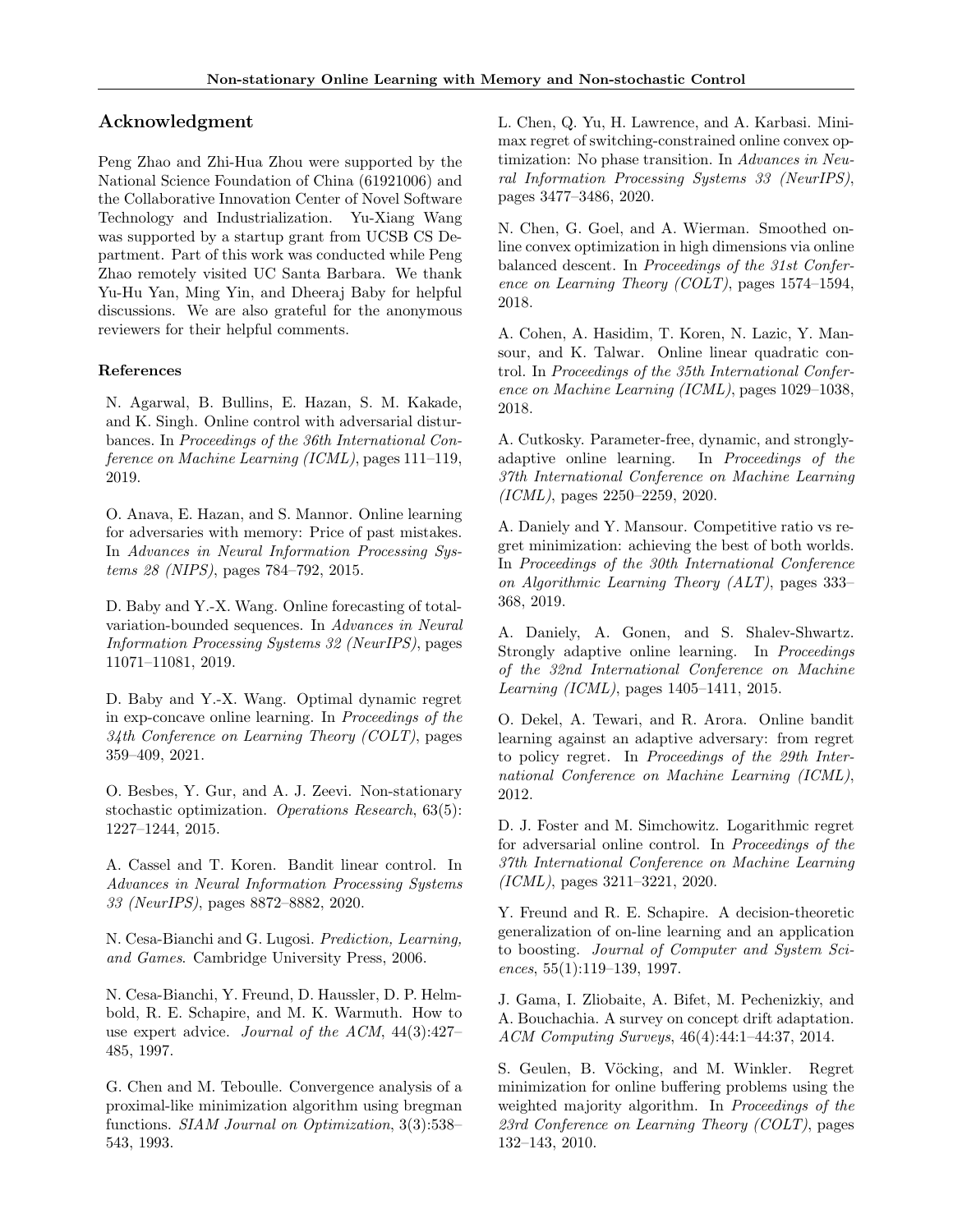<span id="page-10-14"></span>G. Goel and B. Hassibi. Regret-optimal control in dynamic environments. ArXiv preprint, arXiv:2010.10473, 2020.

<span id="page-10-13"></span>G. Goel and B. Hassibi. Competitive control. ArXiv preprint, arXiv:2107.13657, 2021.

<span id="page-10-7"></span>G. Goel and A. Wierman. An online algorithm for smoothed regression and LQR control. In *Proceed*ings of the 22nd International Conference on Artificial Intelligence and Statistics (AISTATS), pages 2504–2513, 2019.

<span id="page-10-6"></span>G. Goel, Y. Lin, H. Sun, and A. Wierman. Beyond online balanced descent: An optimal algorithm for smoothed online optimization. In Advances in Neural Information Processing Systems 32 (NeurIPS), pages 1873–1883, 2019.

<span id="page-10-10"></span>P. Gradu, J. Hallman, and E. Hazan. Non-stochastic control with bandit feedback. In Advances in Neural Information Processing Systems 33 (NeurIPS), pages 10764–10774, 2020a.

<span id="page-10-11"></span>P. Gradu, E. Hazan, and E. Minasyan. Adaptive regret for control of time-varying dynamics. ArXiv preprint, arXiv:2007.04393, 2020b.

<span id="page-10-1"></span>E. Hazan. Introduction to Online Convex Optimization. Foundations and Trends in Optimization, 2(3- 4):157–325, 2016.

<span id="page-10-20"></span>E. Hazan and C. Seshadhri. Efficient learning algorithms for changing environments. In Proceedings of the 26th International Conference on Machine Learning (ICML), pages 393–400, 2009.

<span id="page-10-8"></span>E. Hazan, S. M. Kakade, and K. Singh. The nonstochastic control problem. In Proceedings of the 31st International Conference on Algorithmic Learning Theory (ALT), pages 408–421, 2020.

<span id="page-10-16"></span>A. Jadbabaie, A. Rakhlin, S. Shahrampour, and K. Sridharan. Online optimization: Competing with dynamic comparators. In Proceedings of the 18th International Conference on Artificial Intelligence and Statistics (AISTATS), pages 398–406, 2015.

<span id="page-10-23"></span>R. E. Kalman. Contributions to the theory of optimal control. Bol. Soc. Mat. Mexicana, 5(2):102–119, 1960.

<span id="page-10-2"></span>N. Merhav, E. Ordentlich, G. Seroussi, and M. J. Weinberger. On sequential strategies for loss functions with memory. IEEE Transactions on Information Theory, 48(7):1947–1958, 2002.

<span id="page-10-17"></span>A. Mokhtari, S. Shahrampour, A. Jadbabaie, and A. Ribeiro. Online optimization in dynamic environments: Improved regret rates for strongly convex problems. In Proceedings of the 55th IEEE Conference on Decision and Control (CDC), pages 7195– 7201, 2016.

<span id="page-10-0"></span>S. Shalev-Shwartz. Online Learning and Online Convex Optimization. Foundations and Trends in Machine Learning, 4(2):107–194, 2012.

<span id="page-10-12"></span>G. Shi, Y. Lin, S. Chung, Y. Yue, and A. Wierman. Online optimization with memory and competitive control. In Advances in Neural Information Processing Systems 33 (NeurIPS), 2020.

<span id="page-10-5"></span>M. Simchowit. Making non-stochastic control (almost) as easy as stochastic. In Advances in Neural Information Processing Systems 33 (NeurIPS), pages 18318–18329, 2020.

<span id="page-10-9"></span>M. Simchowitz, K. Singh, and E. Hazan. Improper learning for non-stochastic control. In Proceedings of the 33rd Conference on Learning Theory (COLT), pages 3320–3436, 2020.

<span id="page-10-22"></span>N. Srebro, K. Sridharan, and A. Tewari. On the universality of online mirror descent. In Advances in Neural Information Processing Systems 24 (NIPS), pages 2645–2653, 2011.

<span id="page-10-3"></span>M. Sugiyama and M. Kawanabe. Machine Learning in Non-stationary Environments: Introduction to Covariate Shift Adaptation. The MIT Press, 2012.

<span id="page-10-21"></span>L. Zhang. Online learning in changing environments. In Proceedings of the 29th International Joint Conference on Artificial Intelligence (IJCAI), pages 5178– 5182, 2020. Early Career.

<span id="page-10-18"></span>L. Zhang, T. Yang, J. Yi, R. Jin, and Z.-H. Zhou. Improved dynamic regret for non-degenerate functions. In Advances in Neural Information Processing Systems 30 (NIPS), pages 732–741, 2017.

<span id="page-10-4"></span>L. Zhang, S. Lu, and Z.-H. Zhou. Adaptive online learning in dynamic environments. In Advances in Neural Information Processing Systems 31 (NeurIPS), pages 1330–1340, 2018a.

<span id="page-10-15"></span>L. Zhang, T. Yang, R. Jin, and Z.-H. Zhou. Dynamic regret of strongly adaptive methods. In Proceedings of the 35th International Conference on Machine Learning (ICML), pages 5877–5886, 2018b.

<span id="page-10-19"></span>Y.-J. Zhang, P. Zhao, and Z.-H. Zhou. A simple online algorithm for competing with dynamic comparators. In Proceedings of the 36th Conference on Uncertainty in Artificial Intelligence (UAI), pages 390–399, 2020.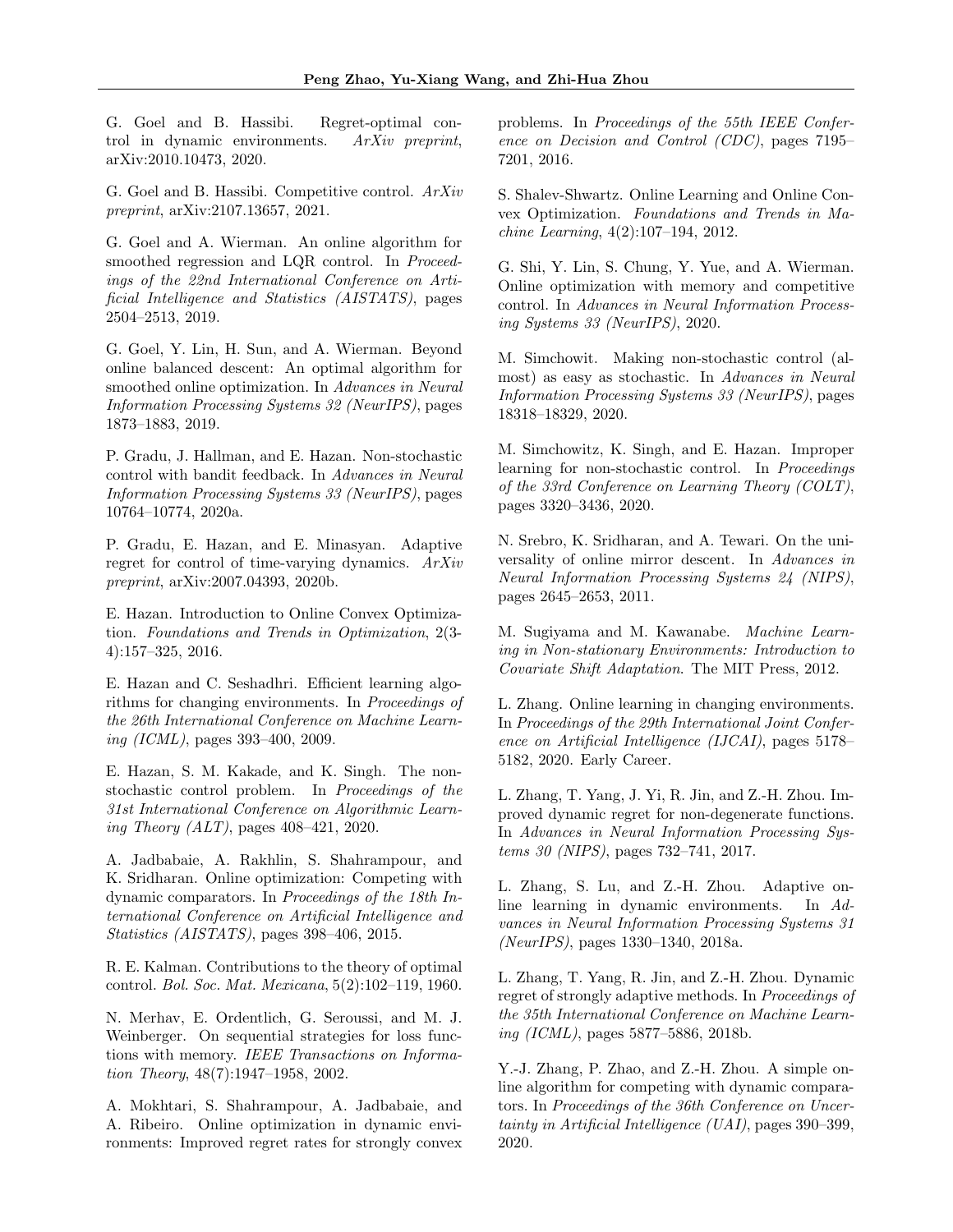<span id="page-11-3"></span>Z. Zhang, A. Cutkosky, and I. C. Paschalidis. Adversarial tracking control via strongly adaptive online learning with memory. ArXiv preprint, arXiv:2102.01623, 2021.

<span id="page-11-6"></span>P. Zhao and L. Zhang. Improved analysis for dynamic regret of strongly convex and smooth functions. In Proceedings of the 3rd Conference on Learning for Dynamics and Control (L4DC), pages 48–59, 2021.

<span id="page-11-0"></span>P. Zhao, L. Zhang, Y. Jiang, and Z.-H. Zhou. A simple approach for non-stationary linear bandits. In Proceedings of the 23rd International Conference on Artificial Intelligence and Statistics (AISTATS), pages 746–755, 2020a.

<span id="page-11-2"></span>P. Zhao, Y.-J. Zhang, L. Zhang, and Z.-H. Zhou. Dynamic regret of convex and smooth functions. In Advances in Neural Information Processing Systems 33 (NeurIPS), pages 12510–12520, 2020b.

<span id="page-11-5"></span>P. Zhao, G. Wang, L. Zhang, and Z.-H. Zhou. Bandit convex optimization in non-stationary environments. Journal of Machine Learning Research, 22(125):1–45, 2021a.

<span id="page-11-1"></span>P. Zhao, X. Wang, S. Xie, L. Guo, and Z.-H. Zhou. Distribution-free one-pass learning. IEEE Transaction on Knowledge and Data Engineering, 33:951– 963, 2021b.

<span id="page-11-4"></span>M. Zinkevich. Online convex programming and generalized infinitesimal gradient ascent. In Proceedings of the 20th International Conference on Machine Learning (ICML), pages 928–936, 2003.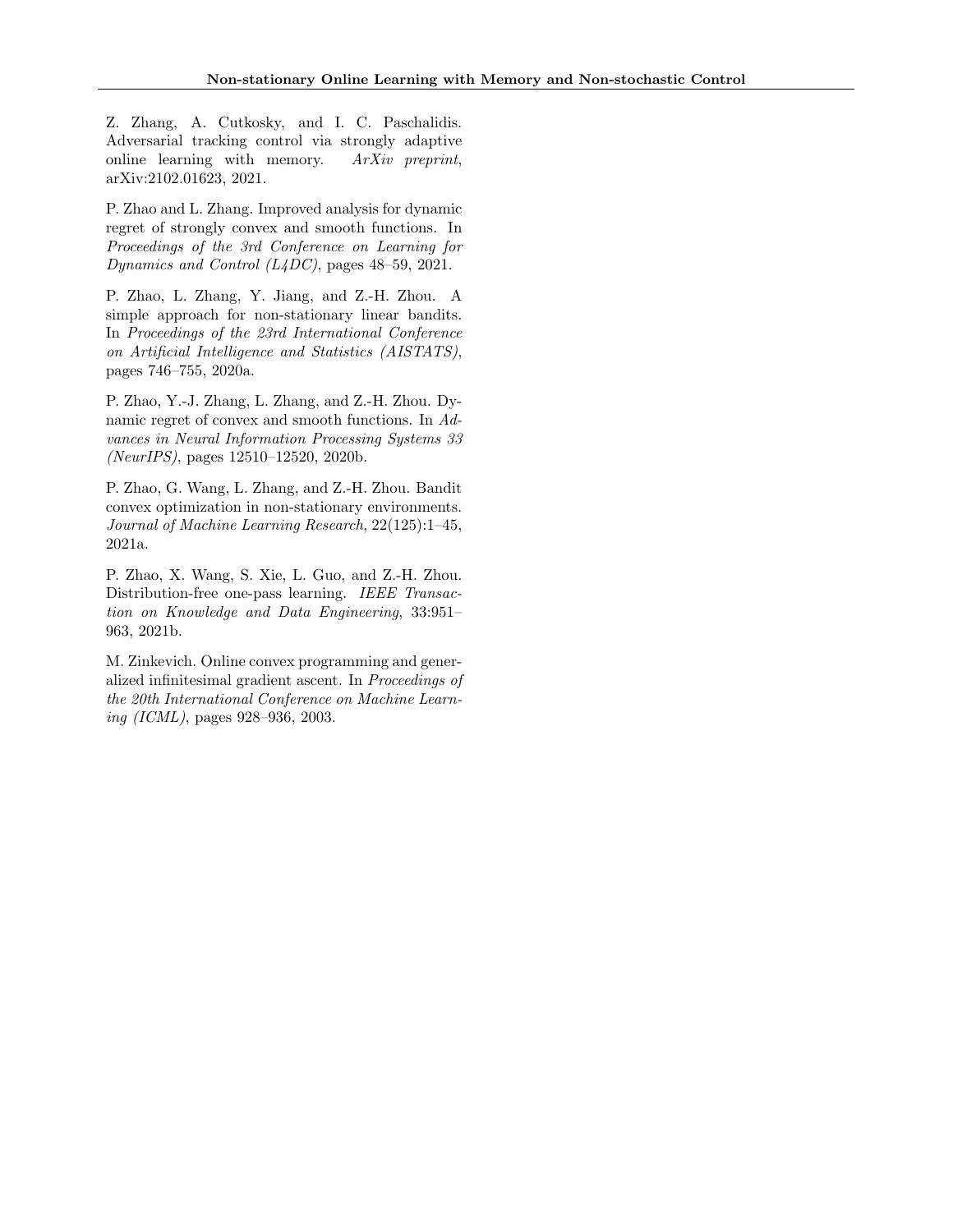# A Preliminaries

In this section, we present the preliminaries, including the dynamic regret results of memoryless online convex optimization, additional notions, and some technical lemmas.

#### A.1 Dynamic Regret of Memoryless OCO

In this part we present the dynamic regret analysis of the online gradient descent (OGD) algorithm for memoryless online convex optimization [\[Zinkevich,](#page-11-4) [2003,](#page-11-4) [Zhang et al.,](#page-10-4) [2018a,](#page-10-4) [Zhao et al.,](#page-11-2) [2020b\]](#page-11-2).

We first specify the problem settings and notations of memoryless online convex optimization. Specifically, the player iteratively selects a decision  $\mathbf{w} \in \mathcal{W}$  from a convex set  $\mathcal{W} \subseteq \mathbb{R}^d$  and then suffers a loss of  $f_t(\mathbf{w}_t)$ , in which the loss function  $f_t : \mathcal{W} \to \mathbb{R}$  is assumed to be convex and chosen adversarially by the environments. The performance measure we are concerned with is the dynamic regret, defined as

$$
\mathrm{D}\text{-Reg}_T(\mathbf{v}_1,\ldots,\mathbf{v}_T)=\sum_{t=1}^T f_t(\mathbf{w}_t)-\sum_{t=1}^T f_t(\mathbf{v}_t),
$$

where  $\mathbf{v}_1, \ldots, \mathbf{v}_T \in \mathcal{W}$  is the comparator sequence arbitrarily chosen in the domain by the environments. The critical advantage of the above measure is that it supports to compete with a sequence of time-varying comparators, instead of a fixed one as specified in the standard (static) regret.

In the development of dynamic regret of memoryless OCO, one of the most crucial building blocks is the well-known Online Gradient Descent (OGD) algorithm [\[Zinkevich,](#page-11-4) [2003\]](#page-11-4), which starts from any  $\mathbf{w}_1 \in \mathcal{W}$  and performs the following update,

<span id="page-12-0"></span>
$$
\mathbf{w}_{t+1} = \Pi_{\mathcal{W}}[\mathbf{w}_t - \eta \nabla f_t(\mathbf{w}_t)].
$$
\n(13)

Here,  $\eta > 0$  is the step size and  $\Pi_{\mathcal{W}}[\cdot]$  denotes the Euclidean projection onto the nearest point in the feasible domain *W*. The standard textbooks of online convex optimization [\[Shalev-Shwartz,](#page-10-0) [2012,](#page-10-0) [Hazan,](#page-10-1) [2016\]](#page-10-1) show that OGD can achieves an optimal  $\mathcal{O}(\sqrt{T})$  static regret for convex functions, providing with appropriate step size settings. Furthermore, such a simple algorithm actually also enjoys the following dynamic regret guarantee [\[Zinkevich,](#page-11-4) [2003,](#page-11-4) Theorem 2], and we supply the proof for self-containedness.

<span id="page-12-1"></span>**Theorem 5.** Let  $W \in \mathbb{R}^d$  be a bounded convex and compact set in Euclidean space, and we denote by D an upper bound of the diameter of the domain, i.e.,  $\|\mathbf{w} - \mathbf{w}'\|_2 \leq D$  holds for any  $\mathbf{w}, \mathbf{w}' \in \mathcal{W}$ . Suppose the gradient norm of  $f_t$  over W is bounded by G, i.e.,  $\|\nabla f_t(\mathbf{w})\|_2 \leq G$  holds for any  $\mathbf{w} \in \mathcal{W}$  and  $t \in [T]$ . Then, OGD [\(13\)](#page-12-0) enjoys the following dynamic regret,

$$
\mathrm{D}\text{-} \mathrm{Reg}_T(\mathbf{v}_1,\ldots,\mathbf{v}_T) \leq \frac{\eta}{2} G^2 T + \frac{1}{2\eta} (D^2 + 2DP_T),
$$

which holds for any comparator sequence  $\mathbf{v}_1, \ldots, \mathbf{v}_T \in \mathcal{W}$ , and  $P_T = \sum_{t=2}^T ||\mathbf{v}_{t-1} - \mathbf{v}_t||_2$  is the path-length that measures the cumulative movements of the comparator sequence.

Proof Since the online functions are convex, we have

$$
\text{D-Reg}_T(\mathbf{v}_1,\ldots,\mathbf{v}_T)=\sum_{t=1}^T f_t(\mathbf{w}_t)-\sum_{t=1}^T f_t(\mathbf{v}_t)\leq \sum_{t=1}^T \langle \nabla f_t(\mathbf{w}_t),\mathbf{w}_t-\mathbf{v}_t\rangle.
$$

Thus, it suffices to bound the sum of  $\langle \nabla f_t(\mathbf{w}_t), \mathbf{w}_t - \mathbf{v}_t \rangle$  over iterations. Note that from the update rule in [\(41\)](#page-22-0),

$$
\|\mathbf{w}_{t+1} - \mathbf{v}_t\|_2^2 = \|\Pi_{\mathcal{X}}[\mathbf{w}_t - \eta \nabla f_t(\mathbf{w}_t)] - \mathbf{v}_t\|_2^2
$$
  
\n
$$
\leq \|\mathbf{w}_t - \eta \nabla f_t(\mathbf{w}_t) - \mathbf{v}_t\|_2^2
$$
  
\n
$$
= \eta^2 \|\nabla f_t(\mathbf{w}_t)\|_2^2 - 2\eta \langle \nabla f_t(\mathbf{w}_t), \mathbf{w}_t - \mathbf{v}_t \rangle + \|\mathbf{w}_t - \mathbf{v}_t\|_2^2
$$

The inequality holds due to Pythagorean theorem [\[Hazan,](#page-10-1) [2016,](#page-10-1) Theorem 2.1]. After rearranging, we obtain

$$
\langle \nabla f_t(\mathbf{w}_t), \mathbf{w}_t - \mathbf{v}_t \rangle \leq \frac{\eta}{2} \|\nabla f_t(\mathbf{w}_t)\|_2^2 + \frac{1}{2\eta} \left( \|\mathbf{w}_t - \mathbf{v}_t\|_2^2 - \|\mathbf{w}_{t+1} - \mathbf{v}_t\|_2^2 \right).
$$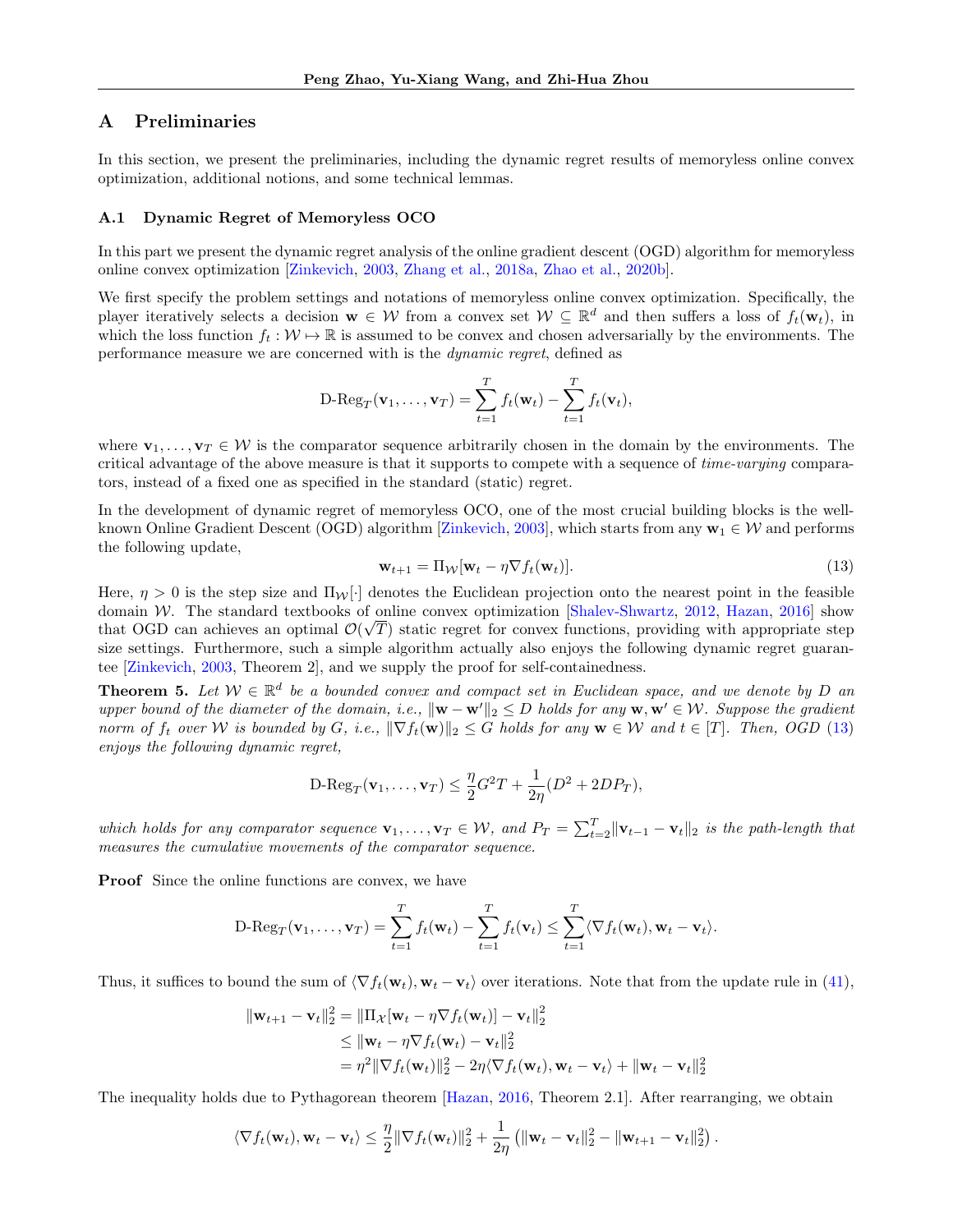Summing the above inequality from  $t = 1$  to T yields,

$$
\mathrm{D}\text{-} \mathrm{Reg}_T(\mathbf{v}_1,\ldots,\mathbf{v}_T) \leq \frac{\eta}{2} \sum_{t=1}^T \|\nabla f_t(\mathbf{w}_t)\|_2^2 + \frac{1}{2\eta} \sum_{t=1}^T \left(\|\mathbf{w}_t - \mathbf{v}_t\|_2^2 - \|\mathbf{w}_{t+1} - \mathbf{v}_t\|_2^2\right).
$$

We further provide an upper bound for the second term on the right-hand side. Indeed,

$$
\sum_{t=1}^{T} (||\mathbf{w}_{t} - \mathbf{v}_{t}||_{2}^{2} - ||\mathbf{w}_{t+1} - \mathbf{v}_{t}||_{2}^{2}) \leq \sum_{t=1}^{T} ||\mathbf{w}_{t} - \mathbf{v}_{t}||_{2}^{2} - \sum_{t=2}^{T} ||\mathbf{w}_{t} - \mathbf{v}_{t-1}||_{2}^{2}
$$
\n
$$
\leq ||\mathbf{w}_{1} - \mathbf{v}_{1}||_{2}^{2} + \sum_{t=2}^{T} (||\mathbf{w}_{t} - \mathbf{v}_{t}||_{2}^{2} - ||\mathbf{w}_{t} - \mathbf{v}_{t-1}||_{2}^{2})
$$
\n
$$
= ||\mathbf{w}_{1} - \mathbf{v}_{1}||_{2}^{2} + \sum_{t=2}^{T} \langle \mathbf{v}_{t-1} - \mathbf{v}_{t}, 2\mathbf{w}_{t} - \mathbf{v}_{t-1} - \mathbf{v}_{t} \rangle
$$
\n
$$
\leq D^{2} + 2D \sum_{t=2}^{T} ||\mathbf{v}_{t-1} - \mathbf{v}_{t}||_{2}.
$$

Combining all above inequalities, we have

$$
\begin{split} \text{D-Reg}_T(\mathbf{v}_1, \dots, \mathbf{v}_T) &\leq \frac{\eta}{2} \sum_{t=1}^T \|\nabla f_t(\mathbf{w}_t)\|_2^2 + \frac{1}{2\eta} \left( D^2 + 2D \sum_{t=2}^T \|\mathbf{v}_{t-1} - \mathbf{v}_t\|_2 \right) \\ &\leq \frac{\eta}{2} G^2 T + \frac{1}{2\eta} (D^2 + 2D P_T). \end{split}
$$

**Contract** 

Hence, we complete the proof.

#### <span id="page-13-1"></span>A.2 Additional Notions

We introduce the formal definition of strongly stable linear controllers [\[Cohen et al.,](#page-9-18) [2018,](#page-9-18) [Agarwal et al.,](#page-9-0) [2019\]](#page-9-0). Indeed, the stable condition can guarantee the convergence, but nothing can be ensured about the rate of convergence. While working on the class of strongly stable controllers, we can establish the non-asymptotic convergence rate.

<span id="page-13-0"></span>**Definition 3.** A linear controller K is  $(\kappa, \gamma)$ -strongly stable if there exist matrices L, H satisfying  $A - BK =$  $HLH^{-1}$ , such that the following two conditions are satisfied:

- (1) The spectral norm of L satisfies  $||L|| \leq 1 \gamma$ .
- (2) The controller and transforming matrices are bounded, i.e.,  $||K|| \leq \kappa$  and  $||H||, ||H^{-1}|| \leq \kappa$ .

### A.3 Technical Lemmas

The following lemma plays an important role in analyzing algorithms based on the mirror descent.

<span id="page-13-2"></span>**Lemma 6** (Lemma 3.2 of [Chen and Teboulle](#page-9-19) [\[1993\]](#page-9-19)). Let X be a convex set in a Banach space B. Let  $f : \mathcal{X} \mapsto \mathbb{R}$ be a closed proper convex function on X. Given a convex regularizer  $\psi : \mathcal{X} \mapsto \mathbb{R}$ , we denote its induced Bregman divergence by  $\mathcal{D}_{\psi}(\cdot,\cdot)$ . Then, any update of the form

$$
\mathbf{x}_k = \argmin_{\mathbf{x} \in \mathcal{X}} \{ f(\mathbf{x}) + \mathcal{D}_{\psi}(\mathbf{x}, \mathbf{x}_{k-1}) \}
$$

satisfies the following inequality for any  $\mathbf{u} \in \mathcal{X}$ ,

$$
f(\mathbf{x}_k) - f(\mathbf{u}) \leq \mathcal{D}_{\psi}(\mathbf{u}, \mathbf{x}_{k-1}) - \mathcal{D}_{\psi}(\mathbf{u}, \mathbf{x}_k) - \mathcal{D}_{\psi}(\mathbf{x}_k, \mathbf{x}_{k-1}).
$$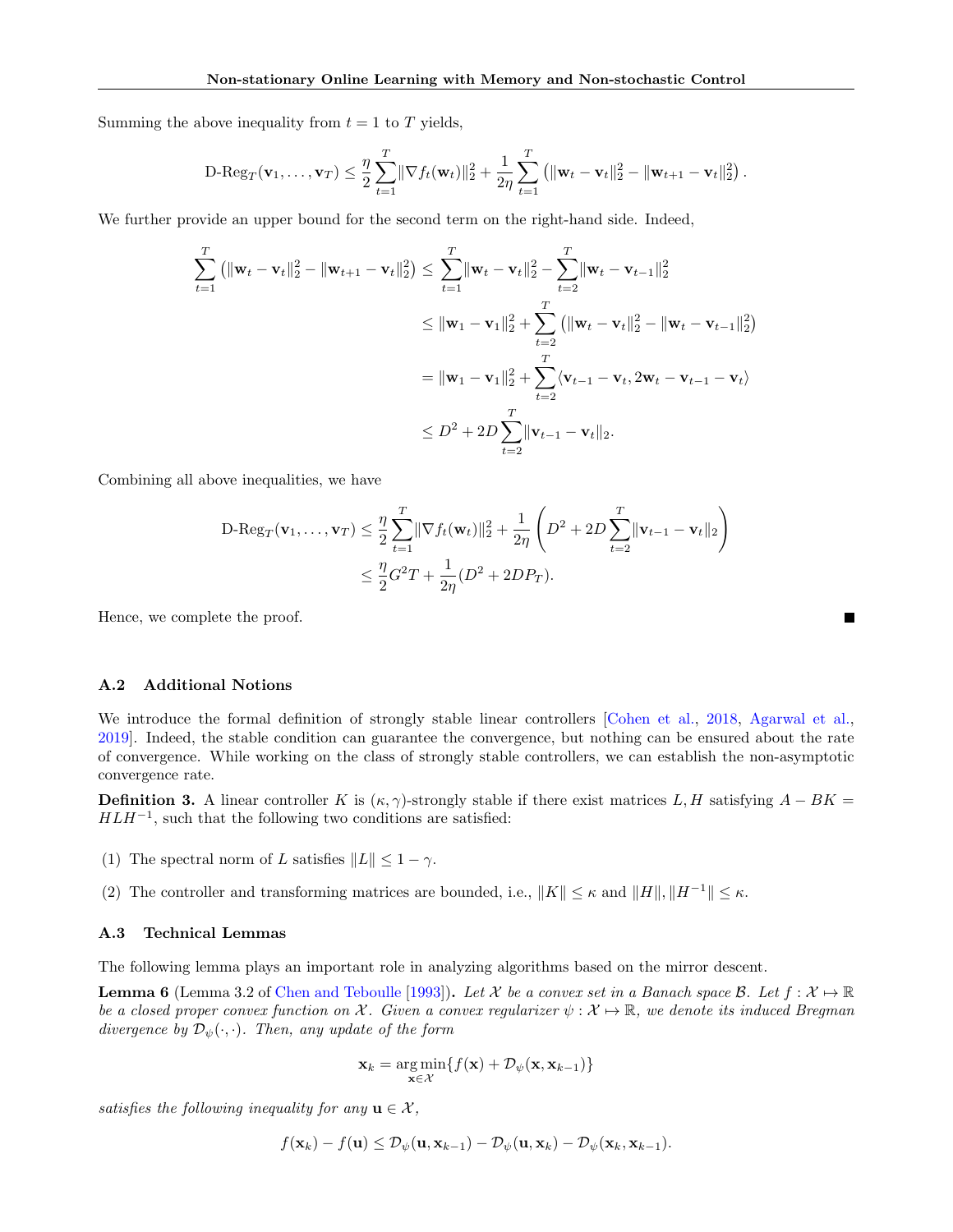<span id="page-14-5"></span>**Lemma 7.** If the regularizer  $\psi : \mathcal{X} \mapsto \mathbb{R}$  is  $\lambda$ -strongly convex with respect to a norm  $\|\cdot\|$ , then we have the following lower bound for the induced Bregman divergence:  $\mathcal{D}_{\psi}(\mathbf{x}, \mathbf{y}) \geq \frac{\lambda}{2} \|\mathbf{x} - \mathbf{y}\|^2$ .

**Proof** By the definition of strong convexity, we know that for any  $\mathbf{x}, \mathbf{y} \in \mathcal{X}$ ,  $\psi(\mathbf{x}) \geq \psi(\mathbf{y}) + \nabla \psi(\mathbf{y})^{\top}(\mathbf{x} - \mathbf{y}) +$  $\frac{\lambda}{2} \|\mathbf{x} - \mathbf{y}\|^2$ . Reformulating the inequality and combining the definition of Bregman divergence, we know that  $D_{\psi}(\mathbf{x}, \mathbf{y}) \triangleq \psi(\mathbf{x}) - \psi(\mathbf{y}) + \nabla \psi(\mathbf{y})^{\top} (\mathbf{x} - \mathbf{y}) \ge \frac{\lambda}{2} ||\mathbf{x} - \mathbf{y}||^2$ , which ends the proof.

# B Omitted Details for Section [4](#page-3-1) (OCO with Memory)

In this section, we present omitted details for Section [4](#page-3-1) OCO with memory, including proofs of Theorem [1](#page-4-0) (in Appendix [B.1\)](#page-14-0) and Theorem [2](#page-6-2) (in Appendix [B.4\)](#page-18-0). Moreover, we provide the proof of the switching cost decomposition [\(5\)](#page-4-2) in Appendix [B.2](#page-15-0) and supply more details for the online mirror descent in Appendix [B.3.](#page-15-1) We finally discuss the memory dependence in Appendix [B.5.](#page-19-0)

#### <span id="page-14-0"></span>B.1 Proof of Theorem [1](#page-4-0)

**Proof** The coordinate-Lipschitz continuity of  $f_t$  (Assumption [1\)](#page-3-2) implies that

$$
|f_t(\mathbf{w}_{t-m},\ldots,\mathbf{w}_t)-\widetilde{f}_t(\mathbf{w}_t)|\leq L\cdot\sum_{i=1}^m\|\mathbf{w}_t-\mathbf{w}_{t-i}\|_2\leq mL\sum_{i=1}^m\|\mathbf{w}_{t-i+1}-\mathbf{w}_{t-i}\|_2.
$$

Therefore, we have

<span id="page-14-1"></span>
$$
\sum_{t=m}^{T} f_t(\mathbf{w}_{t-m}, \dots, \mathbf{w}_t) - \sum_{t=m}^{T} \widetilde{f}_t(\mathbf{w}_t) \leq m^2 L \sum_{t=m}^{T} ||\mathbf{w}_t - \mathbf{w}_{t-1}||_2,
$$
\n(14)

<span id="page-14-2"></span>and the dynamic policy regret can be thus upper bounded by

$$
\text{D-Reg}_T(\mathbf{v}_1, \dots, \mathbf{v}_T) = \sum_{t=1}^T f_t(\mathbf{w}_{t-m}, \dots, \mathbf{w}_t) - \sum_{t=1}^T f_t(\mathbf{v}_{t-m}, \dots, \mathbf{v}_t)
$$
\n
$$
\leq \underbrace{\sum_{t=1}^T \widetilde{f}_t(\mathbf{w}_t)}_{\text{dynamic regret over unary loss}} - \underbrace{\sum_{t=1}^T \|\mathbf{w}_t - \mathbf{w}_{t-1}\|_2}_{\text{switching cost of decisions}} + \underbrace{\lambda \sum_{t=1}^T \|\mathbf{v}_t - \mathbf{v}_{t-1}\|_2}_{\text{switching cost of comparators}} \,, \tag{15}
$$

where we define  $\lambda := m^2 L$  for notational convenience. Note that the first term is the dynamic regret over the unary loss, which is optimized by OGD over the unary loss. Since the sequence of unary loss  $\{f_t\}_{t=1}^T$  is convex and memoryless, from the standard dynamic regret analysis [\[Zinkevich,](#page-11-4) [2003,](#page-11-4) [Zhang et al.,](#page-10-4) [2018a\]](#page-10-4), as shown in Theorem [5,](#page-12-1) we know that

<span id="page-14-4"></span>
$$
\sum_{t=1}^{T} \tilde{f}_t(\mathbf{w}_t) - \sum_{t=1}^{T} \tilde{f}_t(\mathbf{v}_t) \le \frac{\eta}{2} G^2 T + \frac{1}{2\eta} (D^2 + 2DP_T),\tag{16}
$$

where  $P_T = \sum_{t=2}^T ||\mathbf{v}_t - \mathbf{v}_{t-1}||_2$  is the path-length measuring the fluctuation of the comparator sequence  $\mathbf{v}_1, \mathbf{v}_2, \ldots, \mathbf{v}_T$ . Next, the last term of [\(15\)](#page-14-2) is the switching cost of the comparators, which is exactly the path-length  $\lambda P_T$ .

So we only need to further examine the switching cost of the decisions, i.e.,  $\sum_{t=2}^{T} ||\mathbf{w}_{t-1} - \mathbf{w}_t||_2$ , as well as the dynamic regret over the unary loss, i.e.,  $\sum_{t=1}^{T} \widetilde{f}_t(\mathbf{w}_t) - \sum_{t=1}^{T} \widetilde{f}_t(\mathbf{v}_t)$ . By the non-expansive property of the projection operator, we can derive an upper bound for the switching cost:

<span id="page-14-3"></span>
$$
\sum_{t=1}^{T} \|\mathbf{w}_t - \mathbf{w}_{t-1}\|_2 = \sum_{t=1}^{T} \|\Pi_{\mathcal{W}}[\mathbf{w}_{t-1} - \eta \mathbf{g}_{t-1}] - \mathbf{w}_{t-1}\|_2 \leq \eta \sum_{t=1}^{T} \|\mathbf{g}_{t-1}\|_2 \leq \eta GT.
$$
\n(17)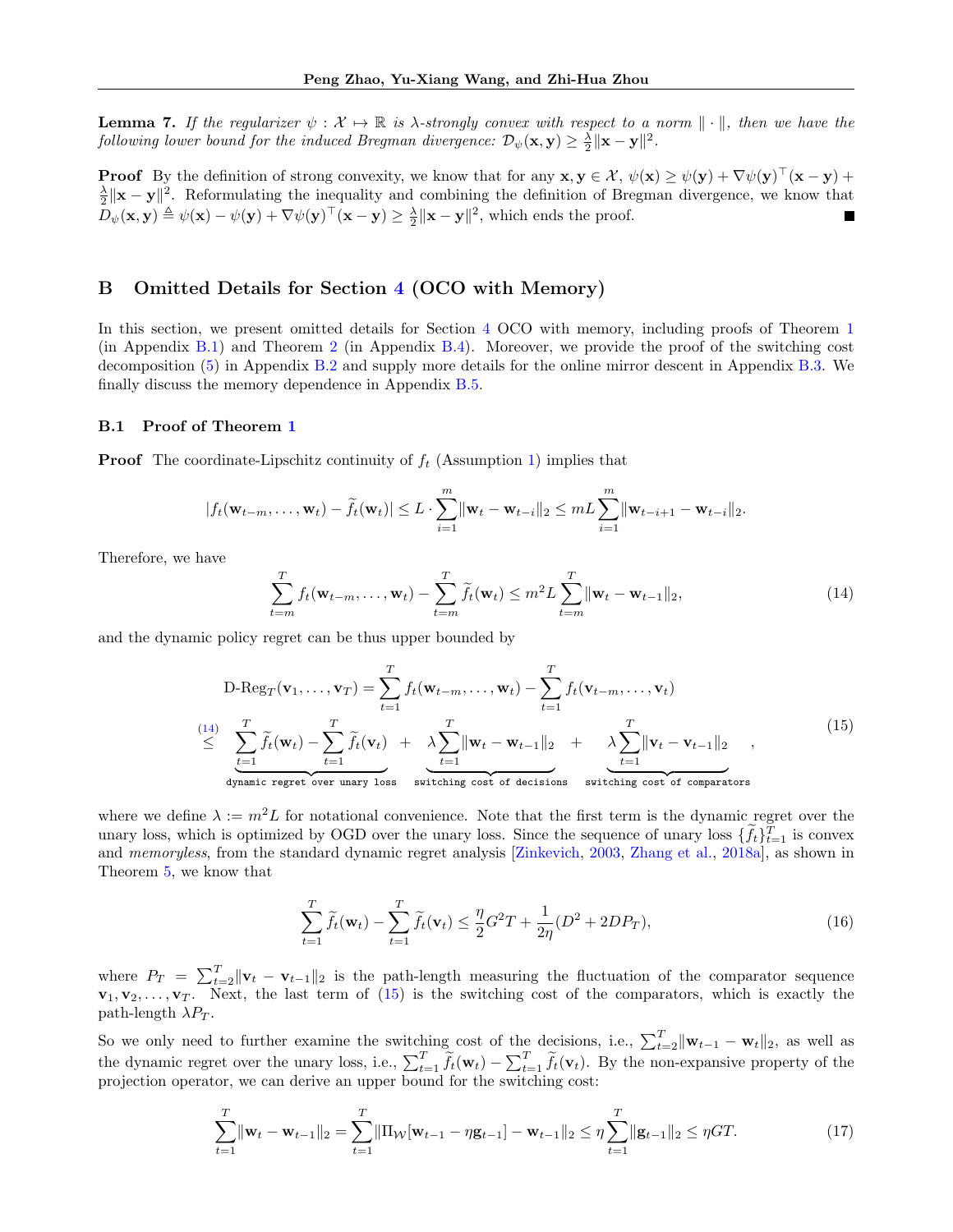Combining above two inequalities [\(17\)](#page-14-3) and [\(16\)](#page-14-4) yields

$$
\sum_{t=1}^{T} f_t(\mathbf{w}_{t-m}, \dots, \mathbf{w}_t) - \sum_{t=1}^{T} f_t(\mathbf{v}_{t-m}, \dots, \mathbf{v}_t) \leq \frac{\eta}{2} (G^2 + 2\lambda G)T + \frac{1}{2\eta} (D^2 + 2DP_T) + \lambda P_T,
$$

 $\overline{\phantom{a}}$ 

with  $\lambda = m^2 L$ . We thus compete the proof.

#### <span id="page-15-0"></span>B.2 Proof of Switching Cost Decomposition

<span id="page-15-3"></span>The following lemma restates the switching cost decomposition presented in [\(5\)](#page-4-2) of the main paper. Lemma 8. The switching cost of meta-base outputs can be upper bounded in the following way:

$$
\sum_{t=2}^{T} \|\mathbf{w}_{t} - \mathbf{w}_{t-1}\|_{2} \leq D \sum_{t=2}^{T} \|p_{t} - p_{t-1}\|_{1} + \sum_{t=2}^{T} \sum_{i=1}^{N} p_{t,i} \|\mathbf{w}_{t,i} - \mathbf{w}_{t-1,i}\|_{2}.
$$

**Proof** By the meta-base structure, the final decision of each round is  $\mathbf{w}_t = \sum_{i=1}^{N} p_{t,i} \mathbf{w}_{t,i}$ . Therefore, we can expand the switching cost of the final prediction sequence as

$$
\|\mathbf{w}_{t} - \mathbf{w}_{t-1}\|_{2} = \left\|\sum_{i=1}^{N} p_{t,i} \mathbf{w}_{t,i} - \sum_{i=1}^{N} p_{t-1,i} \mathbf{w}_{t-1,i}\right\|_{2}
$$
\n
$$
\leq \left\|\sum_{i=1}^{N} p_{t,i} \mathbf{w}_{t,i} - \sum_{i=1}^{N} p_{t,i} \mathbf{w}_{t-1,i}\right\|_{2} + \left\|\sum_{i=1}^{N} p_{t,i} \mathbf{w}_{t-1,i} - \sum_{i=1}^{N} p_{t-1,i} \mathbf{w}_{t-1,i}\right\|_{2}
$$
\n
$$
\leq \sum_{i=1}^{N} p_{t,i} \|\mathbf{w}_{t,i} - \mathbf{w}_{t-1,i}\|_{2} + D \sum_{i=1}^{N} |p_{t,i} - p_{t-1,i}|
$$
\n
$$
= \sum_{i=1}^{N} p_{t,i} \|\mathbf{w}_{t,i} - \mathbf{w}_{t-1,i}\|_{2} + D \|\mathbf{p}_{t} - \mathbf{p}_{t-1}\|_{1}, \tag{18}
$$

where the first inequality holds due to the triangle inequality and the second inequality is true owing to the boundedness of the feasible domain (Assumption [3\)](#page-3-3). Hence, we complete the proof.

#### <span id="page-15-1"></span>B.3 Additional Results for Online Mirror Descent

In this section, we present additional results and descriptions for Online Mirror Descent (OMD), which enables a unified view for algorithmic design of both meta-algorithm and base-algorithm.

Consider the standard online convex optimization setting, and the sequence of online convex functions are  ${h_t}_{t=1,\ldots,T}$  with  $h_t : \mathcal{W} \to \mathbb{R}$ . Online mirror descent starts from any  $\mathbf{w}_1 \in \mathcal{W}$ , and at iteration t, the algorithm performs the following update:

<span id="page-15-2"></span>
$$
\mathbf{w}_{t+1} = \underset{\mathbf{w} \in \mathcal{W}}{\arg \min} \eta \langle \nabla h_t(\mathbf{w}_t), \mathbf{w} \rangle + \mathcal{D}_{\psi}(\mathbf{w}, \mathbf{w}_t), \tag{19}
$$

where  $\eta > 0$  is the step size. The regularizer  $\psi : \mathcal{W} \mapsto \mathbb{R}$  is a differentiable convex function defined on W and is assumed (without loss of generality) to be 1-strongly convex w.r.t. some norm  $\|\cdot\|$  over W. The induced Bregman divergence  $\mathcal{D}_{\psi}$  is defined by  $\mathcal{D}_{\psi}(\mathbf{x}, \mathbf{y}) = \psi(\mathbf{x}) - \psi(\mathbf{y}) - \langle \nabla \psi(\mathbf{y}), \mathbf{x} - \mathbf{y} \rangle$ .

The following generic result gives an upper bound of dynamic regret with switching cost of OMD, which can be regarded as a generalization of Theorem [1](#page-4-0) from gradient descent (for Euclidean norm) to mirror descent (for general primal-dual norm).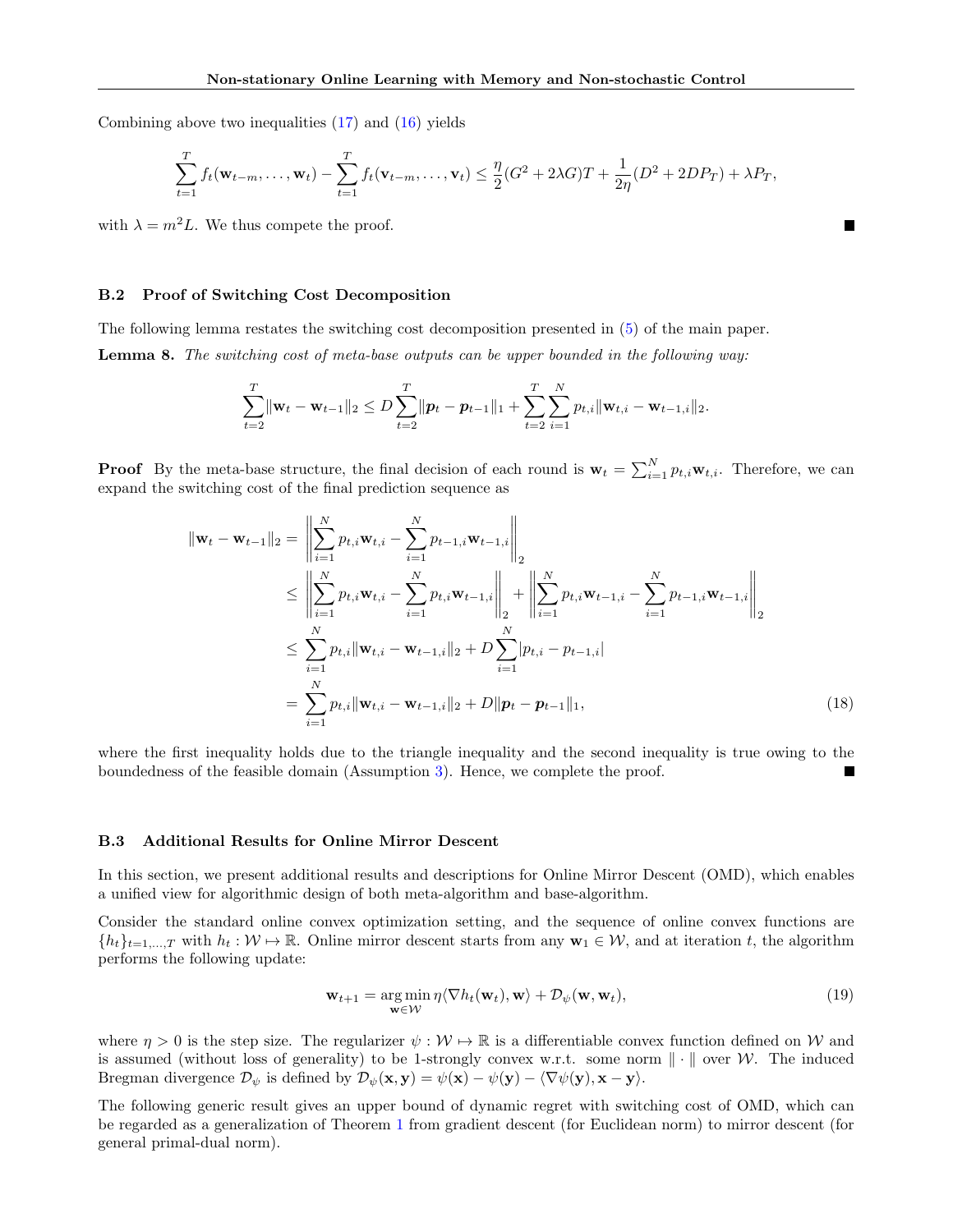<span id="page-16-0"></span>Theorem 9. Online Mirror Descent [\(19\)](#page-15-2) satisfies that

$$
\sum_{t=1}^{T} h_t(\mathbf{w}_t) - \sum_{t=1}^{T} h_t(\mathbf{v}_t) + \lambda \sum_{t=2}^{T} \|\mathbf{w}_t - \mathbf{w}_{t-1}\| \leq \frac{1}{\eta} \left( R^2 + \gamma P_T \right) + \eta (\lambda G + G^2) T,
$$
\n(20)

provided that  $\mathcal{D}_{\psi}(\mathbf{x}, \mathbf{z}) - \mathcal{D}_{\psi}(\mathbf{y}, \mathbf{z}) \leq \gamma \|\mathbf{x} - \mathbf{y}\|$  holds for any  $\mathbf{x}, \mathbf{y}, \mathbf{z} \in \mathcal{W}$ . In above,  $R^2 = \sup_{\mathbf{x}, \mathbf{y} \in \mathcal{W}} \mathcal{D}_{\psi}(\mathbf{x}, \mathbf{y})$ , and  $G = \sup_{\mathbf{w}\in\mathcal{W},t\in[T]}\|\nabla h_t(\mathbf{w})\|_*$ . Note that the above result holds for any comparator sequence  $\mathbf{v}_1,\ldots,\mathbf{v}_T\in\mathcal{W}$ .

**Remark 3.** The dynamic regret of Theorem [9](#page-16-0) holds against any comparator sequence in the domain, in particular, we can set comparators as the best fixed decision in hindsight and thus obtain static regret with switching cost,  $\sum_{t=1}^T h_t(\mathbf{w}_t) - \sum_{t=1}^T h_t(\mathbf{w}^*) + \lambda \sum_{t=2}^T \|\mathbf{w}_t - \mathbf{w}_{t-1}\| \leq R^2/\eta + \eta(\lambda G + G^2)T$ , that holds for any  $\mathbf{w}^* \in \mathcal{W}$ . A technical caveat is that when deriving the static regret, the Bregman divergence is not required to satisfy the Lipschitz condition.

Theorem [9](#page-16-0) exhibits a general analysis for the dynamic regret and switching cost of OMD algorithm. By flexibly choosing the regularizer  $\psi$  and comparator sequence  $\mathbf{v}_1, \ldots, \mathbf{v}_T$ , we can obtain the following two implications, which correspond to base-regret (dynamic regret with switching cost of OGD) and meta-regret (static regret with switching cost of Hedge) respectively.

Before presenting the proof of Theorem [9,](#page-16-0) we first analyze the switching cost of the online mirror descent, as demonstrated in the following stability lemma.

<span id="page-16-1"></span>Lemma 10. For Online Mirror Descent [\(19\)](#page-15-2), the instantaneous switching cost is at most

$$
\|\mathbf{w}_t - \mathbf{w}_{t+1}\| \le \eta \|\nabla h_t(\mathbf{w}_t)\|_*.
$$
\n(21)

П

**Proof** From the update procedure of OMD [\(19\)](#page-15-2) and Lemma [6,](#page-13-2) we know that

$$
\langle \mathbf{w}_{t+1} - \mathbf{w}_t, \eta \nabla h_t(\mathbf{w}_t) \rangle \leq \mathcal{D}_{\psi}(\mathbf{w}_t, \mathbf{w}_t) - \mathcal{D}_{\psi}(\mathbf{w}_t, \mathbf{w}_{t+1}) - \mathcal{D}_{\psi}(\mathbf{w}_{t+1}, \mathbf{w}_t),
$$

which implies

$$
\mathcal{D}_{\psi}(\mathbf{w}_t, \mathbf{w}_{t+1}) + \mathcal{D}_{\psi}(\mathbf{w}_{t+1}, \mathbf{w}_t) \leq \langle \mathbf{w}_t - \mathbf{w}_{t+1}, \eta \nabla h_t(\mathbf{w}_t) \rangle.
$$

Since the regularizer  $\psi$  is chosen as a 1-strongly convex function with respect to the norm  $\|\cdot\|$ , by Lemma [7](#page-14-5) we have

$$
\mathcal{D}_{\psi}(\mathbf{w}_t, \mathbf{w}_{t+1}) + \mathcal{D}_{\psi}(\mathbf{w}_{t+1}, \mathbf{w}_t) \geq \|\mathbf{w}_t - \mathbf{w}_{t+1}\|^2.
$$

Combining above two inequalities and further applying the Hölder's inequality, we obtain that

$$
\|\mathbf{w}_t - \mathbf{w}_{t+1}\|^2 \leq \langle \mathbf{w}_t - \mathbf{w}_{t+1}, \eta \nabla h_t(\mathbf{w}_t) \rangle \leq \|\mathbf{w}_t - \mathbf{w}_{t+1}\| \|\eta \nabla h_t(\mathbf{w}_t)\|_*.
$$

Therefore, we conclude that  $\|\mathbf{w}_t - \mathbf{w}_{t+1}\| \leq \eta \|\nabla h_t(\mathbf{w}_t)\|_*$  and finish the proof.

Based on the above stability lemma, we can now prove Theorem [9](#page-16-0) regarding dynamic regret with switching cost for OMD.

**Proof** [of Theorem [9\]](#page-16-0) Notice that the dynamic regret can be decomposed in the following way:

$$
\sum_{t=1}^{T} h_t(\mathbf{w}_t) - \sum_{t=1}^{T} h_t(\mathbf{v}_t) \leq \sum_{t=1}^{T} \langle \nabla h_t(\mathbf{w}_t), \mathbf{w}_t - \mathbf{v}_t \rangle
$$
\n
$$
= \underbrace{\sum_{t=1}^{T} \langle \nabla h_t(\mathbf{w}_t), \mathbf{w}_t - \mathbf{w}_{t+1} \rangle}_{\text{term (a)}} + \underbrace{\sum_{t=1}^{T} \langle \nabla h_t(\mathbf{w}_t), \mathbf{w}_{t+1} - \mathbf{v}_t \rangle}_{\text{term (b)}}.
$$

From Lemma [10](#page-16-1) and Hölder's inequality, we have

<span id="page-16-2"></span>term (a) 
$$
\leq \sum_{t=1}^{T} \|\nabla h_t(\mathbf{w}_t)\|_* \|\mathbf{w}_t - \mathbf{w}_{t+1}\| \leq \eta \sum_{t=1}^{T} \|\nabla h_t(\mathbf{w}_t)\|_*^2
$$
. (22)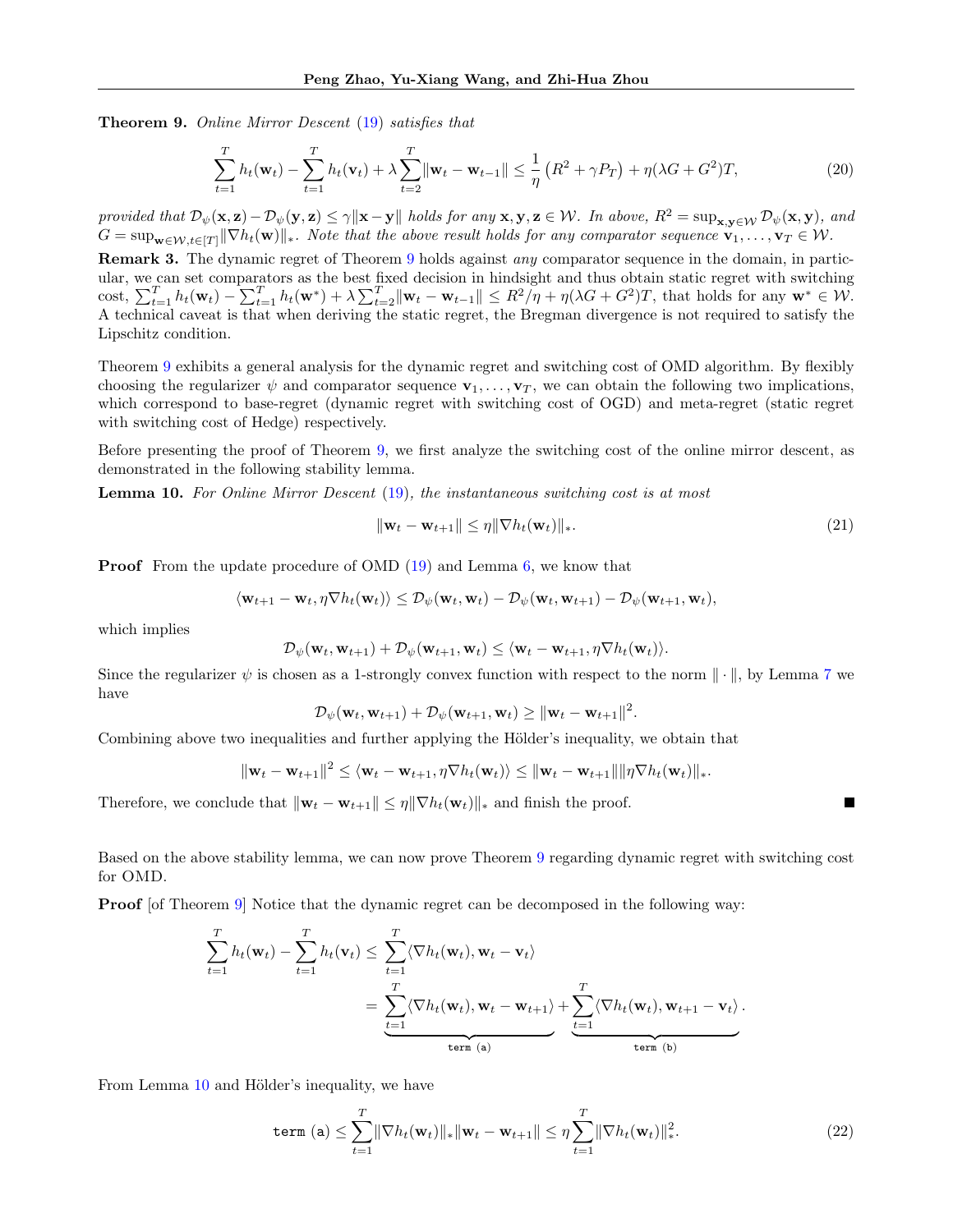Next, we investigate the term (b):

$$
\begin{split} \text{term (b)} &\leq \frac{1}{\eta} \sum_{t=1}^{T} \left( \mathcal{D}_{\psi}(\mathbf{v}_{t}, \mathbf{w}_{t}) - \mathcal{D}_{\psi}(\mathbf{v}_{t}, \mathbf{w}_{t+1}) - \mathcal{D}_{\psi}(\mathbf{w}_{t+1}, \mathbf{w}_{t}) \right) \\ &\leq \frac{1}{\eta} \sum_{t=2}^{T} \left( \mathcal{D}_{\psi}(\mathbf{v}_{t}, \mathbf{w}_{t}) - \mathcal{D}_{\psi}(\mathbf{v}_{t-1}, \mathbf{w}_{t}) \right) + \mathcal{D}_{\psi}(\mathbf{v}_{1}, \mathbf{w}_{1}) \\ &\leq \frac{\gamma}{\eta} \sum_{t=2}^{T} \|\mathbf{v}_{t} - \mathbf{v}_{t-1}\| + \frac{1}{\eta} R^{2}, \end{split} \tag{23}
$$

where the first inequality holds due to Lemma [6,](#page-13-2) and the second inequality makes uses of the non-negativity of the Bregman divergence. The last inequality holds due to the assumption of Lipschitz property that  $\mathcal{D}_{\psi}(\mathbf{x}, \mathbf{z})$  –  $\mathcal{D}_{\psi}(\mathbf{y}, \mathbf{z}) \leq \gamma \|\mathbf{x} - \mathbf{y}\|$  holds for any  $\mathbf{x}, \mathbf{y}, \mathbf{z} \in \mathcal{W}$ .

Furthermore, the switching cost can be bounded by Lemma [10,](#page-16-1)

<span id="page-17-1"></span><span id="page-17-0"></span>
$$
\sum_{t=2}^{T} \|\mathbf{w}_t - \mathbf{w}_{t-1}\| \leq \eta \sum_{t=2}^{T} \|\nabla h_{t-1}(\mathbf{w}_{t-1})\|_{*}.
$$
\n(24)

Combining  $(22)$ ,  $(23)$ , and  $(24)$ , we can attain that

$$
\lambda \sum_{t=2}^{T} ||\mathbf{w}_t - \mathbf{w}_{t-1}|| + \sum_{t=1}^{T} h_t(\mathbf{w}_t) - \sum_{t=1}^{T} h_t(\mathbf{v}_t)
$$
  
\n
$$
\leq \frac{1}{\eta} (R^2 + \gamma P_T) + \eta \sum_{t=1}^{T} (\lambda ||\nabla h_t(\mathbf{w}_t)||_* + ||\nabla h_{t-1}(\mathbf{w}_{t-1})||_*^2)
$$
  
\n
$$
\leq \frac{1}{\eta} (R^2 + \gamma P_T) + \eta (\lambda G + G^2) T,
$$

which finishes the proof.

As we mentioned earlier, Theorem [1](#page-4-0) can be regarded as a corollary of Theorem [9,](#page-16-0) by specifying the Euclidean norm and  $\psi(\mathbf{w}) = \frac{1}{2} \|\mathbf{w}\|_2^2$ . We give a formal statement in the following corollary.

Corollary 11. Setting the  $\ell_2$  regularizer  $\psi(\mathbf{w}) = \frac{1}{2} \|\mathbf{w}\|_2^2$  and step size  $\eta > 0$  for OMD, suppose  $\|\nabla \tilde{f}_t(\mathbf{w})\|_2 \leq G$ and  $\|\mathbf{w} - \mathbf{w}'\|_2 \leq D$  hold for all  $\mathbf{w} \in \mathcal{W}$  and  $t \in [\overline{T}]$ , then we have

$$
\lambda \sum_{t=2}^{T} \|\mathbf{w}_t - \mathbf{w}_{t-1}\|_2 + \sum_{t=1}^{T} \tilde{f}_t(\mathbf{w}_t) - \sum_{t=1}^{T} \tilde{f}_t(\mathbf{v}_t) \le (G^2 + \lambda G)\eta T + \frac{1}{2\eta} (D^2 + 2DP_T),
$$
\n(25)

which holds for any comparator sequence  $\mathbf{v}_1, \ldots, \mathbf{v}_T \in \mathcal{W}$ , and  $P_T = \sum_{t=2}^T \|\mathbf{v}_{t-1} - \mathbf{v}_t\|_2$  is the path-length that measures the cumulative movements of the comparator sequence.

Further, we present a corollary regarding the static regret with switching cost for the meta-algorithm, which is essentially a specialization of OMD algorithm by setting the negative-entropy regularizer.

<span id="page-17-2"></span>**Corollary 12.** Setting the negative-entropy regularizer  $\psi(\mathbf{p}) = \sum_{i=1}^{N} p_i \log p_i$  and learning rate  $\varepsilon > 0$  for OMD, suppose  $||\ell_t||_{\infty} \leq G$  holds for any  $t \in [T]$  and the algorithm starts from the initial weight  $p_1 \in \Delta_N$ , then we have

$$
\lambda \sum_{t=2}^{T} \|\boldsymbol{p}_t - \boldsymbol{p}_{t-1}\|_1 + \sum_{t=1}^{T} \langle \boldsymbol{p}_t, \boldsymbol{\ell}_t \rangle - \sum_{t=1}^{T} \ell_{t,i} \le \frac{\ln(1/p_{1,i})}{\varepsilon} + \varepsilon (\lambda G + G^2) T. \tag{26}
$$

**Proof** From the proof of Theorem [9,](#page-16-0) we can easily obtain that

$$
\lambda \sum_{t=2}^T \|\boldsymbol{p}_t - \boldsymbol{p}_{t-1}\|_1 + \sum_{t=1}^T \langle \boldsymbol{p}_t, \boldsymbol{\ell}_t \rangle - \sum_{t=1}^T \ell_{t,i} \leq \frac{\mathcal{D}_{\psi}(\mathbf{e}_i, \boldsymbol{p}_1)}{\varepsilon} + \varepsilon (\lambda G + G^2)T.
$$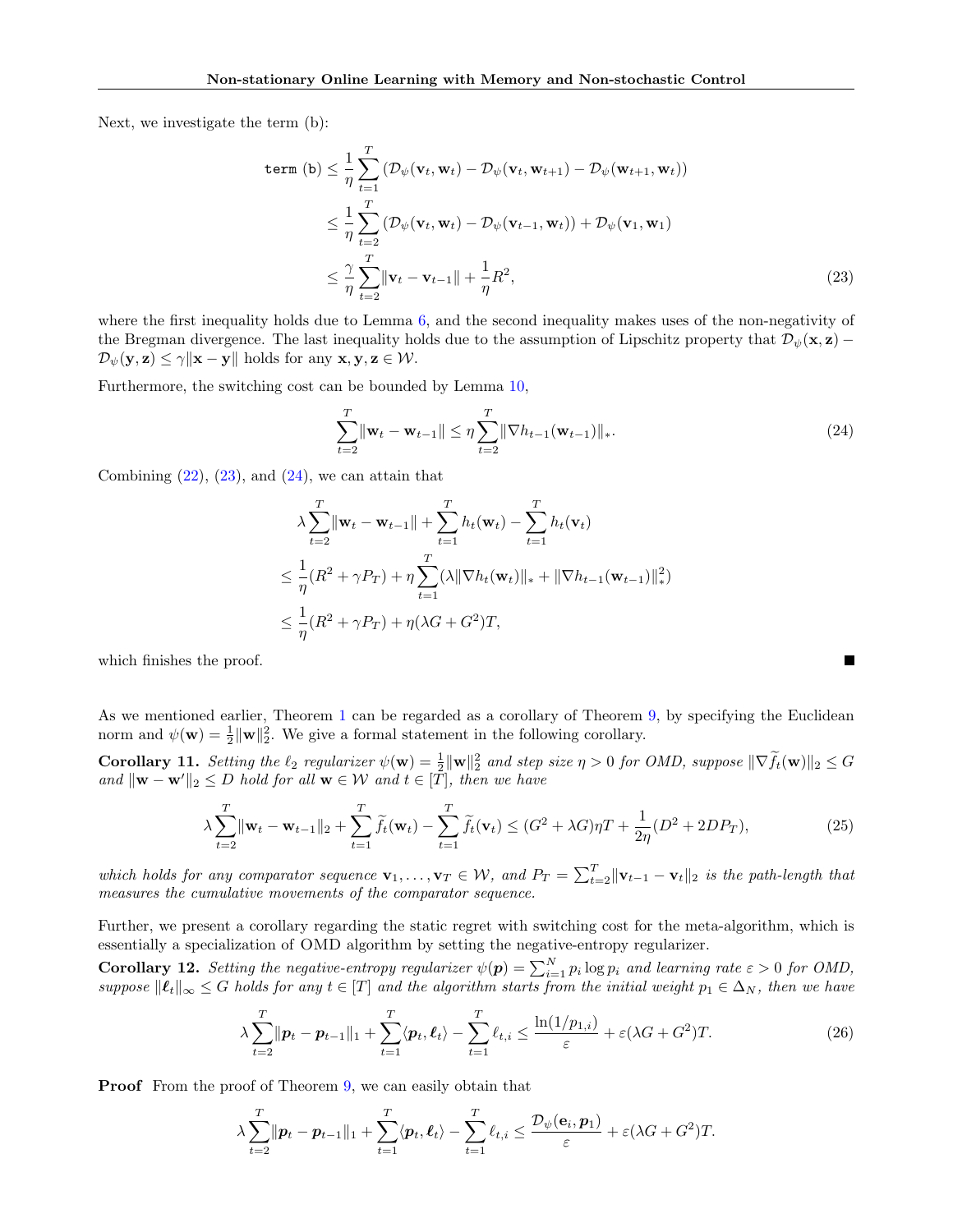When choosing the negative-entropy regularizer, the induced Bregman divergence becomes Kullback-Leibler divergence, i.e.,  $\mathcal{D}_{\psi}(q, p) = \text{KL}(q, p) = \sum_{i=1}^{N} q_i \ln(q_i/p_i)$ . Therefore,  $\mathcal{D}_{\psi}(e_i, p_1) = \ln(1/p_{1,i})$ , which implies the desired result.

#### <span id="page-18-0"></span>B.4 Proof of Theorem [2](#page-6-2)

**Proof** As indicated in [\(15\)](#page-14-2), the dynamic policy regret can be upper bounded by three terms, including dynamic regret over the unary regret, switching cost of decisions, and switching cost of comparators. The third term is essentially the path-length of the comparators, and we focus on the first two terms.

$$
\sum_{t=1}^{T} \widetilde{f}_{t}(\mathbf{w}_{t}) - \sum_{t=1}^{T} \widetilde{f}_{t}(\mathbf{v}_{t}) + \lambda \sum_{t=2}^{T} \|\mathbf{w}_{t} - \mathbf{w}_{t-1}\|_{2}
$$
\n
$$
\leq \sum_{t=1}^{T} \langle \nabla \widetilde{f}_{t}(\mathbf{w}_{t}), \mathbf{w}_{t} - \mathbf{v}_{t} \rangle + \lambda D \sum_{t=2}^{T} \|\mathbf{p}_{t} - \mathbf{p}_{t-1}\|_{1} + \lambda \sum_{t=2}^{T} \sum_{i=1}^{N} p_{t,i} \|\mathbf{w}_{t,i} - \mathbf{w}_{t-1,i}\|_{2}
$$
\n
$$
= \sum_{t=1}^{T} \sum_{i=1}^{N} p_{t,i} \Big( \langle \nabla \widetilde{f}_{t}(\mathbf{w}_{t}), \mathbf{w}_{t,i} \rangle + \lambda \|\mathbf{w}_{t,i} - \mathbf{w}_{t-1,i}\|_{2} \Big) - \sum_{t=1}^{T} \Big( \langle \nabla \widetilde{f}_{t}(\mathbf{w}_{t}), \mathbf{w}_{t,i} \rangle + \lambda \|\mathbf{w}_{t,i} - \mathbf{w}_{t-1,i}\|_{2} \Big) + \lambda D \sum_{t=2}^{T} \|\mathbf{p}_{t} - \mathbf{p}_{t-1}\|_{1} + \sum_{t=1}^{T} \Big( \langle \nabla \widetilde{f}_{t}(\mathbf{w}_{t}), \mathbf{w}_{t,i} \rangle - \langle \nabla \widetilde{f}_{t}(\mathbf{w}_{t}), \mathbf{v}_{t} \rangle \Big) + \lambda \sum_{t=2}^{T} \|\mathbf{w}_{t,i} - \mathbf{w}_{t-1,i}\|_{2}
$$
\n
$$
= \sum_{t=1}^{T} \Big( \langle \mathbf{p}_{t}, \ell_{t} \rangle - \ell_{t,i} \Big) + \lambda D \sum_{t=2}^{T} \|\mathbf{p}_{t} - \mathbf{p}_{t-1}\|_{1} + \sum_{t=1}^{T} \Big( g_{t}(\mathbf{w}_{t,i}) - g_{t}(\mathbf{v}_{t}) \Big) + \lambda \sum_{t=2}^{T} \|\mathbf{w}_{t,i} - \mathbf{w}_{t-1,i}\|
$$

where the last step uses the convexity of  $\tilde{f}_t$  and the definition of linearized loss  $g_t(\mathbf{w}) = \langle \nabla \tilde{f}_t(\mathbf{w}_t), \mathbf{w} \rangle$ . We will formally prove that our proposed algorithm optimizes the right-hand side of above inequality.

**Bounding meta-regret.** Denote by  $e_i$  the *i*-th standard basis of  $\mathbb{R}^N$ -space and by  $\lambda' = \lambda D$  for simplicity. Since the meta-algorithm actually performs Hedge over the switching-cost-regularized loss  $\ell_t \in \mathbb{R}^N$ , Corollary [12](#page-17-2) implies that for any  $i \in [N]$ ,

$$
\sum_{t=1}^{T} \langle p_t, \ell_t \rangle - \sum_{t=1}^{T} \ell_{t,i} + \lambda' \sum_{t=2}^{T} \|\pmb{p}_t - \pmb{p}_{t-1}\|_1 \leq \varepsilon (\lambda' G_{\text{meta}} + G_{\text{meta}}^2) T + \frac{\mathcal{D}_{\psi}(\mathbf{e}_i, \pmb{p}_1)}{\varepsilon}
$$

$$
= \varepsilon (2\lambda + G)(\lambda + G) D^2 T + \frac{\ln(1/p_{1,i})}{\varepsilon}
$$

$$
\leq \varepsilon (2\lambda + G)(\lambda + G) D^2 T + \frac{2\ln(i+1)}{\varepsilon}.
$$

It can be verified that  $G_{\text{meta}} = \max_{t \in [T]} ||\ell_t||_{\infty} \leq (\lambda + G)D$ . Moreover, the last step holds because we adopt a non-uniform weight initialization with the initial weight  $p_1 \in \Delta_N$  set as  $p_{1,i} = \frac{1}{i(i+1)} \cdot \frac{N+1}{N}$  for any  $i \in [N]$ . By choosing the learning rate as  $\varepsilon = \varepsilon^* = \sqrt{\frac{2}{(2\lambda+G)(\lambda+G)D^2T}}$ , we can obtain the following upper bound for the meta-regret,

<span id="page-18-1"></span>
$$
\sum_{t=1}^{T} \langle \boldsymbol{p}_t, \boldsymbol{\ell}_t \rangle - \sum_{t=1}^{T} \ell_{t,i} + \lambda' \sum_{t=2}^{T} \|\boldsymbol{p}_t - \boldsymbol{p}_{t-1}\|_1 \le D\sqrt{2(2\lambda + G)(\lambda + G)}T(1 + \ln(i+1)).
$$
\n(27)

Note that the dependence of learning rate tuning on T can be removed by either a time-varying tuning or doubling trick.

Bounding base-regret. As specified by our algorithm, there are multiple base-learners, each performing OGD over the linearized loss with a particular step size  $\eta_i \in \mathcal{H}$  for base-learner  $\mathcal{B}_i$ :

$$
\mathbf{w}_{t+1,i} = \Pi_{\mathcal{W}}[\mathbf{w}_{t,i} - \eta_i \nabla g_t(\mathbf{w}_{t,i})] = \Pi_{\mathcal{W}}[\mathbf{w}_{t,i} - \eta_i \nabla f_t(\mathbf{w}_t)].
$$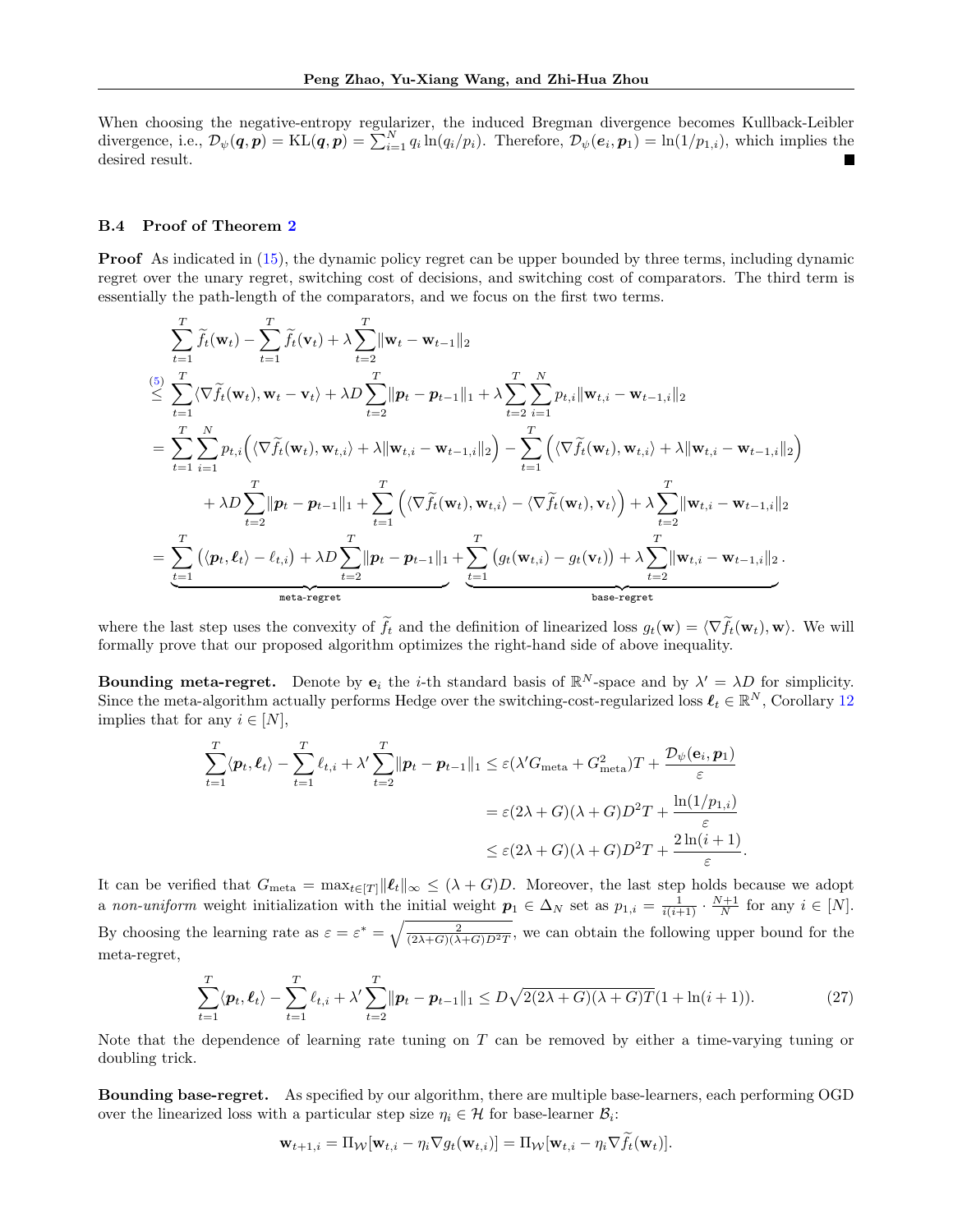As a result, Theorem [9](#page-16-0) implies that the base-regret satisfies

<span id="page-19-1"></span>
$$
\sum_{t=1}^{T} g_t(\mathbf{w}_{t,i}) - \sum_{t=1}^{T} g_t(\mathbf{v}_t) + \lambda \sum_{t=2}^{T} \|\mathbf{w}_{t,i} - \mathbf{w}_{t-1,i}\|_2 \leq (G^2 + \lambda G)\eta_i T + \frac{1}{2\eta_i} (D^2 + 2DP_T),
$$
\n(28)

which holds for any comparator sequence  $\mathbf{v}_1, \ldots, \mathbf{v}_T \in \mathcal{W}$  as well as any base-learner  $i \in [N]$ .

Bounding overall dynamic regret. Due to the boundedness of the path-length, we know that the optimal step size  $\eta_*$  provably lies in the range of  $[\eta_1, \eta_N]$ . Furthermore, by the construction of the pool of candidate step sizes, we can confirm that there exists an index  $i^* \in [N]$  ensuring  $\eta_{i^*} \leq \eta_* \leq \eta_{i^*+1} = 2\eta_{i^*}$ . Therefore, we have

$$
i^* \le \left\lceil \frac{1}{2} \log_2 \left( 1 + \frac{2P_T}{D} \right) \right\rceil + 1. \tag{29}
$$

Notice that the meta-base decomposition at the beginning of the proof holds for any index of base-learners  $i \in [N]$ . Thus, in particular, we can choose the index i<sup>\*</sup> and achieve the following result by using the upper bounds of meta-regret  $(27)$  and base-regret  $(28)$ .

$$
\sum_{t=1}^{T} \widetilde{f}_{t}(\mathbf{w}_{t}) - \sum_{t=1}^{T} \widetilde{f}_{t}(\mathbf{v}_{t}) + \lambda \sum_{t=2}^{T} \|\mathbf{w}_{t} - \mathbf{w}_{t-1}\|_{2}
$$
\n
$$
\leq \sum_{t=1}^{T} (\langle p_{t}, \ell_{t} \rangle - \ell_{t,i^{*}}) + \lambda D \sum_{t=2}^{T} \|\mathbf{p}_{t} - \mathbf{p}_{t-1}\|_{1} + \sum_{t=1}^{T} (g_{t}(\mathbf{w}_{t,i^{*}}) - g_{t}(\mathbf{v}_{t})) + \lambda \sum_{t=2}^{T} \|\mathbf{w}_{t,i^{*}} - \mathbf{w}_{t-1,i}\|_{2}
$$
\n
$$
\leq D\sqrt{2(2\lambda + G)(\lambda + G)T}(1 + \ln(i^{*} + 1)) + (G^{2} + \lambda G)\eta_{i^{*}}T + \frac{1}{2\eta_{i^{*}}} (D^{2} + 2DP_{T})
$$
\n
$$
\leq D\sqrt{2(2\lambda + G)(\lambda + G)T}(1 + \ln(i^{*} + 1)) + (G^{2} + \lambda G)\eta_{i^{*}}T + \frac{1}{\eta_{i}} (D^{2} + 2DP_{T})
$$
\n
$$
\leq 2D(\lambda + G)\sqrt{T} \left(1 + \ln\left(\left[\log_{2}(1 + 2P_{T}/D)\right] + 2\right)\right) + 2\sqrt{2}\sqrt{(G^{2} + \lambda G)(D^{2} + 2DP_{T})T}}
$$
\n
$$
\leq \mathcal{O}(\sqrt{T(1 + P_{T})}).
$$

Combining the upper bound of the dynamic policy regret exhibited in [\(3\)](#page-3-4), we can achieve that

$$
\begin{split} \text{D-Reg}_{T}(\mathbf{v}_{1:T}) &\leq \lambda \sum_{t=2}^{T} \|\mathbf{w}_{t} - \mathbf{w}_{t-1}\|_{2} + \lambda \sum_{t=2}^{T} \|\mathbf{v}_{t} - \mathbf{v}_{t-1}\|_{2} + \sum_{t=1}^{T} \widetilde{f}_{t}(\mathbf{w}_{t}) - \sum_{t=1}^{T} \widetilde{f}_{t}(\mathbf{v}_{t}) \\ &\leq \mathcal{O}(\sqrt{T(1+P_{T})} + \mathcal{O}(P_{T}) \\ &\leq \mathcal{O}(\sqrt{T(1+P_{T}) + P_{T}^{2}}) \\ &= \mathcal{O}(\sqrt{T+ (T+P_{T})P_{T}}) \\ &\leq \mathcal{O}(\sqrt{T(1+P_{T})}), \end{split}
$$

where the last step holds as  $P_T = \sum_{t=2}^T ||\mathbf{v}_t - \mathbf{v}_{t-1}||_2 \le DT$  due to the boundedness of the domain. We hence complete the proof of Theorem [2.](#page-6-2)

### <span id="page-19-0"></span>B.5 Discussion on Memory Dependence

In this part, we examine a subtle issue: the memory dependence of our static policy regret bound (an implication of the dynamic policy regret bound in Theorem [2\)](#page-6-2) and that of existing work [\[Anava et al.,](#page-9-2) [2015\]](#page-9-2).

First, we state our attained static policy regret for OCO with memory via performing OGD over the unary loss with an optimal step size tuning (which is feasible as there is no dependence on the path-length  $P_T$ ).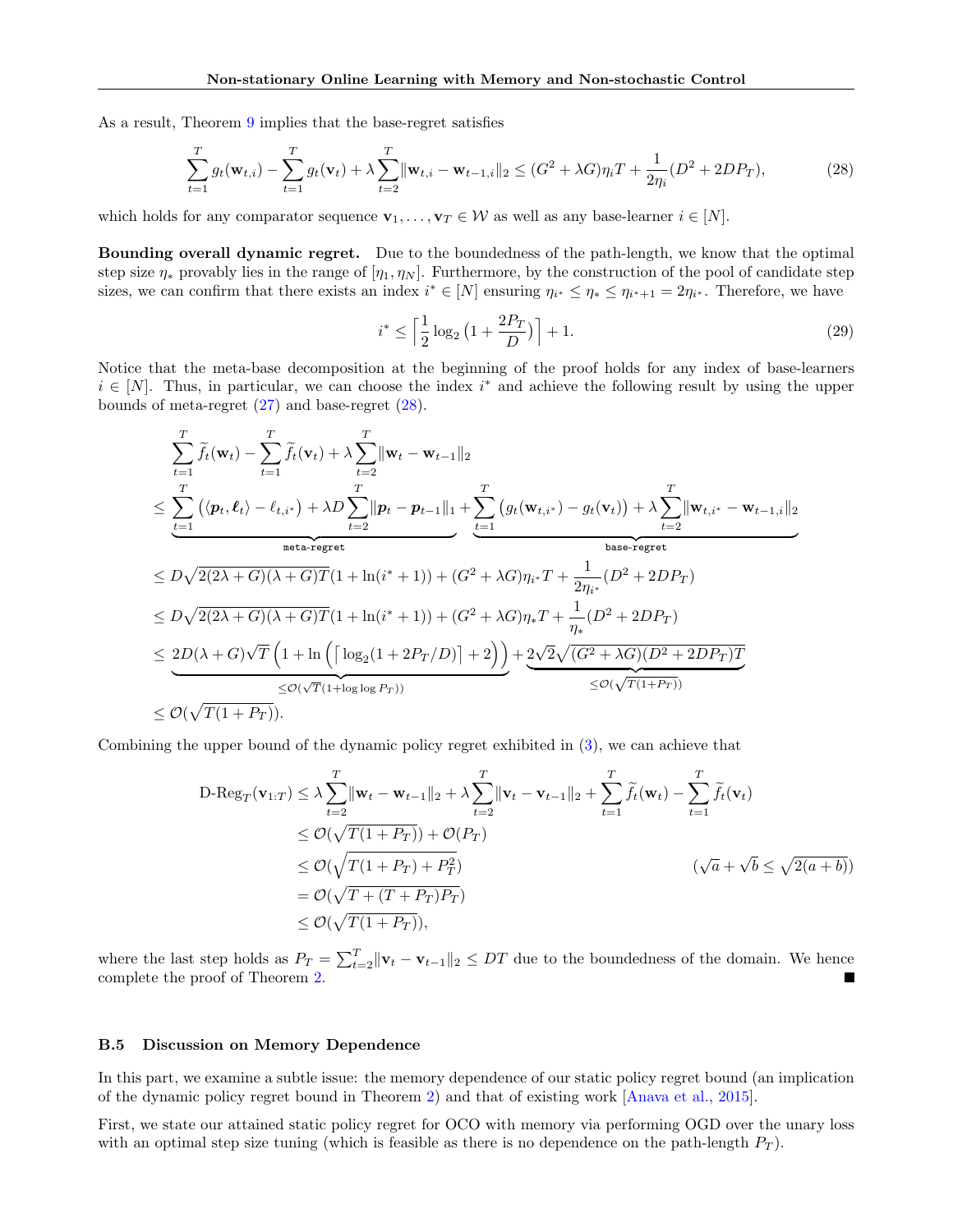**Theorem [1](#page-3-2)3.** Under Assumptions 1[–3,](#page-3-3) running OGD over the unary loss achieves  $\sum_{t=1}^{T} f_t(\mathbf{w}_{t-m:t})$  –  $\min_{\mathbf{v}\in\mathcal{W}}\sum_{t=1}^T \widetilde{f}_t(\mathbf{v}) \leq (G^2+m^2LG)\eta T + \frac{2D^2}{\eta}$ . Setting the step size optimally as  $\eta = \eta^* = \sqrt{\frac{2D^2}{(G^2+m^2LG)T}}$ we attain an  $\mathcal{O}(m\sqrt{T})$  static policy regret. √

[Anava et al.](#page-9-2) [\[2015\]](#page-9-2) present an  $\mathcal{O}(m^{\frac{3}{4}}\sqrt{3})$ T) static policy regret for OCO with memory, which seems better than ours at the first glance. However, we point it out that this is due to the different assumptions imposing over the Lipschitz continuity. Their assumption is presented as follows.

<span id="page-20-0"></span>**Assumption 7** (Lipschitzness of [Anava et al.](#page-9-2) [\[2015\]](#page-9-2)). The function  $f_t : \mathcal{W}^{m+1} \mapsto \mathbb{R}$  is  $\overline{L}$ -Lipschitz, i.e.,  $|f_t(\mathbf{x}_0, \dots, \mathbf{x}_m) - \dot{f}_t(\mathbf{y}_0, \dots, \mathbf{y}_m)| \leq \bar{L} \|(\mathbf{x}_0, \dots, \mathbf{x}_m) - (\mathbf{y}_0, \dots, \mathbf{y}_m)\|_2 = \bar{L} \sqrt{\sum_{i=0}^m \|\mathbf{x}_i - \mathbf{y}_i\|_2^2}.$ 

We compare this definition of Lipschitzness with the version used in our paper, namely, the coordinate-wise Lipschitzness defined in Assumption [1.](#page-3-2) Indeed, their definition imposes a stronger requirement on the function than ours. Clearly, when the online function  $f_t$  satisfies L-Lipschitz assumption as specified in Assumption [7,](#page-20-0) it is also  $\bar{L}$ -coordinate-wise Lipschitz due to the simple fact that  $\sqrt{\sum_{i=0}^{m} ||\mathbf{x}_i - \mathbf{y}_i||_2^2} \leq \sum_{i=0}^{m} ||\mathbf{x}_i - \mathbf{y}_i||_2$ . On the other hand, when the online function  $f_t$  is L-coordinate-wise Lipschitz as required by Assumption [1,](#page-3-2) we thus conclude that it is Lipschitz in the sense of Assumption [7](#page-20-0) with the Lipschitz coefficient  $\bar{L}=\sqrt{mL}$ , due to the following inequality (by Cauchy-Schwarz inequality)  $L \sum_{i=0}^{m} ||\mathbf{x}_i - \mathbf{y}_i||_2 \leq L \sqrt{m} \sqrt{\sum_{i=0}^{m} ||\mathbf{x}_i - \mathbf{y}_i||_2}$ .

In the following, we restate the static regret bound of [Anava et al.](#page-9-2) [\[2015\]](#page-9-2) under Assumption [7.](#page-20-0) We adapt their results to our notations to ease the understanding.

**Theorem 14** (Theorem 3.1 of [Anava et al.](#page-9-2) [\[2015\]](#page-9-2)). Under Assumptions [2,](#page-3-5) [3,](#page-3-3) and the assumption that the online functions are  $\overline{L}$ -Lipschitz (Assumption [7\)](#page-20-0), running OGD over the unary loss achieves

<span id="page-20-1"></span>
$$
\sum_{t=1}^{T} f_t(\mathbf{w}_{t-m:t}) - \min_{\mathbf{v} \in \mathcal{W}} \sum_{t=1}^{T} \tilde{f}_t(\mathbf{v}) \le 2\eta G^2 T + \frac{2D^2}{\eta} + 2\bar{L}m^{\frac{3}{2}} \eta GT.
$$
 (30)

Setting the step size optimally yields an  $\mathcal{O}(\overline{L}^{1/2}m^{3/4}\sqrt{2})$ T) static policy regret.

Therefore, when the online functions are only L-coordinate-wise Lipschitz as considered in this paper, applying above theorem immediately obtains an  $\mathcal{O}(\bar{L}^{1/2}m^{3/4}\sqrt{T}) = \mathcal{O}((\sqrt{m}L)^{1/2}m^{3/4}\sqrt{T}) = \mathcal{O}(L^{1/2}m\sqrt{T})$ , which exhibits a linear dependence on the memory length.

Finally, we discuss the memory dependence issue in the dynamic policy regret. In Theorem [2,](#page-6-2) we show an  $\mathcal{O}(m\sqrt{T(1+P_T)}+m^2\sqrt{T}+m^2P_T)$  dynamic policy regret. Therefore, the overall memory dependence is quadratic. In particular, the result implies an  $\mathcal{O}(m^2\sqrt{T})$  static policy regret when comparing with a fixed comparator (now  $P_T = 0$ ). Notably, this is worse than the  $\mathcal{O}(m\sqrt{T})$  bound obtained specifically by the (onelayer) method for static regret minimization [\[Anava et al.,](#page-9-2) [2015\]](#page-9-2), due to the two-layer structure of our approach. Recall the upper bound decomposition of dynamic policy regret:

$$
\text{D-Reg}_T(\mathbf{v}_{1:T}) \leq \sum_{t=1}^T \widetilde{f}_t(\mathbf{w}_t) - \sum_{t=1}^T \widetilde{f}_t(\mathbf{v}_t) + m^2 L \sum_{t=2}^T \|\mathbf{w}_t - \mathbf{w}_{t-1}\|_2 + m^2 L \sum_{t=2}^T \|\mathbf{v}_t - \mathbf{v}_{t-1}\|_2.
$$
 (31)

The last term  $m^2 L \sum_{t=2}^T ||\mathbf{v}_t - \mathbf{v}_{t-1}||_2 = \mathcal{O}(m^2 P_T)$  is irrelevant to the algorithm, thus we cannot optimize the memory dependence further. However, for the remaining terms (dynamic regret over unary loss and switching cost of decisions), it remains unclear whether it is possible to further reduce and achieve a linear memory dependence. On the other hand, it would be also interesting to see whether it is necessary to go through the expansion [\(31\)](#page-20-1) for achieving dynamic policy regret.

# C Omitted Details for Section [5](#page-6-0) (Online Non-stochastic Control)

In this section, we present omitted details for Section [5](#page-6-0) online non-stochastic control, including the proofs of Proposition [3](#page-7-3) and Theorem [4.](#page-8-4)

#### C.1 Proof of Proposition [3](#page-7-3)

We will prove the following statement that gives the state recurrence for any  $h \leq t$ , which is essentially a strengthened result of Proposition [3.](#page-7-3)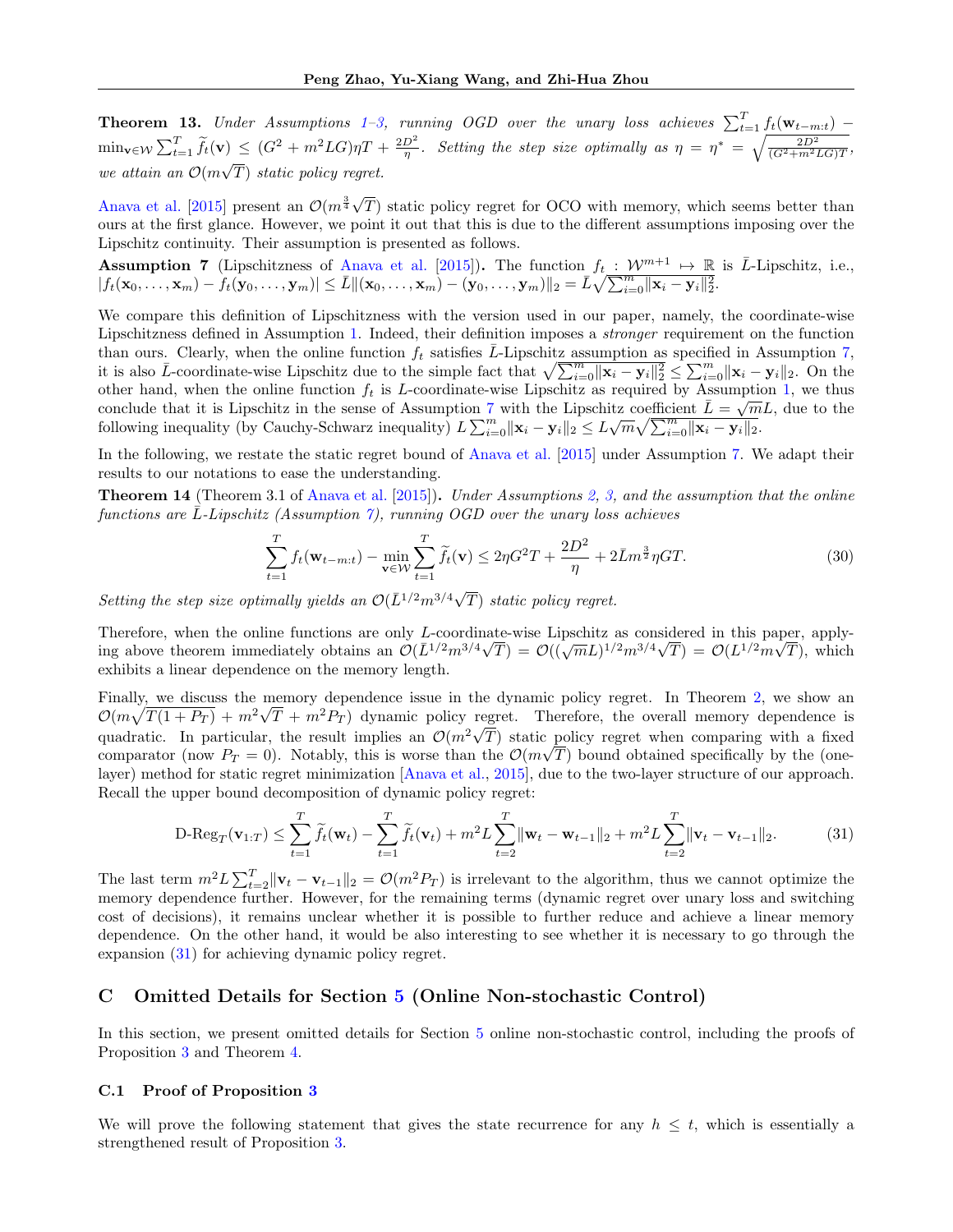**Proposition 15.** Suppose one chooses the DAC controller  $\pi(M_t, K)$  at iteration t, the reaching state is

$$
x_{t+1} = \widetilde{A}_{K}^{h+1} x_{t-h} + \sum_{i=0}^{H+h} \Psi_{t,i}^{K,h}(M_{t-h:t}) w_{t-i},
$$
\n(32)

where  $\widetilde{A}_K = A - BK$ , and  $\Psi_{t,i}^{K,h}(M_{t-h:t})$  is the transfer matrix defined as

$$
\Psi_{t,i}^{K,h}(M_{t-h:t}) = \tilde{A}_K^i \mathbf{1}_{i \le h} + \sum_{j=0}^h \tilde{A}_K^j BM_{t-j}^{[i-j]} \mathbf{1}_{1 \le i-j \le H}.
$$
\n(33)

The evolving equation holds for any  $h \in \{0, \ldots, t\}.$ 

**Proof** First, by substituting the DAC policy into the dynamics equation, we have

$$
x_{t+1} = Ax_t + Bu_t + w_t = (A - BK)x_t + \sum_{i=1}^H BM_t^{[i]} w_{t-i} + w_t
$$
  

$$
= \widetilde{A}_K^{h+1} x_{t-h} + \sum_{j=0}^h \widetilde{A}_K^j \left( \sum_{i=1}^H BM_{t-j}^{[i]} w_{t-j-i} + w_{t-j} \right)
$$
  

$$
= \widetilde{A}_K^{h+1} x_{t-h} + \sum_{j=0}^h \sum_{i=1}^H \widetilde{A}_K^j BM_{t-j}^{[i]} w_{t-j-i} + \sum_{j=0}^h \widetilde{A}_K^j w_{t-j}.
$$

Exchanging the summation index yields,

$$
\sum_{j=0}^{h} \sum_{i=1}^{H} \widetilde{A}_{K}^{j} B M_{t-j}^{[i]} w_{t-j-i} = \sum_{i=1}^{H} \sum_{k=i}^{i+h} \widetilde{A}_{K}^{k-i} B M_{t-k+i}^{[i]} w_{t-k}
$$
\n(34)

<span id="page-21-1"></span><span id="page-21-0"></span>
$$
= \sum_{k=1}^{H+h} \sum_{i=k-h}^{k} \widetilde{A}_{K}^{k-i} BM_{t-k+i}^{[i]} w_{t-k} \mathbf{1}_{1 \le i \le H}
$$
\n(35)

<span id="page-21-2"></span>
$$
= \sum_{k=1}^{H+h} \sum_{l=0}^{h} \widetilde{A}_{K}^{h-l} B M_{t+l-h}^{[l+k-h]} w_{t-k} \mathbf{1}_{1 \le l+(k-h) \le H}
$$
(36)

$$
= \sum_{k=1}^{H+h} \sum_{m=0}^{h} \widetilde{A}_{K}^{m} B M_{t-m}^{[k-m]} w_{t-k} \mathbf{1}_{1 \le k-m \le H}
$$
\n(37)

$$
= \sum_{i=1}^{H+h} \sum_{j=0}^{h} \widetilde{A}_{K}^{j} B M_{t-j}^{[i-j]} w_{t-i} \mathbf{1}_{1 \le i-j \le H}, \tag{38}
$$

<span id="page-21-4"></span><span id="page-21-3"></span> $\blacksquare$ 

where [\(34\)](#page-21-0) holds by defining a third variable  $k = j + i$ , and [\(35\)](#page-21-1) is obtained by exchanging the summation index i and k and the new range of i is from inequality  $i \leq k \leq i + h$ . Moreover, [\(36\)](#page-21-2) is obtained by another change of variable  $l = i - k + h$ , [\(37\)](#page-21-3) is obtained by replacing l by  $h - m$ , and [\(38\)](#page-21-4) is true by setting  $i = k, j = m$ . Therefore, we can obtain that

$$
x_{t+1} = \widetilde{A}_{K}^{h+1} x_{t-h} + \sum_{j=0}^{h} \sum_{i=1}^{H} \widetilde{A}_{K}^{j} B M_{t-j}^{[i]} w_{t-j-i} + \sum_{j=0}^{h} \widetilde{A}_{K}^{j} w_{t-j}
$$
  

$$
= \widetilde{A}_{K}^{h+1} x_{t-h} + \sum_{i=0}^{H+h} \sum_{j=0}^{h} \widetilde{A}_{K}^{j} B M_{t-j}^{[i-j]} w_{t-i} \mathbf{1}_{1 \le i-j \le H} + \sum_{i=0}^{h} \widetilde{A}_{K}^{i} w_{t-i}
$$
  

$$
= \widetilde{A}_{K}^{h+1} x_{t-h} + \sum_{i=0}^{H+h} \left( \widetilde{A}_{K}^{i} \mathbf{1}_{i \le h} + \sum_{j=0}^{h} \widetilde{A}_{K}^{j} B M_{t-j}^{[i-j]} \mathbf{1}_{1 \le i-j \le H} \right) w_{t-i}
$$

and hence complete the proof.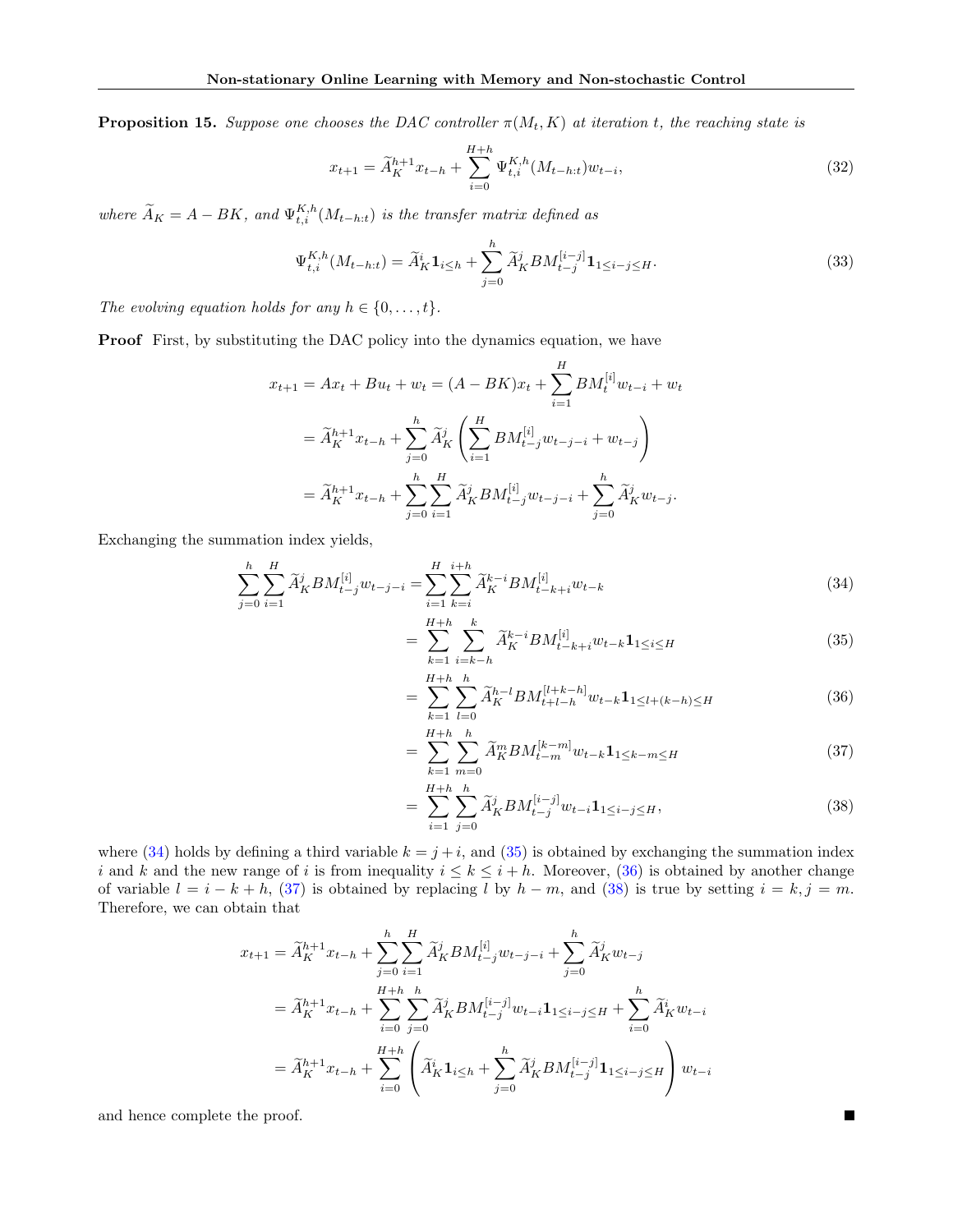#### C.2 Proof of Theorem [4](#page-8-4)

To prove the dynamic policy regret of online non-stochastic control (Theorem [4\)](#page-8-4), we will first present theoretical analysis of the reduction to OCO with memory in Appendix [C.2.1,](#page-22-1) then give the dynamic regret analysis over the  $M$ -space in Appendix [C.2.2,](#page-22-2) and finally present the overall proof of Theorem [4](#page-8-4) in Appendix [C.2.3.](#page-23-0)

#### <span id="page-22-1"></span>C.2.1 Approximation Error

In Section [5.2](#page-7-4) of the main paper, we have presented how to reduce from online non-stochastic control to OCO with memory, by employing the DAC parameterization and introducing the truncated loss functions. In this part, we introduce the following theorem that discloses that the truncation loss  $f_t$  approximates the original cost function  $c_t$  well.

<span id="page-22-3"></span>**Theorem 16** (Theorem 5.3 of [Agarwal et al.](#page-9-0) [\[2019\]](#page-9-0)). Suppose the disturbance are bounded by W. For any  $(\kappa, \gamma)$ strongly stable linear controller K, and any  $\tau > 0$  such that the sequence of  $M_1, \ldots, M_T$  satisfies  $||M_t^{[i]}||_{op} \leq$  $\tau (1 - \gamma)^i$ , the approximation error between original loss and truncated loss is at most

$$
\left| \sum_{t=1}^{T} c_t(x_t^K(M_{0:t-1}), u_t^K(M_{0:t})) - \sum_{t=1}^{T} f_t(M_{t-1-H:t}) \right| \le 2T G_c D^2 \kappa^3 (1 - \gamma)^{H+1}, \tag{39}
$$

where

<span id="page-22-5"></span>
$$
D := \frac{W\kappa^3(1 + H\kappa_B\tau)}{\gamma(1 - \kappa^2(1 - \gamma)^{H+1})} + \frac{W\tau}{\gamma}.
$$
\n(40)

Proof By Lipschitzness and definition of the truncated loss, we get that

$$
c_t(x_t^K(M_{0:t-1}), u_t^K(M_{0:t})) - f_t(M_{t-H-1:t})
$$
  
=  $c_t(x_t^K(M_{0:t-1}), u_t^K(M_{0:t})) - c_t(y_t^K(M_{t-H-1:t-1}), v_t^K(M_{t-H-1:t}))$   
 $\leq G_c D(\|x_t^K(M_{0:t-1}) - y_t^K(M_{t-H-1:t-1})\| + \|u_t^K(M_{0:t}) - v_t^K(M_{t-H-1:t})\|)$   
 $\leq G_c D(\kappa^2 (1-\gamma)^{H+1} D + \kappa^3 (1-\gamma)^{H+1} D)$   
 $\leq 2G_c D^2 \kappa^3 (1-\gamma)^{H+1},$ 

where the last two inequalities use the Lipschitzness and the boundedness presented in Lemma [19.](#page-26-0) We complete the proof by summing over the iterations from  $t = 1, \ldots, T$ .

#### <span id="page-22-2"></span>C.2.2 Dynamic Regret Analysis over M-space

In previous sections, we have analyzed the dynamic regret of OGD over the  $\mathbb{R}^d$ -space. However, after reducing online non-stochastic control to OCO with memory, we need to apply their results to the  $M$ -space and thus require to generalize the arguments of previous sections from Euclidean norm for  $\mathbb{R}^d$ -space to Frobenius norm for M-space. For completeness, we present the proof here.

At the first place, we analyze the dynamic regret of the online gradient descent (OGD) algorithm over the  $\mathbb{R}^d$ -space. OGD begins with any  $M_1 \in \mathcal{M}$  and performs the following update procedure,

<span id="page-22-0"></span>
$$
M_{t+1} = \Pi_{\mathcal{M}}[M_t - \eta \nabla_M \hat{f}_t(M_t)] \tag{41}
$$

where  $\eta > 0$  is the step size and  $\Pi_{\mathcal{M}}[\cdot]$  denotes the projection onto the nearest point in the feasible set M. We have the following dynamic regret regarding its dynamic regret.

<span id="page-22-4"></span>**Theorem 17.** Suppose the function  $\tilde{f}: \mathcal{M} \to \mathbb{R}$  is convex; the gradient norm  $\|\nabla_M \tilde{f}_t(M)\|_F \leq G_f$  holds for any  $M \in \mathcal{M}$  and  $t \in [T]$ ; and the Euclidean diameter of  $\mathcal M$  is at most  $D_f$ , i.e.,  $\sup_{M,M' \in \mathcal M} ||M - M'||_F \leq D_f$ . Then, OGD with a step size  $\eta > 0$  as shown in [\(41\)](#page-22-0) satisfies that

$$
\lambda \sum_{t=2}^{T} \|M_{t-1} - M_t\|_{\mathcal{F}} + \sum_{t=1}^{T} \widetilde{f}_t(M_t) - \sum_{t=1}^{T} \widetilde{f}_t(M_t^*) \leq \frac{\eta}{2} (G_f^2 + 2\lambda G_f) T + \frac{1}{2\eta} (D_f^2 + 2D_f P_T),\tag{42}
$$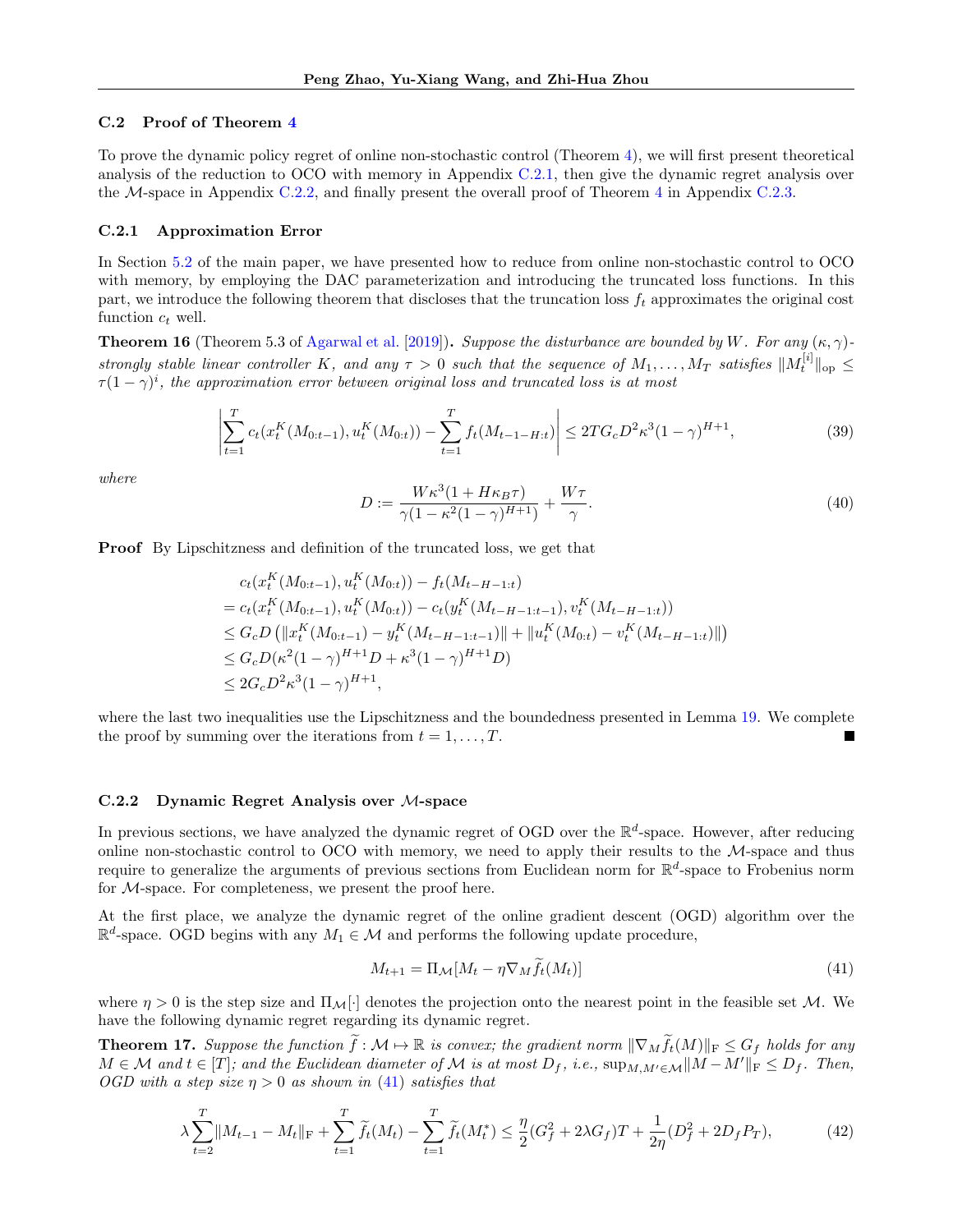which holds for any comparator sequence  $M_1, \ldots, M_T \in \mathcal{M}$ . Besides, the path-length  $P_T = \sum_{t=2}^T ||M_{t-1}^* - M_t^*||_F$ measures the non-stationarity of the comparator sequence.

**Proof** Denote the gradient by  $G_t = \nabla_M \tilde{f}_t(M_t)$ . The convexity of online surrogate loss functions implies that

$$
\sum_{t=1}^T \widetilde{f}_t(M_t) - \sum_{t=1}^T \widetilde{f}_t(M_t^*) \le \sum_{t=1}^T \langle G_t, M_t - M_t^* \rangle.
$$

Thus, it suffices to bound the sum of  $\langle G_t, M_t - M_t^* \rangle$ . From the OGD update rule and the non-expensive property, we have

$$
||M_{t+1} - M_t^*||_F^2 = ||\Pi_{\mathcal{M}}[M_t - \eta G_t] - M_t^*||_F^2 \le ||M_t - \eta G_t - M_t^*||_F^2
$$
  
=  $\eta^2 ||G_t||_F^2 - 2\eta \langle G_t, M_t - M_t^* \rangle + ||M_t - M_t^*||_F^2$ 

After rearranging, we obtain

$$
\langle G_t, M_t - M_t^* \rangle \leq \frac{\eta}{2} \| G_t \|_{\mathrm{F}}^2 + \frac{1}{2\eta} \left( \| M_t - M_t^* \|_{\mathrm{F}}^2 - \| M_{t+1} - M_t^* \|_{\mathrm{F}}^2 \right).
$$

Next, we turn to analyze the second term on the right-hand side. Indeed,

$$
\sum_{t=1}^{T} (||M_t - M_t^*||_{\mathrm{F}}^2 - ||M_{t+1} - M_t^*||_{\mathrm{F}}^2)
$$
\n
$$
\leq \sum_{t=1}^{T} ||M_t - M_t^*||_{\mathrm{F}}^2 - \sum_{t=2}^{T} ||M_t - M_{t-1}^*||_{\mathrm{F}}^2
$$
\n
$$
\leq ||M_1 - M_1^*||_{\mathrm{F}}^2 + \sum_{t=2}^{T} (||M_t - M_t^*||_{\mathrm{F}}^2 - ||M_t - M_{t-1}^*||_{\mathrm{F}}^2)
$$
\n
$$
= ||M_1 - M_1^*||_{\mathrm{F}}^2 + \sum_{t=2}^{T} \langle M_{t-1}^* - M_t^*, 2M_t - M_{t-1}^* - M_t^* \rangle
$$
\n
$$
\leq D_f^2 + 2D_f \sum_{t=2}^{T} ||M_{t-1}^* - M_t^*||_{\mathrm{F}}.
$$

Hence, combining all above inequalities, we have

$$
\sum_{t=1}^{T} \widetilde{f}_{t}(M_{t}) - \sum_{t=1}^{T} \widetilde{f}_{t}(M_{t}^{*}) \leq \frac{\eta}{2} \sum_{t=1}^{T} ||G_{t}||_{\mathrm{F}}^{2} + \frac{1}{2\eta} \left( D_{f}^{2} + 2D_{f} \sum_{t=2}^{T} ||M_{t-1}^{*} - M_{t}^{*}||_{\mathrm{F}} \right) \leq \frac{\eta}{2} G_{f}^{2} T + \frac{1}{2\eta} (D_{f}^{2} + 2D_{f} P_{T}).
$$

On the other hand, the switching cost can be bounded by

$$
\sum_{t=2}^{T} ||M_t - M_{t-1}||_{\mathcal{F}} = ||\Pi_{\mathcal{M}}[M_{t-1} - \eta G_{t-1}] - M_{t-1}||_{\mathcal{F}}^2
$$
  

$$
\leq ||M_{t-1} - \eta G_{t-1} - M_{t-1}||_{\mathcal{F}} \leq \eta G_f T,
$$

Г

which together with the previous dynamic regret bound yields the desired result.

### <span id="page-23-0"></span>C.2.3 Proof of Theorem [4](#page-8-4)

Proof We begin with the following dynamic policy regret decomposition,

$$
\sum_{t=1}^{T} c_t(x_t, u_t) - \sum_{t=1}^{T} c_t(x_t^{\pi_t}, u_t^{\pi_t})
$$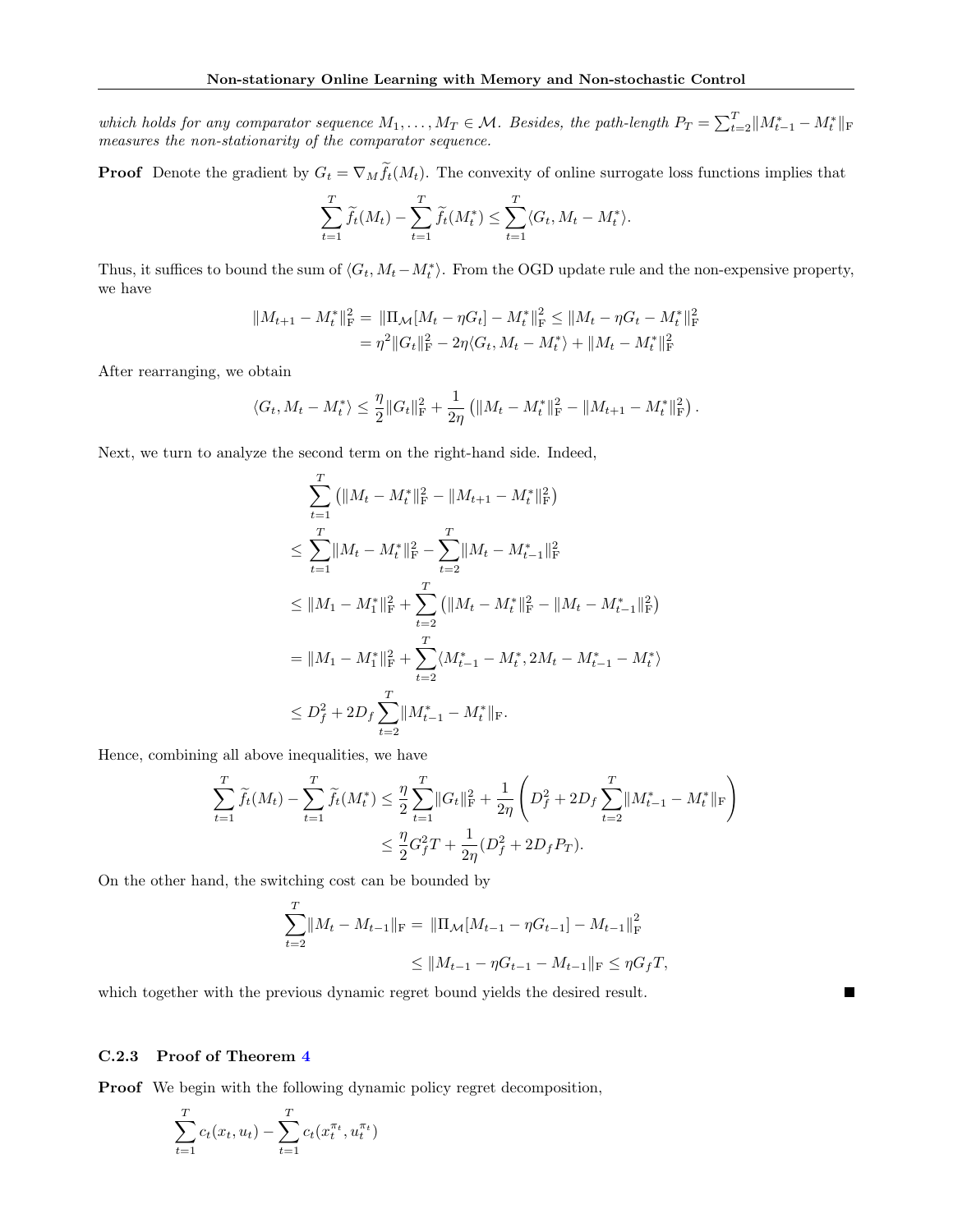$$
= \sum_{t=1}^{T} c_t(x_t^K(M_{0:t-1}), u_t^K(M_{0:t})) - \sum_{t=1}^{T} c_t(x_t^K(M_{0:t-1}), u_t^K(M_{0:t}))
$$
  
\n
$$
= \sum_{t=1}^{T} c_t(x_t^K(M_{0:t-1}), u_t^K(M_{0:t})) - \sum_{t=1}^{T} f_t(M_{t-1-H:t})
$$
  
\n
$$
+ \sum_{t=1}^{T} f_t(M_{t-1-H:t}) - \sum_{t=1}^{T} f_t(M_{t-1-H:t}^*) + \sum_{t=1}^{T} f_t(M_{t-1-H:t}^*) - \sum_{t=1}^{T} c_t(x_t^K(M_{0:t-1}^*), u_t^K(M_{0:t}^*)).
$$
 (43)  
\n
$$
= B_T
$$

Notice that both  $A_T$  and  $C_T$  essentially represent the approximation error introduced by the truncated loss, so we can apply Theorem [16](#page-22-3) and obtain that

<span id="page-24-2"></span><span id="page-24-1"></span><span id="page-24-0"></span>
$$
A_T + C_T \le 4T G_c D^2 \kappa^3 (1 - \gamma)^{H+1}.
$$
\n(44)

We now focus on the quantity  $B_T$ , which is the dynamic policy regret over the truncated loss functions  ${f_t}_{t=1,...,T}$ . Indeed,

$$
B_T = \sum_{t=1}^T f_t(M_{t-1-H:t}) - \sum_{t=1}^T f_t(M_{t-1-H:t}^*)
$$
  
\n
$$
\leq \sum_{t=1}^T \widetilde{f}_t(M_t) - \sum_{t=1}^T \widetilde{f}_t(M_t^*) + \lambda \sum_{t=2}^T \|M_{t-1} - M_t\|_{\mathcal{F}} + \lambda \sum_{t=2}^T \|M_{t-1}^* - M_t^*\|_{\mathcal{F}}
$$
  
\n
$$
\leq \sum_{t=1}^T \langle \nabla_M \widetilde{f}_t(M_t), M_t - M_t^* \rangle + \lambda \sum_{t=2}^T \|M_{t-1} - M_t\|_{\mathcal{F}} + \lambda \sum_{t=2}^T \|M_{t-1}^* - M_t^*\|_{\mathcal{F}}
$$
  
\n
$$
= \sum_{t=1}^T g_t(M_t) - \sum_{t=1}^T g_t(M_t^*) + \lambda \sum_{t=2}^T \|M_{t-1} - M_t\|_{\mathcal{F}} + \lambda \sum_{t=2}^T \|M_{t-1}^* - M_t^*\|_{\mathcal{F}}, \tag{45}
$$

where  $\lambda = (H+2)^2 L_f$  and  $g_t(M) = \langle \nabla_M \tilde{f}_t(M_t), M \rangle$  is the surrogate linearized loss. As a consequence, we are reduced to proving an dynamic regret over the sequence of functions  ${g_t}_{t=1,\ldots,T}$  with switching cost, namely, the first three terms on the right-hand side. We thus make use of the techniques developed in Appendix [B.4](#page-18-0) (dynamic policy regret minimization for OCO with memory) to decompose the terms into meta-regret and base-regret:

$$
\sum_{t=1}^{T} g_t(M_t) - \sum_{t=1}^{T} g_t(M_t^*) + \lambda \sum_{t=2}^{T} \|M_{t-1} - M_t\|_{\mathcal{F}}
$$
  
=  $\underbrace{\left(\lambda \sum_{t=2}^{T} \|M_{t-1} - M_t\|_{\mathcal{F}} + \sum_{t=1}^{T} g_t(M_t)\right) - \left(\lambda \sum_{t=2}^{T} \|M_{t-1,i} - M_{t,i}\|_{\mathcal{F}} + \sum_{t=1}^{T} g_t(M_{t,i})\right)}_{\text{meta-regret}} + \underbrace{\left(\lambda \sum_{t=2}^{T} \|M_{t-1,i} - M_{t,i}\|_{\mathcal{F}} + \sum_{t=1}^{T} g_t(M_{t,i}) - \sum_{t=1}^{T} g_t(M_t^*)\right)}_{\text{base-regret}}.$ 

We remark that the regret decomposition holds for any base-learner index  $i \in [N]$ . We now provide the upper bounds for the meta-regret and base-regret, respectively. First, Theorem [17](#page-22-4) ensures the base-regret satisfies that

$$
\text{base-regret} \leq \frac{\eta_i}{2} (G_f^2 + 2 \lambda G_f) T + \frac{1}{2 \eta_i} (D_f^2 + 2 D_f P_T),
$$

where  $P_T = \sum_{t=2}^T ||M_{t-1}^* - M_t^*||_F$  is the path-length of the comparator sequence. On the other hand, similar to Lemma [8](#page-15-3) of Section [B.2,](#page-15-0) we can show that the meta-regret satisfies that

$$
\texttt{meta-regret} \leq \lambda' \sum_{t=2}^T \lVert \boldsymbol{p}_{t-1} - \boldsymbol{p}_t \rVert_1 + \sum_{t=1}^T \langle \boldsymbol{p}_t, \boldsymbol{\ell}_t \rangle - \sum_{t=1}^T \ell_{t,i},
$$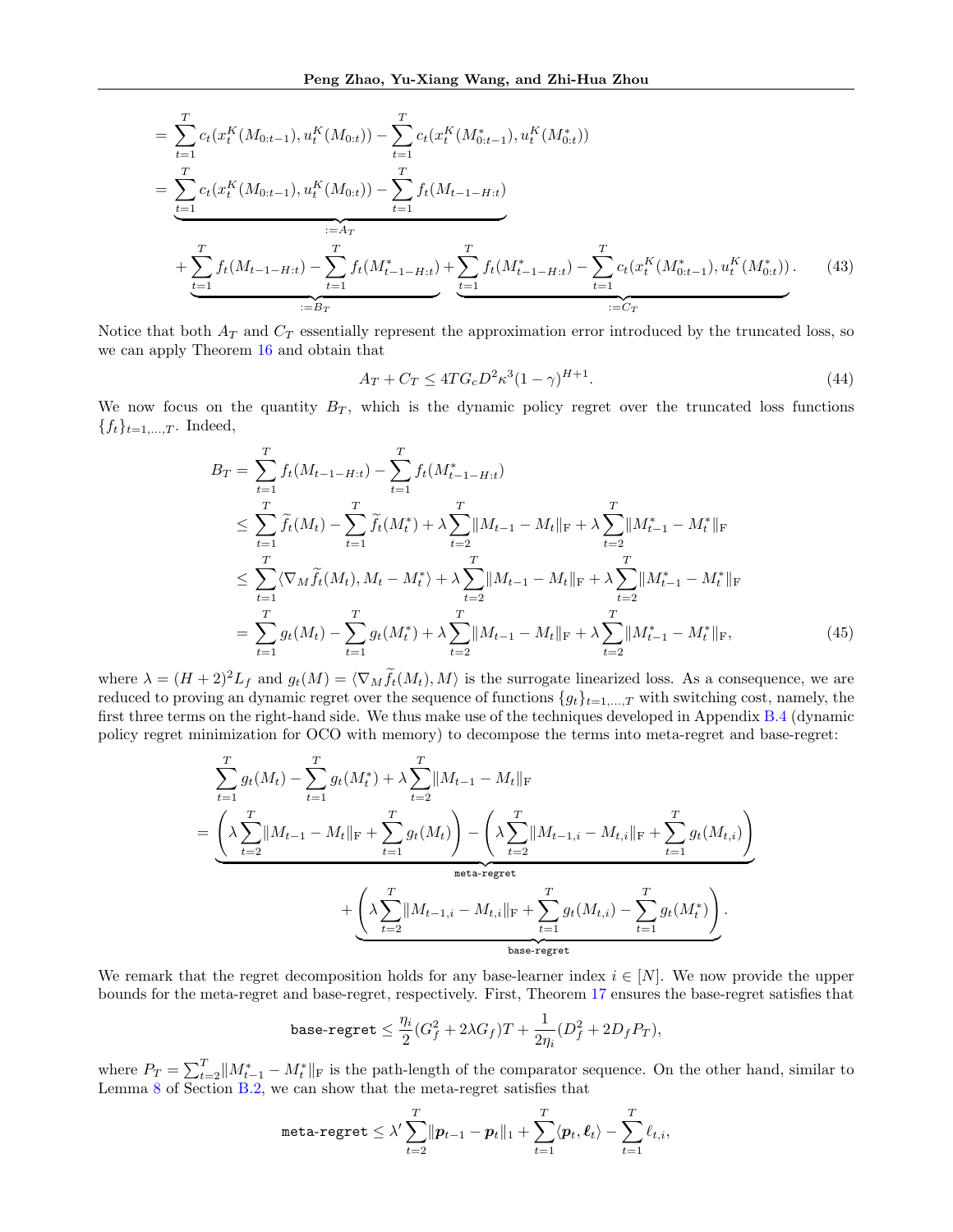where the surrogate loss vector  $\ell_t \in \Delta_N$  of the meta-algorithm is defined as

$$
\ell_{t,i} = \lambda \| M_{t-1,i} - M_{t,i} \|_{\mathcal{F}} + g_t(M_{t,i}),
$$
 for  $i \in [N]$ .

Then, we can make use the static regret with switching cost of online mirror descent for the prediction with expert advice setting (c.f. Corollary [12](#page-17-2) in Appendix [B.3\)](#page-15-1) and obtain that

$$
\begin{aligned} \texttt{meta-regret} &\leq \varepsilon (2\lambda + G_f)(\lambda_f + G_f)D_f^2 T + \frac{\ln(1/p_{1,i})}{\varepsilon} \\ &= D_f \sqrt{2(2\lambda + G_f)(\lambda + G_f)T} \big(1 + \ln(1+i)\big), \end{aligned}
$$

where the equation can be obtained by an appropriate setting of the learning rate  $\varepsilon$ .

Since the above decomposition and the upper bounds of meta-regret and base-regret all hold for any base-learner index  $i \in [N]$ , we will choose the best index denoted by  $i^*$  to make the regret bound tightest possible. Specifically, from the construction of the step size pool, we can ensure that there exists a step size  $\eta_{i^*}$  such that the optimal step size provably satisfies  $\eta_{i^*} \leq \eta_* \leq 2\eta_{i^*}$ . As a result, we have

$$
\sum_{t=1}^{T} g_t(M_t) - \sum_{t=1}^{T} g_t(M_t^*) + \lambda \sum_{t=2}^{T} ||M_{t-1} - M_t||_{\mathrm{F}} \n\leq \frac{\eta_{i^*}}{2} (G_f^2 + 2\lambda G_f)T + \frac{1}{2\eta_{i^*}} (D_f^2 + 2D_f P_T) + D_f \sqrt{2(2\lambda + G_f)(\lambda + G_f)T} \Big(1 + \ln(1 + i)\Big) \n\leq \frac{\eta_{*}}{2} (G_f^2 + 2\lambda G_f)T + \frac{1}{\eta_{*}} (D_f^2 + 2D_f P_T) + D_f \sqrt{2(2\lambda + G_f)(\lambda + G_f)T} \Big(1 + \ln(1 + i)\Big) \n\leq \frac{3}{2} \sqrt{(G_f^2 + 2\lambda G_f)(D_f^2 + 2D_f P_T)T} + D_f \sqrt{2(2\lambda + G_f)(\lambda + G_f)T} \Big(1 + \ln(\lceil \log_2(1 + 2P_T/D) \rceil + 2)\Big).
$$

Combining this result with the regret decomposition  $(43)$  and the upper bounds  $(44)$ ,  $(45)$ , we have

$$
\sum_{t=1}^{T} c_t(x_t, u_t) - \sum_{t=1}^{T} c_t(x_t^{\pi_t}, u_t^{\pi_t})
$$
\n
$$
\leq 4TG_cD^2\kappa^3(1-\gamma)^{H+1} + \frac{3}{2}\sqrt{(G_f^2 + 2\lambda G_f)(D_f^2 + 2D_fP_T)T}
$$
\n
$$
+ D_f\sqrt{2(2\lambda + G_f)(\lambda + G_f)T}(1 + \ln(\lceil \log_2(1 + 2P_T/D) \rceil + 2)) + \lambda P_T.
$$

The specific values of  $D, L_f, G_f, D_f$  can be found in Lemma [20.](#page-28-0) By setting  $H = \mathcal{O}(\log T)$ , we can ensure the final dynamic policy regret is at most  $\mathcal{O}(\sqrt{T(1+P_T)})$  and hence complete the proof.

#### C.3 Supporting Lemmas

In this part, we provide several supporting lemmas used frequently in the analysis of online non-stochastic control. Most of them are due to the pioneering work of [Agarwal et al.](#page-9-0) [\[2019\]](#page-9-0), and we adapt them to our notations and provide the proofs to achieve self-containedness. Specifically,

- Lemma [18](#page-26-1) establishes the norm relations between the  $\ell_1$ , op norm and Frobenius norm used in the M-space.
- Lemma [19](#page-26-0) checks the boundedness of several variables of interest.
- Lemma [20](#page-28-0) shows several properties of the truncated functions  $\{f_t\}$  and the feasible set M.
- Lemma [21](#page-30-0) provides an upper bound for the norm of transfer matrix.
- Lemma [22](#page-30-1) connects the DAC class and the strongly linear controller class.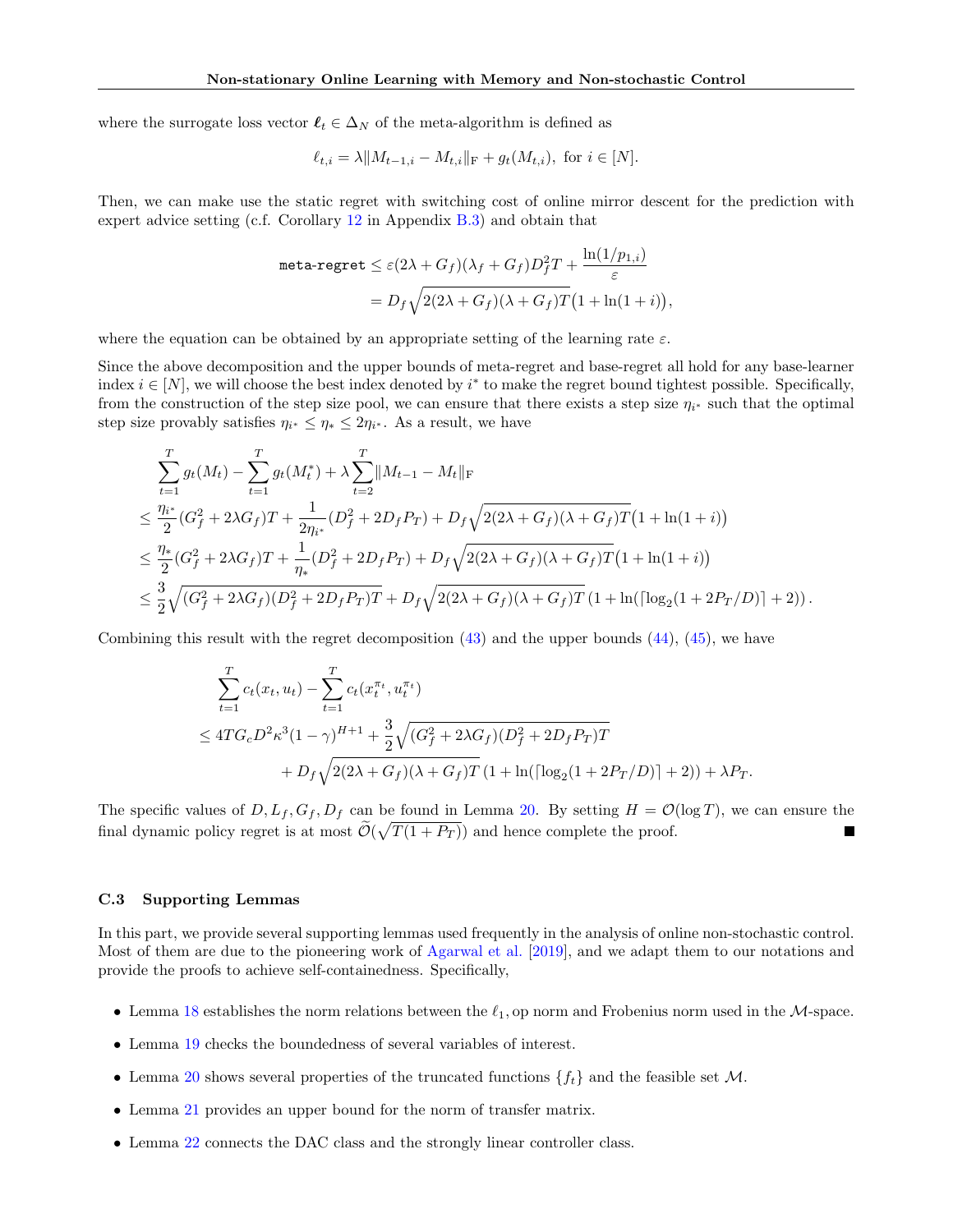<span id="page-26-1"></span>**Lemma 18** (Norm Relations). For any  $M = (M^{[1]}, \ldots, M^{[H]}) \in \mathcal{M} \subseteq (\mathbb{R}^{d_u \times d_x})^H$ , its  $\ell_1$ , op norm and Frobenius norm are defined by

$$
\|M\|_{\ell_1, \mathrm{op}} := \sum_{i=1}^H \|M^{[i]}\|_{\mathrm{op}}, \ \text{and} \ \|M\|_{\mathrm{F}} := \sqrt{\sum_{i=1}^H \|M^{[i]}\|_{\mathrm{F}}^2}.
$$

We then have the following inequalities on their relations:

<span id="page-26-2"></span>
$$
||M||_{\ell_1,op} \le \sqrt{H}||M||_{\mathrm{F}}, \ \ and \ ||M||_{\mathrm{F}} \le \sqrt{d}||M||_{\ell_1,op},\tag{46}
$$

where  $d = \min\{d_u, d_x\}.$ 

**Proof** [of Lemma [18\]](#page-26-1) Recall the matrix norm relations, we know that for any matrix  $X \in \mathbb{R}^{m \times n}$ ,

$$
||X||_{op} \le ||X||_{F} \le \sqrt{d}||X||_{op}.
$$

Therefore, by definition and Cauchy-Schwarz inequality, we obtain

$$
||M||_{\ell_1,op} = \sum_{i=1}^{H} ||M^{[i]}||_{op} \le \sum_{i=1}^{H} ||M^{[i]}||_{F} \le \sqrt{H} ||M||_{F}.
$$

On the other hand, we have

$$
||M||_{\mathrm{F}} = \sqrt{\sum_{i=1}^{H} ||M^{[i]}||_{\mathrm{F}}^{2}} \leq \sum_{i=1}^{H} ||M^{[i]}||_{\mathrm{F}} \leq \sum_{i=1}^{H} \sqrt{d} ||M^{[i]}||_{\mathrm{op}} = \sqrt{d} ||M||_{\ell_{1},\mathrm{op}}.
$$

We thus complete the proof.

<span id="page-26-0"></span>**Lemma 19.** Suppose K and  $K^*$  are two  $(\kappa, \gamma)$ -strongly stable linear controllers (cf. Definition [3\)](#page-13-0). Define

$$
D := \frac{W(\kappa^3 + H\kappa_B \kappa^3 \tau)}{\gamma (1 - \kappa^2 (1 - \gamma)^{H+1})} + \frac{W\tau}{\gamma}.
$$
\n(47)

Suppose there exists a  $\tau > 0$  such that for every  $i \in \{0, \ldots, H-1\}$  and every  $t \in [T]$ ,  $||M_t^{[i]}||_F \leq \tau (1-\gamma)^i$ . Then, we have

- $||x_i^K(M_{0:t-1})|| \leq D, ||y_i^K(M_{t-H-1:t-1})|| \leq D, \text{ and } ||x_i^{K^*}|| \leq D.$
- $||u_t^K(M_{0:t})|| \leq D$ , and  $||v_t^K(M_{t-H-1:t})|| \leq D$ .
- $||x_i^K(M_{0:t-1}) y_i^K(M_{t-1-H:t-1})|| \leq \kappa^2 (1-\gamma)^{H+1} D.$
- $||u_t^K(M_{0:t}) v_t^K(M_{t-1-H:t})|| \leq \kappa^3 (1-\gamma)^{H+1} D.$

In above, the definitions of state  $x_t^K(M_{0:t-1})$  and corresponding DAC control  $u_t^K(M_{0:t})$  can be found in Proposi-tion [3,](#page-7-3) and the definitions of truncated state  $x_t^K(M_{0:t-1})$  and corresponding DAC control  $v_t^K(M_{0:t})$  can be found in Definition [2.](#page-7-2) The definitions of state  $x_t^{K^*}$  can be found (and will be used) in Lemma [22.](#page-30-1)

Proof [of Lemma [19\]](#page-26-0) We first study the state.

$$
||x_t^K(M_{0:t-1})|| = \left\| \widetilde{A}_K^{H+1} x_{t-H-1}^K(M_{0:t-H-2}) + \sum_{i=0}^{2H} \Psi_{t-1,i}^{K,H}(M_{t-H-1:t-1}) w_{t-1-i} \right\|
$$
  

$$
\leq \kappa^2 (1-\gamma)^{H+1} ||x_{t-H-1}^K(M_{0:t-H-2})|| + W \sum_{i=0}^{2H} ||\Psi_{t-1,i}^{K,H}(M_{t-H-1:t-1})||
$$
  

$$
\leq \kappa^2 (1-\gamma)^{H+1} ||x_{t-H-1}^K(M_{0:t-H-2})|| + W \sum_{i=0}^{2H} (\kappa^2 (1-\gamma)^i + H \kappa_B \kappa^2 \tau (1-\gamma)^{i-1})
$$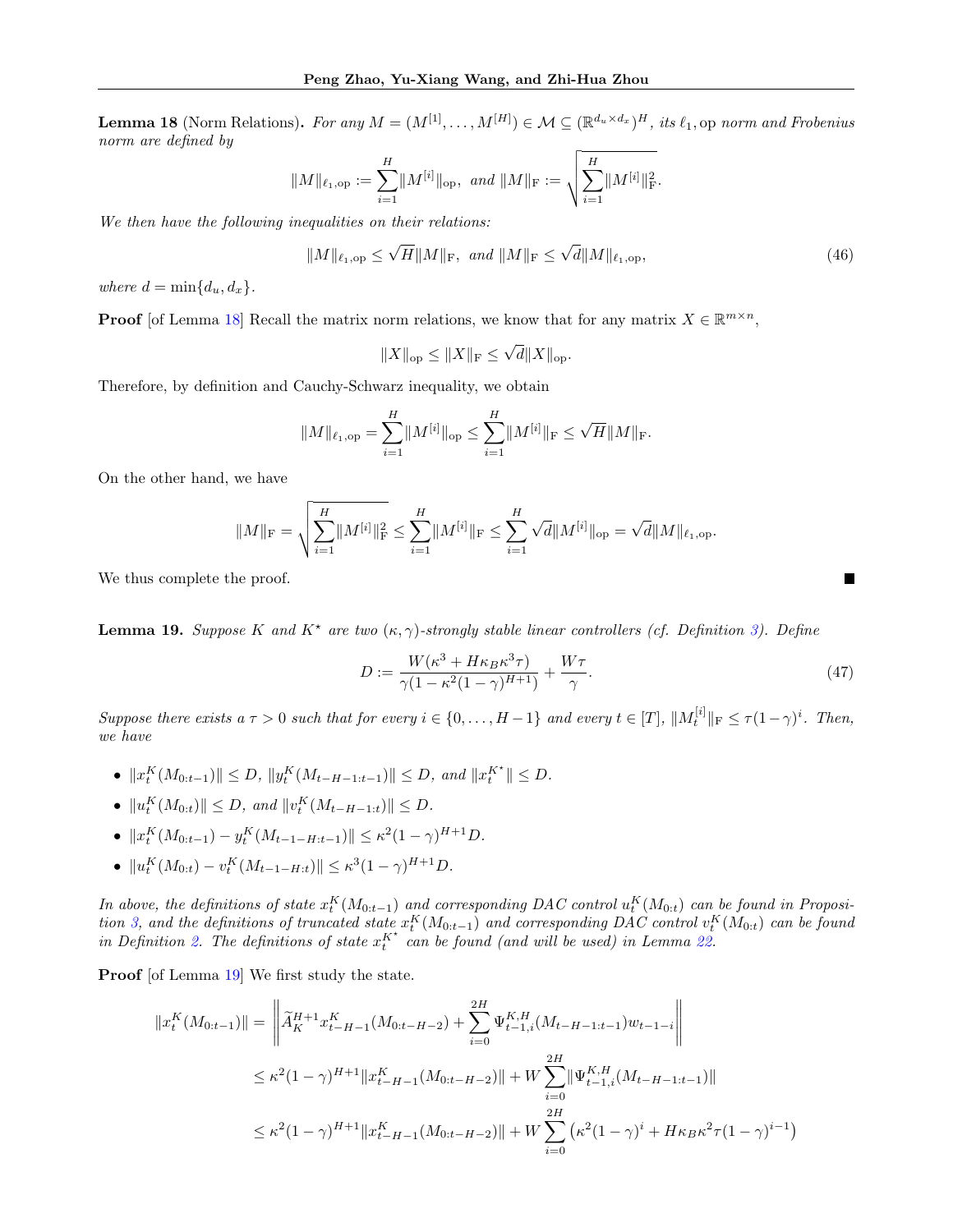$$
\leq \kappa^{2} (1 - \gamma)^{H+1} \|x_{t-H}^{K}(M_{0:t-H-1})\| + W(\kappa^{2} + H\kappa_{B}\kappa^{2}\tau)/\gamma
$$
  

$$
\leq \frac{W(\kappa^{2} + H\kappa_{B}\kappa^{2}\tau)}{\gamma(1 - \kappa^{2}(1 - \gamma)^{H+1})} \leq D,
$$
 (48)

where inequality [\(48\)](#page-27-0) is a summation of geometric series and the ratio of this series is  $\kappa^2(1-\gamma)^{H+1}$ . Similarly,

<span id="page-27-0"></span>
$$
||y_t^K(M_{t-1-H:t-1})|| = \left\| \sum_{i=0}^{2H} \Psi_{t-1,i}^{K,H}(M_{t-1-H:t-1}) w_{t-1-i} \right\|
$$
  
\n
$$
\leq W \sum_{i=0}^{2H} ||\Psi_{t-1,i}^{K,H}(M_{t-1-H:t-1})||
$$
  
\n
$$
\leq W \sum_{i=0}^{2H} (\kappa^2 (1-\gamma)^i + H\kappa_B \kappa^2 \tau (1-\gamma)^{i-1})
$$
  
\n
$$
\leq W \left( \frac{\kappa^2 + H\kappa_B \kappa^2 \tau}{\gamma} \right) \leq D.
$$

Besides,

$$
||x_t^{K^*}|| = \left\|\sum_{i=0}^{t-1} \widetilde{A}_{K^*}^i w_{t-1-i}\right\| \le W \sum_{i=0}^{t-1} \kappa^2 (1-\gamma)^i \le \frac{W\kappa^2}{\gamma} \le D.
$$

So the difference can be evaluated as follows:

$$
||x_t^K(M_{0:t-1}) - y_t^K(M_{t-H-1:t-1})|| = ||\widetilde{A}_K^{H+1} x_{t-H-1}^K(M_{0:t-H-1})|| \le \kappa^2 (1-\gamma)^{H+1} D.
$$

We now consider the action (or control signal).

$$
||u_t^K(M_{0:t})|| = \left\| -Kx_t^K(M_{0:t-1}) + \sum_{i=1}^H M_t^{[i]} w_{t-i} \right\|
$$
  

$$
\leq \kappa ||x_t^K(M_{0:t-1})|| + \sum_{i=1}^H W\tau (1-\gamma)^{i-1}
$$
  

$$
\leq \frac{W(\kappa^3 + H\kappa_B \kappa^3 \tau)}{\gamma (1 - \kappa^2 (1 - \gamma)^{H+1})} + \frac{W\tau}{\gamma} \leq D.
$$

Similarly,

$$
||v_t^K(M_{t-H-1:t})|| \le \kappa ||y_t^K(M_{t-H-1:t-1})|| + \sum_{i=1}^H W\tau (1-\gamma)^{i-1} \le D.
$$

The difference of the actions is

$$
||u_t^K(M_{0:t-1}) - v_t^K(M_{t-H-1:t-1})|| = ||-K(x_t^K(M_{0:t-1}) - y_t^K(M_{t-H-1:t-1}))|| \le \kappa^3 (1-\gamma)^{H+1} D.
$$

L.

To reduce the online non-stochastic control to OCO with memory, in Definition [2](#page-7-2) we define the truncated loss  $f_t: \mathcal{M}^{H+2} \mapsto \mathbb{R}$  as

$$
f_t(M_{t-1-H:t}) = c_t(y_t^K(M_{t-1-H:t-1}), v_t^K(M_{t-1-H:t})),
$$

where  $y_{t+1}^{K}(M_{t-H:t}) = \sum_{i=0}^{2H} \Psi_{t,i}^{K,H}(M_{t-H:t})w_{t-i}$  and  $v_{t+1}^{K}(M_{t-H:t+1}) = -Ky_{t+1}(M_{t-H:t}) + \sum_{i=1}^{H} M_{t+1}^{[i]}w_{t+1-i}$ . In the following lemma, we show several properties of the truncated functions  $\{f_t\}$  and the feasible set M such that we can further apply the results of OCO with memory.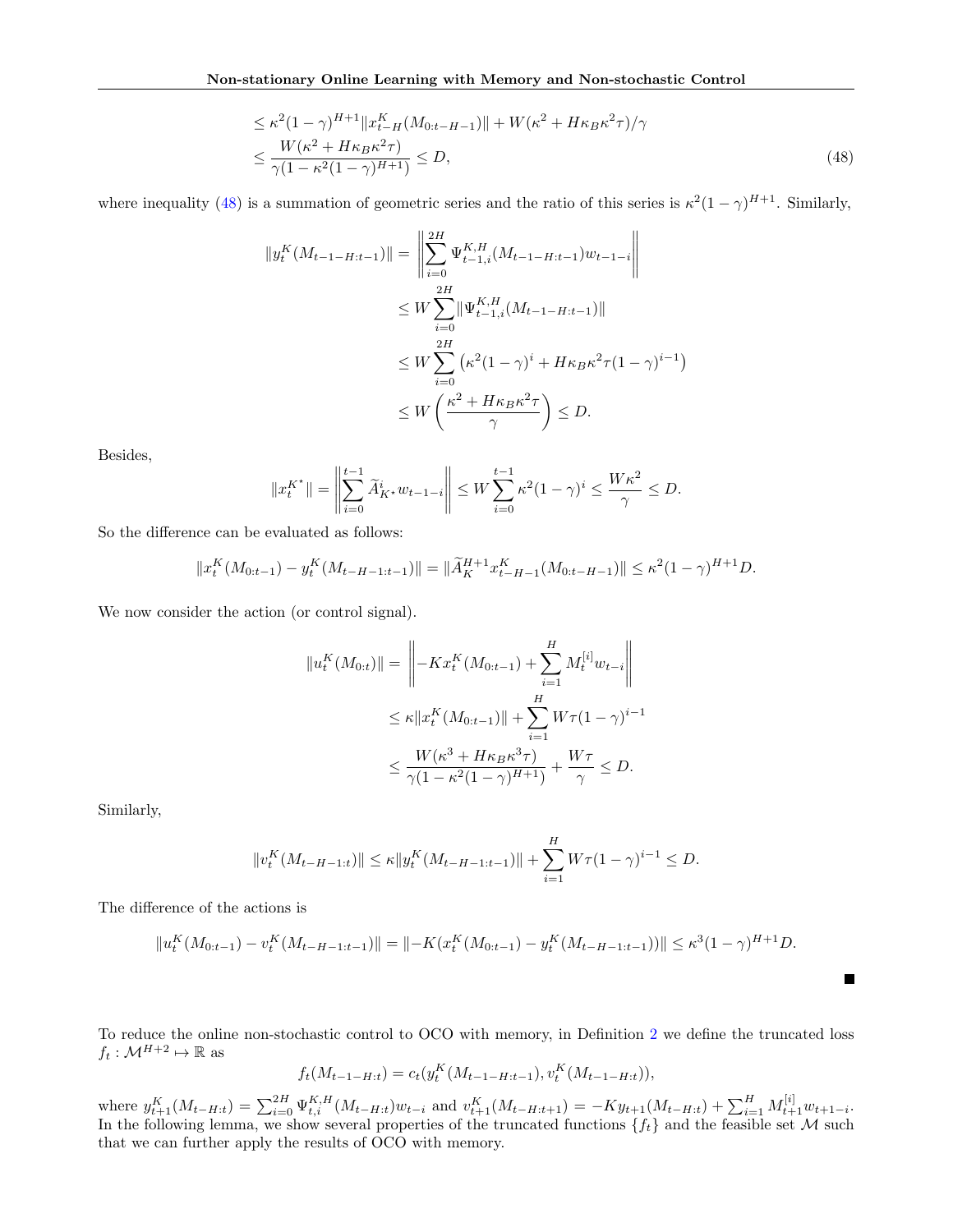<span id="page-28-0"></span>**Lemma 20.** The truncated loss  $f_t : \mathcal{M}^{H+2} \to \mathbb{R}$  and the feasible set M satisfy the following properties. For notational convenience, we first let  $D$  be defined the same as  $(40)$ , and we restate it below

$$
D := \frac{W\kappa^3(1 + H\kappa_B\tau)}{\gamma(1 - \kappa^2(1 - \gamma)^{H+1})} + \frac{W\tau}{\gamma}.
$$

(i) The function is  $L_f$ -coordinate-wise Lipschitz with respect to the Euclidean (i.e., Frobenius) norm, namely,

$$
|f_t(M_{t-H-1},\ldots,M_{t-k},\ldots,M_t)|-|f_t(M_{t-H-1},\ldots,\widetilde{M}_{t-k},\ldots,M_t)|\leq L_f||M_{t-k}-\widetilde{M}_{t-k}||_F.
$$

Besides,

$$
L_f \le 3\sqrt{H}G_cDW\kappa_B\kappa^3.
$$

(ii) The gradient norm of surrogate loss  $\tilde{f}_t : \mathcal{M} \mapsto \mathbb{R}$  is bounded by  $G_f$ , namely,  $\|\nabla_M \tilde{f}_t(M)\|_F \leq G_f$  holds for any  $M \in \mathcal{M}$  and any  $t \in [T]$ . Besides,

$$
G_f \le 3Hd^2 G_c W \kappa_B \kappa^3 \gamma^{-1}.
$$

(iii) The diameter of the feasible set is at most  $D_f$ , namely,  $||M - M'||_F \le D_f$  holds for any  $M, M' \in \mathcal{M}$ . Besides, √

$$
D_f \le 2\sqrt{d\kappa_B\kappa^3\gamma^{-1}}.
$$

**Proof** [of Lemma [20\]](#page-28-0) We first prove the claim (i), i.e., the  $L_f$ -coordinate-wise Lipschitz continuity. For simplicity, we will make use of the following definitions in the following arguments.

$$
M_{t-H-1:t} := \{M_{t-H-1} \dots M_{t-k} \dots M_t\}
$$
  

$$
M_{t-H-1:t-1} := \{M_{t-H-1} \dots M_{t-k} \dots M_{t-1}\}
$$
  

$$
\widetilde{M}_{t-H-1:t} := \{M_{t-H-1} \dots \widetilde{M}_{t-k} \dots M_t\}
$$
  

$$
\widetilde{M}_{t-H-1:t-1} := \{M_{t-H-1} \dots \widetilde{M}_{t-k} \dots M_{t-1}\}
$$

<span id="page-28-1"></span>By representing  $f_t$  using  $c_t$ , we have

$$
f_t(M_{t-H-1:t}) - f_t(M_{t-H-1:t})
$$
  
=  $c_t \left( y_t^K(M_{t-H-1:t-1}), v_t^K(M_{t-H-1:t}) \right) - c_t \left( y_t^K(\widetilde{M}_{t-H-1:t-1}), v_t^K(\widetilde{M}_{t-H-1:t}) \right)$   
 $\leq G_c D ||y_t^K - \widetilde{y}_t^K|| + G_c D ||v_t^K - \widetilde{v}_t^K||,$  (49)

where for convenience we use the notations  $y_1^K := y_1^K(\tilde{M}_{t-H-1:t-1}), \tilde{y}_1^K := y_1^K(\tilde{M}_{t-H-1:t-1})$  and  $v_1^K :=$ <br> $y_1^K(M_{t-H-1:t-1})$  and  $v_1^K :=$  $v_t^K(M_{t-H-1:t}, \tilde{v}_t^K := \tilde{v}_t^K(M_{t-H-1:t}, \text{ Besides, the last inequality holds because the norm of } ||y_t^K||, ||\tilde{y}_t^K||, ||v_t^K||,$  $\|\widetilde{v}_t^K\|$  are all bounded by D, as shown in Lemma [19.](#page-26-0)

Then we try to bound  $||y_t^K - \tilde{y}_t^K||$  and  $||v_t^K - \tilde{v}_t^K||$ .

<span id="page-28-3"></span>∥v

<span id="page-28-2"></span>
$$
||y_t^K - \widetilde{y}_t^K|| = \left\| \sum_{i=0}^{2H} \left( \Psi_{t-1,i}^{K,H} (M_{t-H-1:t-1}) - \Psi_{t-1,i}^{K,H} (\widetilde{M}_{t-H-1:t-1}) \right) w_{t-1-i} \right\|
$$
  
\n
$$
= \left\| \widetilde{A}_K^k B \sum_{i=0}^{2H} \left( M_{t-k}^{[i-k]} - \widetilde{M}_{t-k}^{[i-k]} \right) \mathbf{1}_{i-k \in [H]} w_{t-1-i} \right\|
$$
  
\n
$$
\leq \kappa_B \kappa^2 (1 - \gamma)^k W \sum_{i=1}^H ||M_{t-k}^{[i]} - \widetilde{M}_{t-k}^{[i]}||
$$
  
\n
$$
\leq \kappa_B \kappa^2 W ||M_{t-k} - \widetilde{M}_{t-k}||,
$$
\n(50)

and we have

$$
|v_t^K - \widetilde{v}_t^K|| = \left\| -K(y_t^K - \widetilde{y}_t^K) + \mathbf{1}_{k=0} \sum_{i=1}^H \left( M_{t-k}^{[i]} - \widetilde{M}_{t-k}^{[i]} \right) \right\|
$$
  
\n
$$
\leq (\kappa_B \kappa^3 W + 1) \| M_{t-k} - \widetilde{M}_{t-k} \|
$$
  
\n
$$
\leq 2\kappa_B \kappa^3 W \| M_{t-k} - \widetilde{M}_{t-k} \|.
$$
\n(51)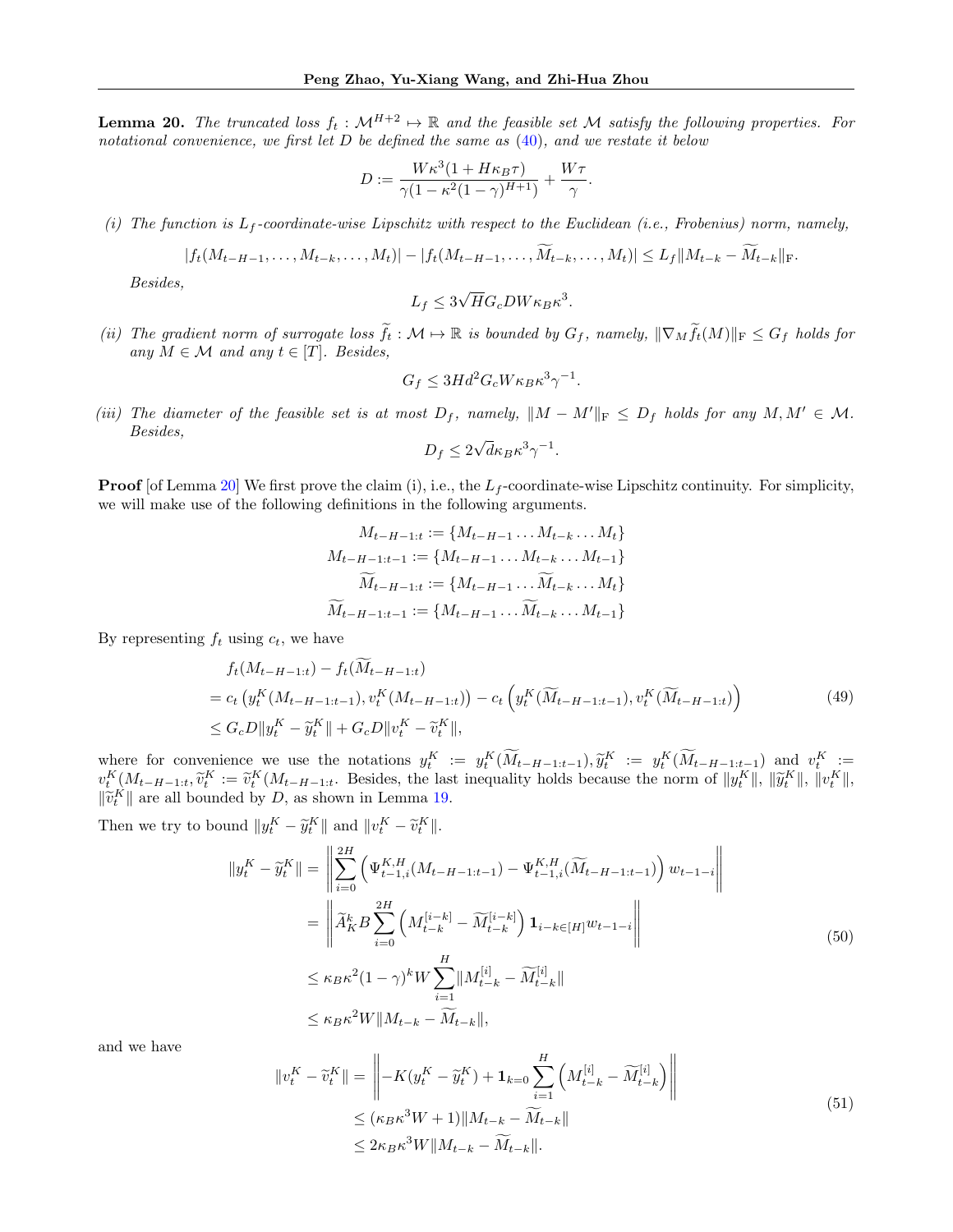Combining  $(49)$ ,  $(50)$ , and  $(51)$ , we obtain

$$
f_t(M_{t-H-1:t}) - f_t(\widetilde{M}_{t-H-1:t}) \le G_c D ||y_t^K - \widetilde{y}_t^K|| + G_c D ||v_t^K - \widetilde{v}_t^K||
$$
  
\n
$$
\le G_c D \kappa_B \kappa^2 W ||M_{t-k} - \widetilde{M}_{t-k}|| + G_c D 2 \kappa_B \kappa^3 W ||M_{t-k} - \widetilde{M}_{t-k}||
$$
  
\n
$$
\le 3 G_c D \kappa_B \kappa^3 W ||M_{t-k} - \widetilde{M}_{t-k}||.
$$

So we have  $L_f \leq 3G_cDW\kappa_B\kappa^3$ .

Next, we prove the claim (ii), i.e., the boundedness of the gradient norm. Indeed, we will try to bound  $\nabla_{M^{[r]}_{p,q}}f_t(M)$ for every  $p \in [d_u]$ ,  $q \in [d_x]$  and  $r \in \{0, ..., H - 1\}$ ,

<span id="page-29-0"></span>
$$
\left|\nabla_{M_{p,q}^{[r]}}\widetilde{f}_{t}(M)\right| \leq G_c \left\|\frac{\partial y_t^K(M)}{\partial M_{p,q}^{[r]}}\right\|_{\mathcal{F}} + G_c \left\|\frac{\partial v_t^K(M)}{\partial M_{p,q}^{[r]}}\right\|_{\mathcal{F}}.\tag{52}
$$

So we will bound the two terms of the right-hand side respectively.

<span id="page-29-1"></span>

$$
\frac{\partial y_{t}^{K}(M)}{\partial M_{p,q}^{[r]}}\Bigg\|_{\mathrm{F}} \leq \left\|\sum_{i=0}^{2H} \sum_{j=0}^{H} \left[\frac{\partial \widetilde{A}_{K}^{j} B M^{[i-j]}}{\partial M_{p,q}^{[r]}}\right] w_{t-1-i} \mathbf{1}_{i-j \in [H]} \right\|_{\mathrm{F}}
$$
\n
$$
\leq \sum_{i=r+1}^{r+H+1} \left\|\frac{\partial \widetilde{A}_{K}^{i-r-1} B M^{[r]}}{\partial M_{p,q}^{[r]}} w_{t-1-i}\right\|_{\mathrm{F}}
$$
\n
$$
\leq W \kappa_{B} \kappa^{2} \left\|\frac{\partial M^{[r]}}{\partial M_{p,q}^{[r]}}\right\|_{\mathrm{F}} \sum_{i=r+1}^{r+H+1} (1-\gamma)^{i-r-1}
$$
\n
$$
\leq \frac{W \kappa_{B} \kappa^{2}}{\gamma} \left\|\frac{\partial M^{[r]}}{\partial M_{p,q}^{[r]}}\right\|_{\mathrm{F}}
$$
\n
$$
\leq \frac{W \kappa_{B} \kappa^{2}}{\gamma}
$$
\n
$$
\leq \frac{W \kappa_{B} \kappa^{2}}{\gamma}
$$
\n(53)

<span id="page-29-2"></span>
$$
\left\| \frac{\partial v_t^K(M)}{\partial M_{p,q}^{[r]}} \right\|_{\mathrm{F}} \le \kappa \left\| \frac{\partial y_t^K(M)}{\partial M_{p,q}^{[r]}} \right\|_{\mathrm{F}} + \sum_{i=1}^H \left\| \frac{\partial M^{[i]}}{\partial M_{p,q}^{[r]}} w_{t-i} \right\|_{\mathrm{F}}
$$
  

$$
\le \frac{W \kappa_B \kappa^3}{\gamma} + W \left\| \frac{\partial M^{[r]}}{\partial M_{p,q}^{[r]}} \right\|_{\mathrm{F}}
$$
  

$$
\le W \left( \frac{\kappa_B \kappa^3}{\gamma} + 1 \right)
$$
 (54)

Combining  $(52)$ ,  $(53)$ , and  $(54)$ , we obtain

$$
\left|\nabla_{M_{p,q}^{[r]}}\widetilde{f}_{t}(M)\right|\leq G_c\frac{W\kappa_B\kappa^2}{\gamma}+G_cW\left(\frac{\kappa_B\kappa^3}{\gamma}+1\right)\leq 3G_cW\kappa_B\kappa^3\gamma^{-1}.
$$

Thus,  $\|\nabla_M \tilde{f}_t(M)\|_{\text{F}}$  at most  $3Hd^2G_cW\kappa_B\kappa^3\gamma^{-1}$ .

Finally, we prove the claim (iii), i.e., the upper bound of diameter of the feasible set.

Actually, the construction of feasible set M ensures that  $\forall i, 0 \leq i \leq H-1$ ,  $||M||_{op}^{[i]} \leq \kappa_B \kappa^3 (1-\gamma)^i$ . Therefore, we have

$$
\max_{M_1, M_2 \in \mathcal{M}} \|M_1 - M_2\|_{\mathrm{F}} \stackrel{(46)}{\leq} \sqrt{d} \max_{M_1, M_2 \in \mathcal{M}} \|M_1 - M_2\|_{\ell_1, \mathrm{op}}
$$
  

$$
\leq \sqrt{d} \max_{M_1, M_2 \in \mathcal{M}} (\|M_1\|_{\ell_1, \mathrm{op}} + \|M_2\|_{\ell_1, \mathrm{op}})
$$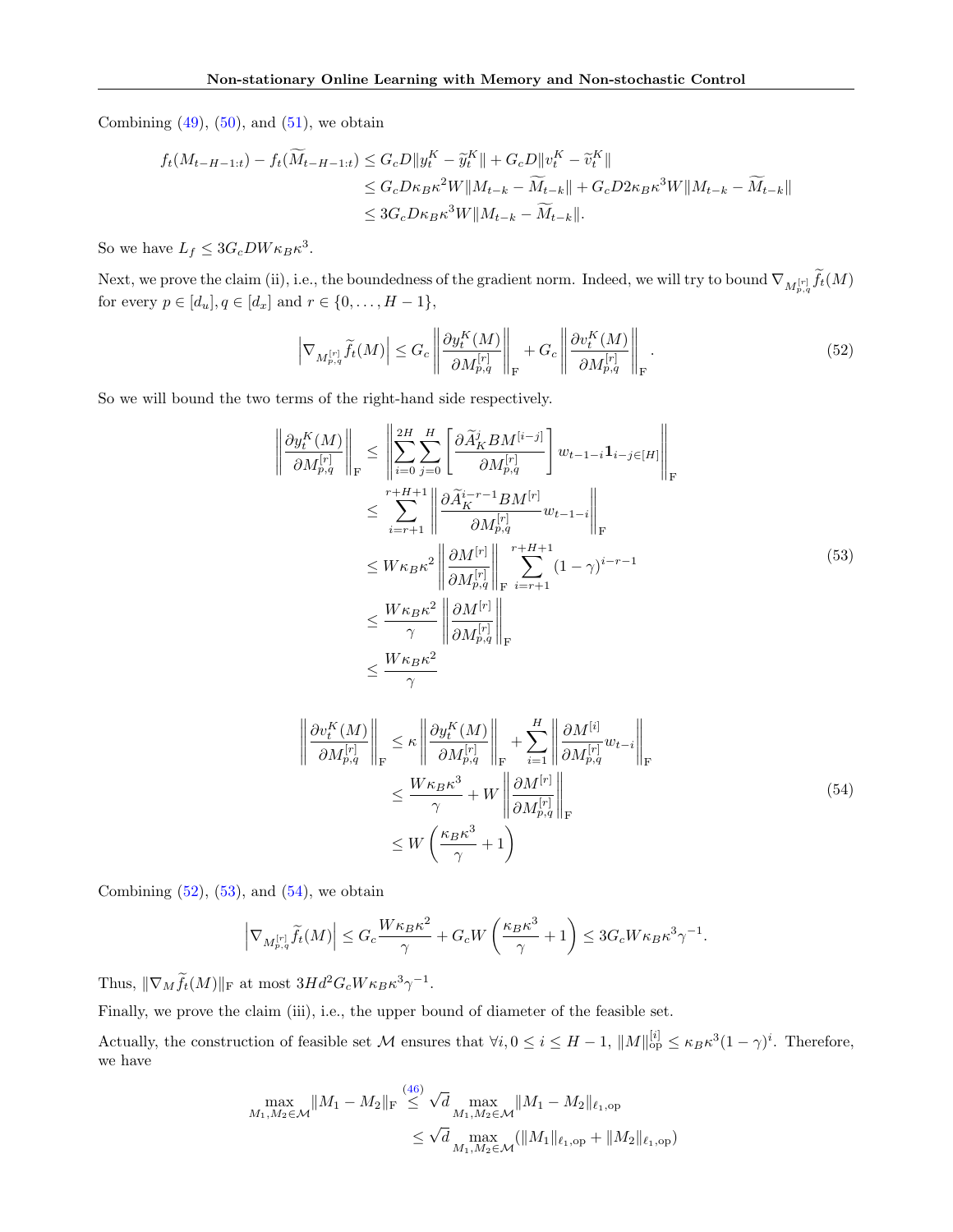$$
= \sqrt{d} \max_{M_1, M_2 \in \mathcal{M}} \left( \sum_{i=0}^{H-1} \| M_1^{[i]} \|_{op} + \| M_2^{[i]} \|_{op} \right)
$$
  
\n
$$
\leq \sqrt{d} \max_{M_1, M_2 \in \mathcal{M}} \left( 2 \sum_{i=0}^{H-1} \kappa_B \kappa^3 (1 - \gamma)^i \right)
$$
  
\n
$$
= 2\sqrt{d} \kappa_B \kappa^3 \sum_{i=0}^{H-1} (1 - \gamma)^i
$$
  
\n
$$
\leq 2\sqrt{d} \kappa_B \kappa^3 \gamma^{-1}.
$$

Hence, we finish the proof of all three claims in the statement.

The following lemma provides an upper bound for the norm of transfer matrix.

<span id="page-30-0"></span>**Lemma 21.** Suppose K is  $(\kappa, \gamma)$ -strongly stable as defined in Definition [3.](#page-13-0) Suppose there exists a  $\tau > 0$  such that for every  $i \in \{0, ..., H-1\}$  and every  $t \in [T]$ ,  $||M_t^{[i]}||_F \leq \tau (1-\gamma)^i$ . Then, we have

<span id="page-30-2"></span>
$$
\|\Psi_{t,i}^{K,h}\| \le \kappa^2 (1-\gamma)^i \mathbf{1}_{i \le h} + H\kappa_B \kappa^2 \tau (1-\gamma)^{i-1}.
$$
\n
$$
(55)
$$

**Proof** [of Lemma [21\]](#page-30-0) We first expand  $\Psi_{t,i}^{K,h}$  by its definition (cf. Proposition [3](#page-7-3) for its formal definition):

$$
\|\Psi_{t,i}^{K,h}\| = \left\|\tilde{A}_K^i \mathbf{1}_{i \leq h} + \sum_{j=0}^h \tilde{A}_K^j BM_{t-j}^{[i-j]} \mathbf{1}_{1 \leq i-j \leq H} \right\|
$$
  
\n
$$
\leq \|\tilde{A}_K^i \|\mathbf{1}_{i \leq h} + \sum_{j=1}^H \|\tilde{A}_K^j BM_{t-j}^{[i-j]} \|
$$
  
\n
$$
\leq \kappa^2 (1 - \gamma)^i + \sum_{j=1}^H \kappa^2 (1 - \gamma)^j \kappa_B \tau (1 - \gamma)^{i-j-1}
$$
  
\n
$$
\leq \kappa^2 (1 - \gamma)^i + \kappa^2 \kappa_B \tau \sum_{j=1}^H (1 - \gamma)^{i-1}
$$
  
\n
$$
= \kappa^2 (1 - \gamma)^i + H \kappa^2 \kappa_B \tau (1 - \gamma)^{i-1},
$$

where inequality [\(56\)](#page-30-2) has to be emphasized here that no matter what the index i is, once i is fixed, to satisfy the condition  $1 \leq i - j \leq H$ , there is at most H different values which j can take. And that is why we can take j in range  $[H]$  as an upper bound. Ξ

<span id="page-30-1"></span>In the following lemma, we show that minimizing the static policy regret over the DAC class is sufficient to deliver a policy regret competing with the strongly linear controller class [\[Agarwal et al.,](#page-9-0) [2019,](#page-9-0) Lemma 5.2]. **Lemma 22.** With  $K, K^*$  chosen as the  $(\kappa, \gamma)$ -strongly stable linear controllers as defined in Definition [3](#page-13-0) and under Assumption [5,](#page-8-5) there exists a DAC policy  $\pi(M_{\Delta}, K)$  with  $M_{\Delta} = (M_{\Delta}^{[1]}, \ldots, M_{\Delta}^{[H]})$  defined by

<span id="page-30-3"></span>
$$
M_{\Delta}^{[i]} = (K - K^*) (A - BK^*)^i
$$
\n(57)

such that

$$
\sum_{t=1}^{T} c_t(x_t^K(M_\Delta), u_t^K(M_\Delta)) - \sum_{t=1}^{T} c_t(x_t^{K^\star}, u_t^{K^\star}) \le T \cdot 4G_c DW H \kappa_B^2 \kappa^6 (1 - \gamma)^{H-1} \gamma^{-1},\tag{58}
$$

where  $x_t^{K^*}$  is the state attained by executing a linear controller  $K^*$  which chooses the action  $u_t^{K^*} = -K^* x_t^{K^*}$ .

Proof [of Lemma [22\]](#page-30-1) The coordinate-wise Lipschitzness of the cost functions implies that

$$
c_t\left(x_t^K(M_\Delta), u_t^K(M_\Delta)\right) - c_t\left(x_t^{K^*}, u_t^{K^*}\right) \leq G_c D \left\|x_t^K(M_\Delta) - x_t^{K^*}\right\| + G_c D \left\|u_t^K(M_\Delta) - u_t^{K^*}\right\|.
$$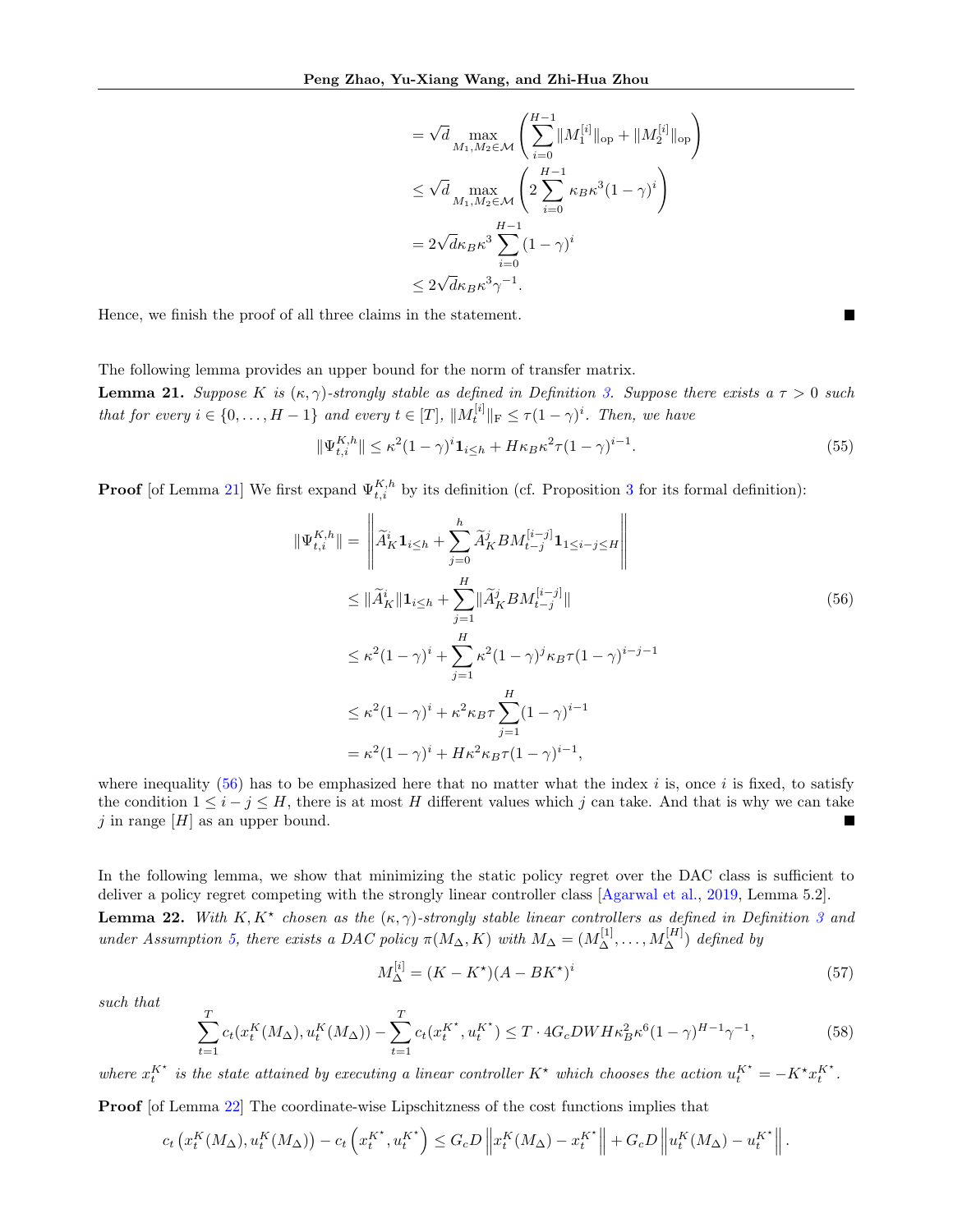By the linear dynamical equation [\(9\)](#page-6-3), we have

<span id="page-31-2"></span>
$$
x_{t+1}^{K^*} = \sum_{i=0}^t (A - BK^*)^i w_{t-i} = \sum_{i=0}^t \widetilde{A}_{K^*}^i w_{t-i}
$$
(59)

By the property of the DAC policy (Proposition [3\)](#page-7-3), we have

$$
x_{t+1}^{K}(M_{\Delta}) = \widetilde{A}_{K}^{h+1} x_{t-h}^{K}(M_{\Delta}) + \sum_{i=0}^{H+h} \Psi_{t,i}^{K,h}(M_{\Delta}) w_{t-i}.
$$

Setting  $h = t$  and combining the assumption that the starting state  $x_0 = 0$ , we achieve the following equation,

$$
x_{t+1}^K(M_\Delta) = \sum_{i=0}^H \Psi_{t,i}^{K,t}(M_\Delta) w_{t-i} + \sum_{i=H+1}^t \Psi_{t,i}^{K,t}(M_\Delta) w_{t-i}.
$$

Now we turn to calculate the transfer matrix  $\Psi_{t,i}^{K,h}(M_\Delta)$  explicitly. Actually, for any  $i \in \{0,\ldots,H\}, h \geq H$ , i.e.,  $0 \leq i \leq H \leq h$ , by definition we have

$$
\Psi_{t,i}^{K,h}(M_{\Delta}) = \widetilde{A}_K^i \mathbf{1}_{i \leq h} + \sum_{j=0}^h \widetilde{A}_K^j BM_{\Delta}^{[i-j]} \mathbf{1}_{i-j \in [H]}
$$

$$
= \widetilde{A}_K^i + \sum_{k=1}^i \widetilde{A}_K^{i-k} BM_{\Delta}^{[k]}
$$
(60)

<span id="page-31-1"></span><span id="page-31-0"></span>
$$
= \widetilde{A}_K^i + \sum_{k=1}^i \widetilde{A}_K^{i-k} B(K - K^*) \widetilde{A}_{K^*}^{k-1}
$$
\n
$$
\tag{61}
$$

$$
= \widetilde{A}_{K}^{i} + \sum_{k=1}^{i} \widetilde{A}_{K}^{i-k} (\widetilde{A}_{K^{\star}} - \widetilde{A}_{K}) \widetilde{A}_{K^{\star}}^{k-1}
$$
  
\n
$$
= \widetilde{A}_{K}^{i} + \sum_{k=1}^{i} \widetilde{A}_{K}^{i-k} \widetilde{A}_{K^{\star}}^{k} - \widetilde{A}_{K}^{i-k+1} \widetilde{A}_{K^{\star}}^{k-1}
$$
  
\n
$$
= \widetilde{A}_{K}^{i} + \widetilde{A}_{K^{\star}}^{i} - \widetilde{A}_{K}^{i}
$$
  
\n
$$
= \widetilde{A}_{K^{\star}}^{i},
$$

where [\(60\)](#page-31-0) holds by introducing a new index  $k = i - j$  and [\(61\)](#page-31-1) can be obtained by plugging the construction of  $M_{\Delta}^{[i]}$  [\(57\)](#page-30-3). So we achieve the conclusion that

<span id="page-31-3"></span>
$$
x_{t+1}^{K}(M_{\Delta}) = \sum_{i=0}^{H} \widetilde{A}_{K^*}^{i} w_{t-i} + \sum_{i=H+1}^{t} \Psi_{t,i}^{K,t}(M_{\Delta}) w_{t-i}.
$$
 (62)

Combining [\(59\)](#page-31-2) and [\(62\)](#page-31-3) yields

$$
\|x_{t+1}^{K^*} - x_{t+1}^K(M_\Delta)\| = \left\|\sum_{i=H+1}^t (\Psi_{t,i}^{K,t}(M_\Delta) - \tilde{A}_{K^*}^i)w_{t-i}\right\|
$$
  
\n
$$
\leq W\left(\sum_{i=H+1}^t \|\Psi_{t,i}^{K,t}(M_\Delta)\| + \sum_{i=H+1}^t \|\tilde{A}_{K^*}^i\|\right)
$$
  
\n
$$
\leq W\left(\sum_{i=H+1}^t (2\kappa^2(1-\gamma)^i + H\kappa_B^2\kappa^5(1-\gamma)^{i-1})\right)
$$
  
\n
$$
\leq W\left(2\kappa^2(1-\gamma)^{H+1}\gamma^{-1} + H\kappa_B^2\kappa^5(1-\gamma)^H\gamma^{-1}\right)
$$